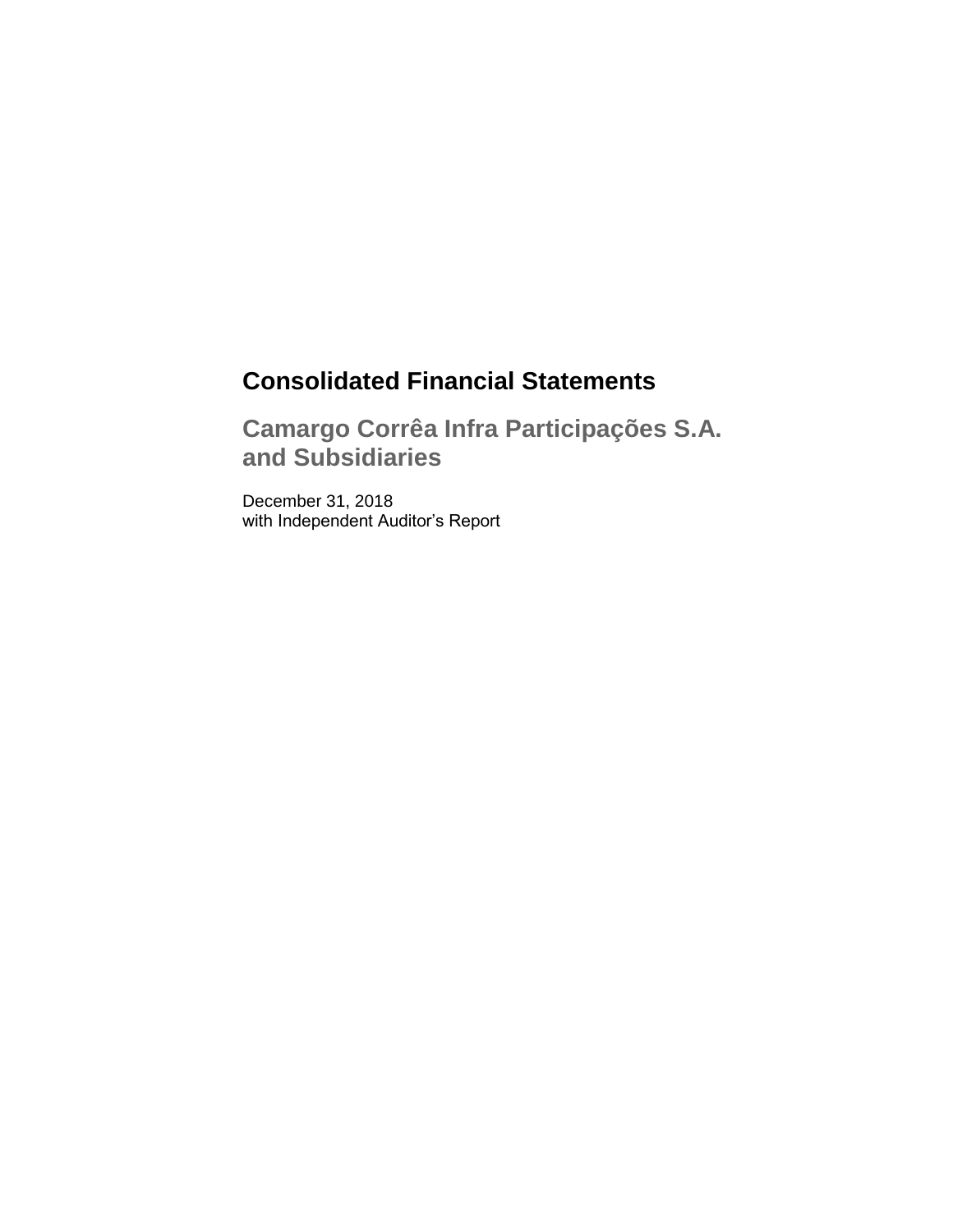Consolidated financial statements

December 31, 2018

**Contents** 

Independent auditor's report on consolidated financial statements ......................................................1

### Audited financial statements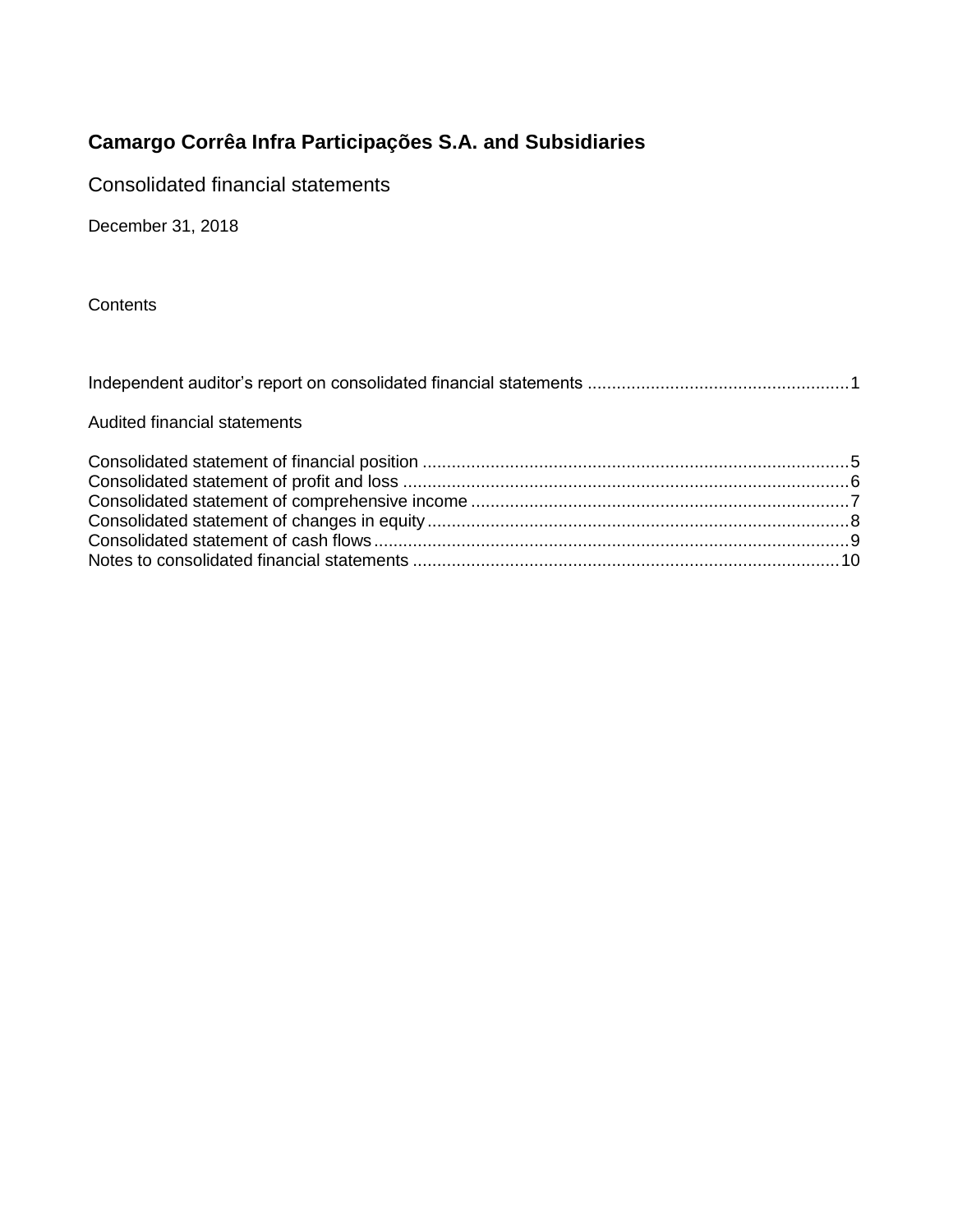

**São Paulo Corporate Towers** Av. Presidente Juscelino Kubitschek, 1.909 Vila Nova Conceição 04543-011 - São Paulo – SP - Brasil

Tel: +55 11 2573-3000 ey.com.br

# **Independent auditor's report on consolidated financial statements**

The Shareholders, Board of Directors and Officers **Camargo Corrêa Infra Participações S.A.** São Paulo - SP

### **Opinion**

We have audited the accompanying consolidated financial statements of Camargo Corrêa Infra Participações S.A. ("Company"), which comprise the statement of financial position as at December 31, 2018 and the statements of profit and loss, of comprehensive income, of changes in equity and of cash flows for the year then ended, and notes to the financial statements, including a summary of significant accounting policies.

In our opinion, the accompanying financial statements present fairly, in all material respects, the consolidated financial position of Camargo Corrêa Infra Participações S.A. as at December 31, 2018, and its consolidated financial performance and cash flows for the year then ended in accordance with the accounting practices adopted in Brazil.

### **Basis for opinion**

We conducted our audit in accordance with Brazilian and International Standards on Auditing. Our responsibilities under those standards are further described in the Auditor's responsibilities for the audit of the consolidated financial statements section of our report. We are independent of the Company and its subsidiaries in accordance with the relevant ethical principles set forth in the Code of Professional Ethics for Accountants, the professional standards issued by Brazil's National Association of State Boards of Accountancy (CFC) and we have fulfilled our other ethical responsibilities in accordance with these requirements. We believe that the audit evidence we have obtained is sufficient and appropriate to provide a basis for our opinion.

### **Emphasis of a matter**

Without qualifying our opinion, we draw attention to Note 1 to the consolidated financial statements, which indicates that the Company, through its indirect Colombian subsidiary Camargo Corrêa Infra Projetos S.A. has a 55% indirect interest in CCC Ituango Consortium (the "Consortium") located in Colombia, which is engaged in construction in the Ituango Hydroelectric Project. The contractual term of this project ended without completion of such work due to the incidents between April and May 2018. The Consortium has been negotiating with the counterparty and has signed contractual amendments to mitigate the effects of this claim, and service continuity for work completion will depend on damage evaluation and approval by the counterparty.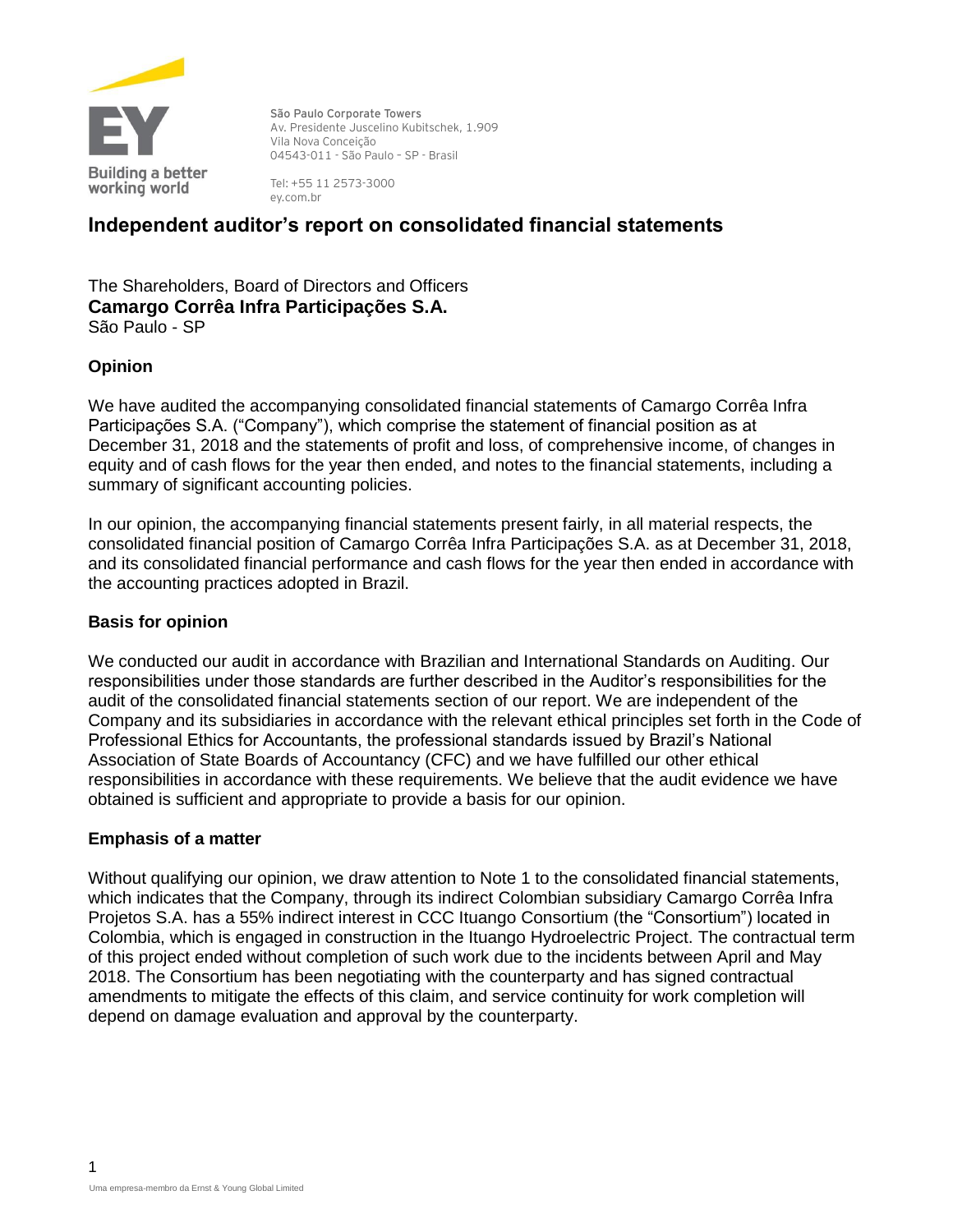

As mentioned in Notes 2 and 3.16, which describes accounting practices for the preparation of consolidated financial statements, the consolidated financial statements were prepared in Brazilian Reais. For the convenience of foreign users, the financial statements of December 31, 2018 were translated to US dollars (US\$) and Colombian pesos (COP). Such translation is performed only for the convenience of the users and should not be read as a declaration that the values in Brazilian Reais could be translated to US dollars and Colombian pesos or in any other currency. Accordingly, the consolidated financial statements may not serve other purposes. Our report is intended exclusively for the convenience of foreign users and should not be used for other purposes. Our opinion is not modified related to that subject.

### **Other matters**

### **Individual financial statements**

The Company prepared and presented separately a complete set of individual financial statements for the year ended December 31, 2018 in accordance with accounting practices adopted in Brazil, on which we issued a separate audit report on March 29, 2019, including the emphasis described in this report in the Emphasis of a matter paragraph.

#### **Responsibilities of management and those charged with governance for the consolidated financial statements**

Management is responsible for the preparation and fair presentation of the consolidated financial statements in accordance with accounting policies adopted in Brazil, and for such internal control as management determines is necessary to enable the preparation of consolidated financial statements that are free from material misstatement, whether due to fraud or error.

In preparing the consolidated financial statements, management is responsible for assessing the Company's ability to continue as a going concern, disclosing, as applicable, matters related to going concern and using the going concern basis of accounting in preparing the consolidated financial statements unless management either intends to liquidate the Company or to cease its operations, or has no other realistic alternative but to do so.

Those charged with governance are responsible for overseeing the Company's consolidated financial reporting process.

#### **Auditor's responsibilities for the audit of the consolidated financial statements**

Our objectives are to obtain reasonable assurance about whether the consolidated financial statements as a whole are free of material misstatement, whether due to fraud or error, and to issue an auditor's report that includes our opinion. Reasonable assurance is a high level of assurance, but is not a guarantee that an audit conducted in accordance with Brazilian and International Standards on Auditing will always detect a material misstatement when it exists. Misstatements can arise from fraud or error and are considered material if, individually or in the aggregate, they could reasonably be expected to influence the economic decisions of users taken on the basis of these consolidated financial statements.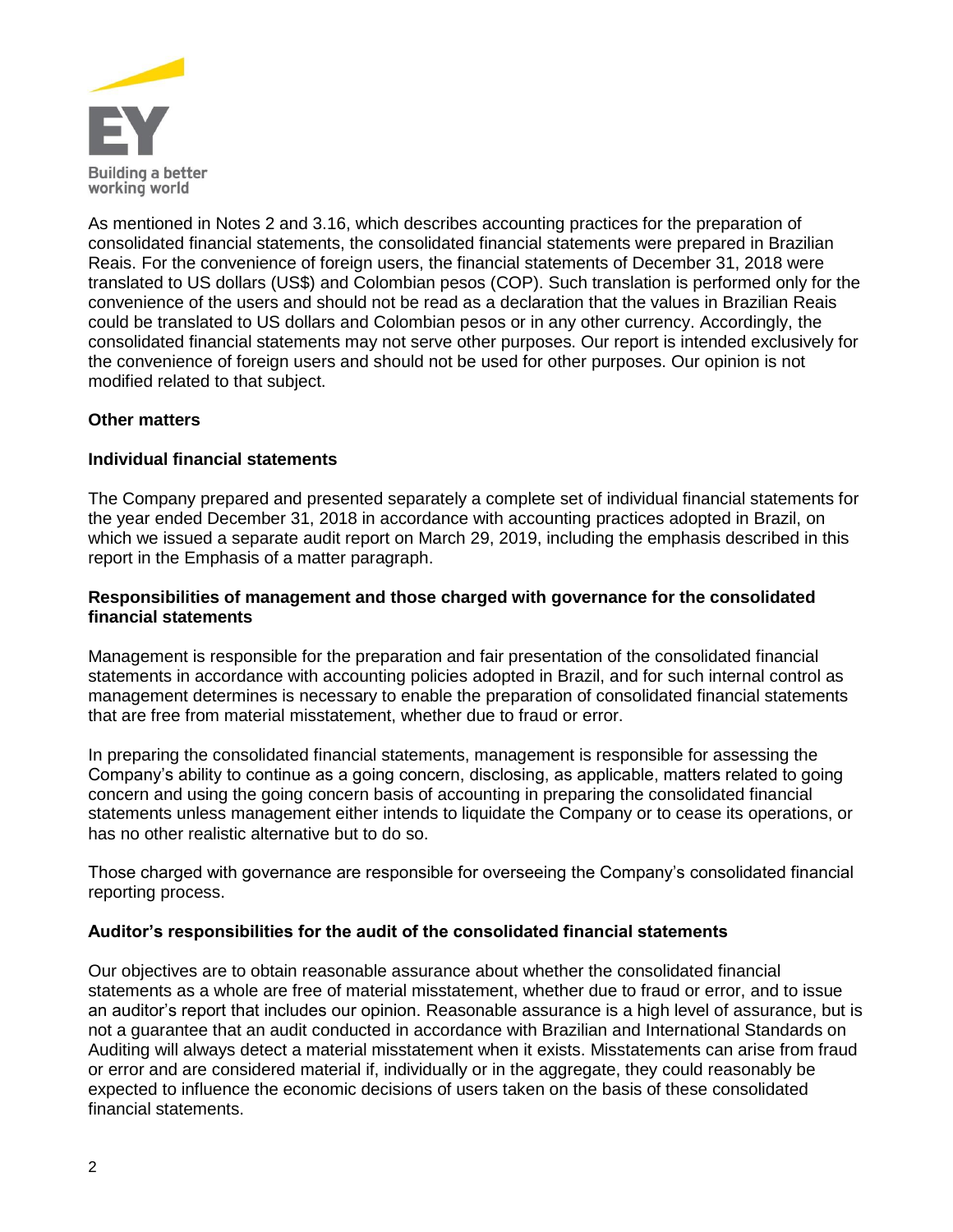

As part of an audit in accordance with Brazilian and International Standards on Auditing, we exercise professional judgment and maintain professional skepticism throughout the audit. We also:

- Identify and assess the risks of material misstatement of the consolidated financial statements, whether due to fraud or error, design and perform audit procedures responsive to those risks, and obtain audit evidence that is sufficient and appropriate to provide a basis for our opinion. The risk of not detecting a material misstatement resulting from fraud is higher than the risk of not detecting one resulting from error, as fraud may involve collusion, forgery, intentional omissions, misrepresentations, or the override of internal control.
- Obtain an understanding of internal control relevant to the audit in order to design audit procedures that are appropriate in the circumstances, but not for the purpose of expressing an opinion on the effectiveness of the Company's internal control.
- Evaluate the appropriateness of accounting policies used and the reasonableness of accounting estimates and related disclosures made by management.
- Conclude on the appropriateness of management's use of the going concern basis of accounting and, based on the audit evidence obtained, whether a material uncertainty exists related to events or conditions that may cast significant doubt on the Company's ability to continue as a going concern. If we conclude that a material uncertainty exists, we are required to draw attention in our auditor's report to the related disclosures in the consolidated financial statements or, if such disclosures are inadequate, to modify our opinion. Our conclusions are based on the audit evidence obtained up to the date of our auditor's report. However, future events or conditions may cause the Company to cease to continue as a going concern.
- Evaluate the overall presentation, structure and content of the consolidated financial statements, including the disclosures, and whether the consolidated financial statements represent the underlying transactions and events in a manner that achieves fair presentation.
- Obtain sufficient appropriate audit evidence regarding the financial information of the entities or business activities within the Group to express an opinion on the consolidated financial statements. We are responsible for the direction, supervision and performance of the group audit. We remain solely responsible for our audit opinion.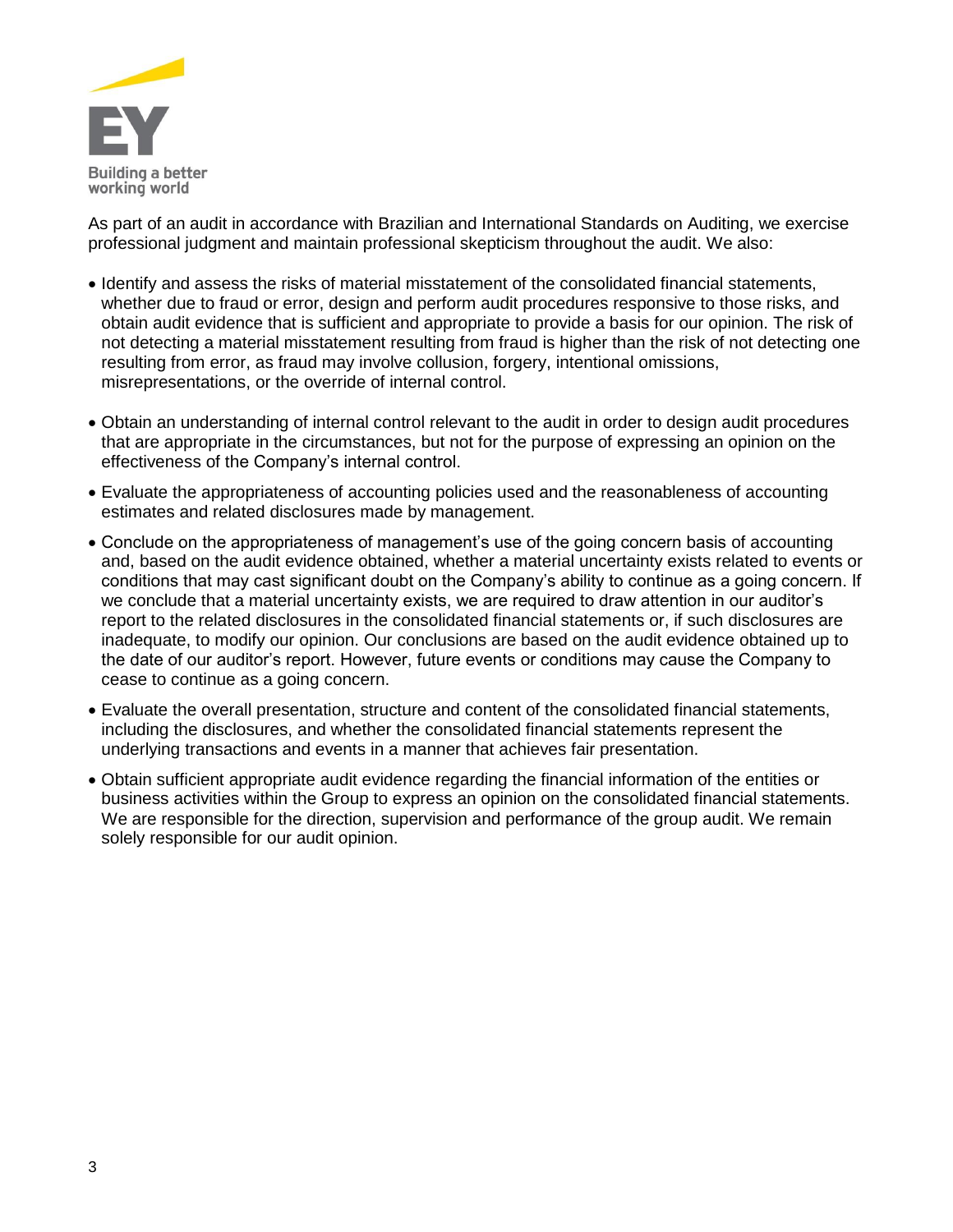

We communicate with those charged with governance regarding, among other matters, the planned scope and timing of the audit and significant audit findings, including any significant deficiencies in internal control that we identify during our audit.

São Paulo, August 14, 2019.

ERNST & YOUNG Auditores Independentes S.S. CRC-2SP034519/O-6

 $20^+$  $\overline{\mathscr{L}}$ 

Marcos Alexandre S. Pupo Accountant CRC-1SP221749/O-0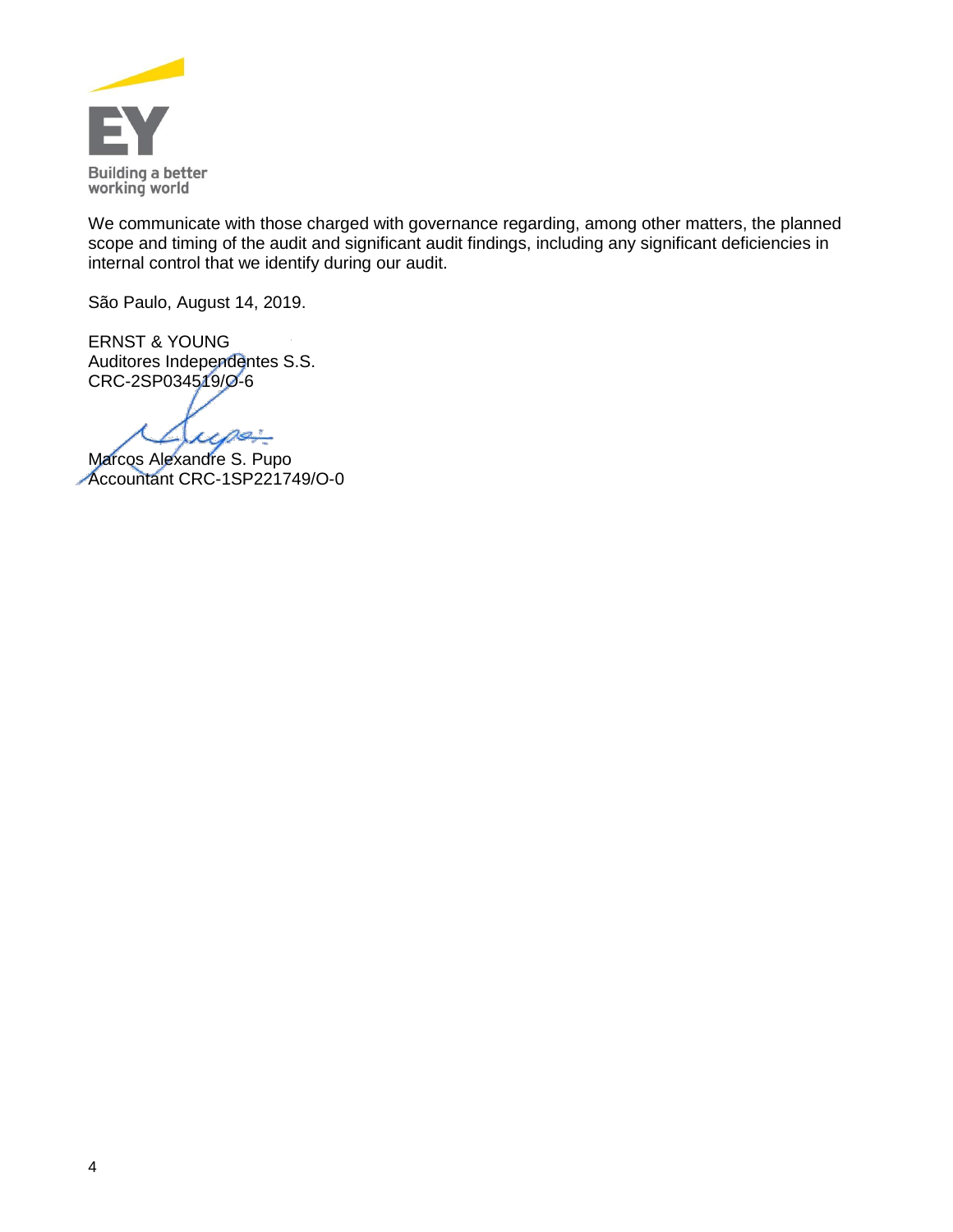Consolidated statement of financial position December 31, 2018 and 2017 (In thousands of reais - R\$)

|                                               |             | 12/31/2018 | 12/31/2018     | 12/31/2018 | 12/31/2017 |
|-----------------------------------------------|-------------|------------|----------------|------------|------------|
|                                               | <b>Note</b> | US\$       | <b>COP</b>     | R\$        | R\$        |
| Assets                                        |             |            |                |            |            |
| <b>Current assets</b>                         |             |            |                |            |            |
| Cash and cash equivalents                     | 4           | 23,114     | 75,009,213     | 89,561     | 5,588      |
| Marketable securities                         | 4           | 18         | 57,789         | 69         | 75,315     |
| Trade accounts receivable                     | 5           | 33,557     | 108,901,173    | 130,028    | 27,510     |
| Inventories                                   |             | 3,981      | 12,919,598     | 15,426     | 215        |
| Taxes recoverable                             |             | 2,898      | 9,404,523      | 11,229     | 2,216      |
| <b>Related parties</b>                        | 6           | 1,755      | 5,694,305      | 6,799      | 13         |
| Assets held for sale                          |             | 1,198      | 3,887,772      | 4,642      | 753        |
| Other receivables                             | 7           | 5,830      | 18,919,598     | 22,590     | 10,434     |
| Total current assets                          |             | 72,351     | 234,793,971    | 280,344    | 122,044    |
| Noncurrent assets                             |             |            |                |            |            |
| Judicial deposits                             |             |            |                |            | 136        |
| Deferred income and social contribution taxes | 12.b        | 612        | 1,984,925      | 2,370      |            |
| <b>Related parties</b>                        | 6           | 16,934     | 54,955,611     | 65,617     | 92,360     |
| Other receivables                             | 7           | 1,836      | 5,957,286      | 7,113      | 10,351     |
| Property, plant and equipment                 | 8           | 85,425     | 277,224,456    | 331,006    | 166,871    |
| Intangible assets                             |             | 11         | 36,851         | 44         | 61         |
| Total noncurrent assets                       |             | 104,818    | 340,159,129    | 406.150    | 269.779    |
| <b>Total assets</b>                           |             | 177,169    | 574,953,100    | 686,494    | 391,823    |
| Liabilities and equity                        |             |            |                |            |            |
| <b>Current liabilities</b>                    |             |            |                |            |            |
| Trade and other accounts payable              |             | 15,162     | 49,204,355     | 58,750     | 22,041     |
| Loans and financing                           | 10          | 16,936     | 54,962,312     | 65,625     |            |
| Payroll, vacation and charges payable         | 9           | 6,575      | 21,336,683     | 25,476     | 10,597     |
| Taxes and contributions payable               |             | 2,107      | 6,836,683      | 8,163      | 2,624      |
| <b>Related parties</b>                        | 6           | 372        | 1,207,705      | 1,442      | 5,887      |
| Advances from customers                       | 11          | 13,859     | 44,974,037     | 53,699     |            |
| Other obligations                             |             | 571        | 1,854,271      | 2,214      | 19,958     |
| <b>Total current liabilities</b>              |             | 55,582     |                | 215,369    | 61,110     |
|                                               |             |            | 180,376,046    |            |            |
| Noncurrent liabilities                        |             |            |                |            |            |
| Loans and financing                           | 10          | 9,006      | 29,226,131     | 34,896     |            |
| Deferred income and social contribution taxes | 12.b        | 5,728      | 18,589,615     | 22,196     | 20,321     |
| Provision for civil and labor contingencies   |             | 25         | 82,077         | 98         | 6          |
| Total noncurrent liabilities                  |             | 14,759     | 47,897,823     | 57,190     | 20,327     |
| Equity                                        |             |            |                |            |            |
| Capital                                       | 13          | 122,243    | 396,705,194    | 473,666    | 323,786    |
| Other comprehensive income                    |             | 1,459      | 4,735,344      | 5,654      |            |
| <b>Accumulated losses</b>                     |             | (16, 874)  | (54, 761, 307) | (65, 385)  | (13, 400)  |
| <b>Total equity</b>                           |             | 106,828    | 346,679,231    | 413,935    | 310,386    |
| Total liabilities and equity                  |             | 177,169    | 574,953,100    | 686,494    | 391,823    |
|                                               |             |            |                |            |            |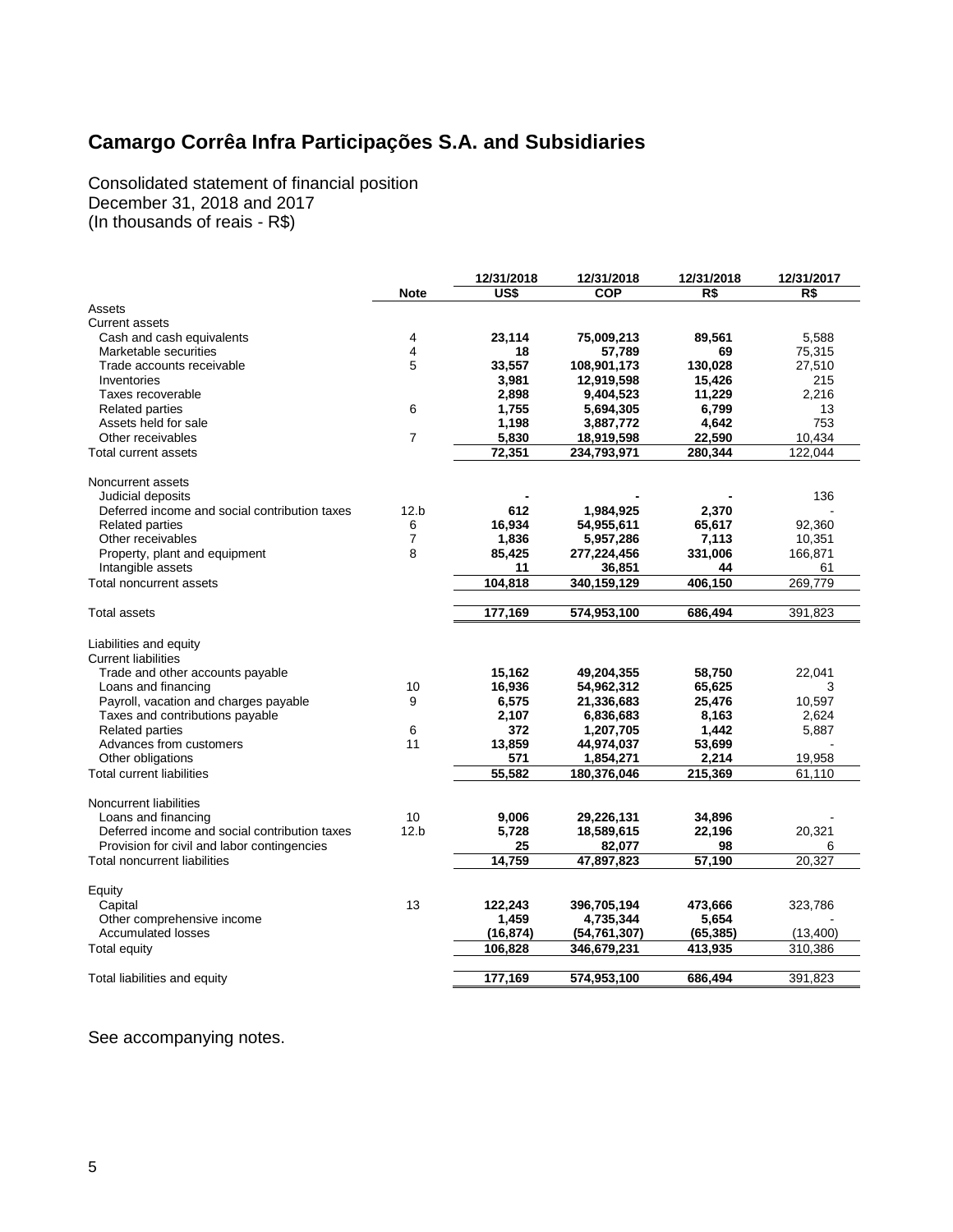Consolidated statement of profit and loss

Year ended December 31, 2018 and period from July 27 to December 31, 2017

(In thousands of reais - R\$, except basic and diluted earnings per share)

|                                                                                                              |             | 12/31/2018                        | 12/31/2018                                      | 12/31/2018                         | 07/27/2017 to<br>12/31/2017  |
|--------------------------------------------------------------------------------------------------------------|-------------|-----------------------------------|-------------------------------------------------|------------------------------------|------------------------------|
|                                                                                                              | <b>Note</b> | US\$                              | <b>COP</b>                                      | R\$                                | R\$                          |
| Net service revenue                                                                                          | 14          | 152,848                           | 496,027,638                                     | 592,257                            | 45,815                       |
| Cost of services                                                                                             | 15          | (146, 326)                        | (474,860,134)                                   | (566, 983)                         | (47, 211)                    |
| Gross profit (loss)                                                                                          |             | 6,522                             | 21,167,504                                      | 25,274                             | (1, 396)                     |
| Operating income (expenses)<br>General and administrative expenses<br>Other operating income (expenses), net | 15<br>15    | (21, 298)<br>(2,712)<br>(24, 010) | (69, 118, 090)<br>(8,801,508)<br>(77, 919, 598) | (82, 527)<br>(10, 509)<br>(93,036) | (19,263)<br>139<br>(19, 124) |
| Operating loss before finance income (costs)                                                                 |             | (17, 488)                         | (56, 752, 094)                                  | (67, 762)                          | (20, 520)                    |
| Finance income (costs)<br>Finance income<br>Finance costs                                                    | 16          | 2,009<br>(2, 535)<br>(526)        | 6,520,101<br>(8, 226, 131)<br>(1,706,030)       | 7,785<br>(9,822)<br>(2,037)        | 1,074<br>(396)<br>678        |
| Operating loss before income and social<br>contribution taxes                                                |             | (18, 014)                         | (58, 458, 124)                                  | (69, 799)                          | (19, 842)                    |
| Income and social contribution taxes<br>Current<br>Deferred                                                  | 12<br>12    | (2,829)<br>7,426                  | (9, 180, 905)<br>24,100,503                     | (10.962)<br>28,776                 | 6,442                        |
| Loss for the year                                                                                            |             | (13, 417)                         | (43,538,526)                                    | (51, 985)                          | (13, 400)                    |
| Basic/diluted loss per share                                                                                 | 13          | (0.06)                            | (182.33)                                        | (0.22)                             | (0.14)                       |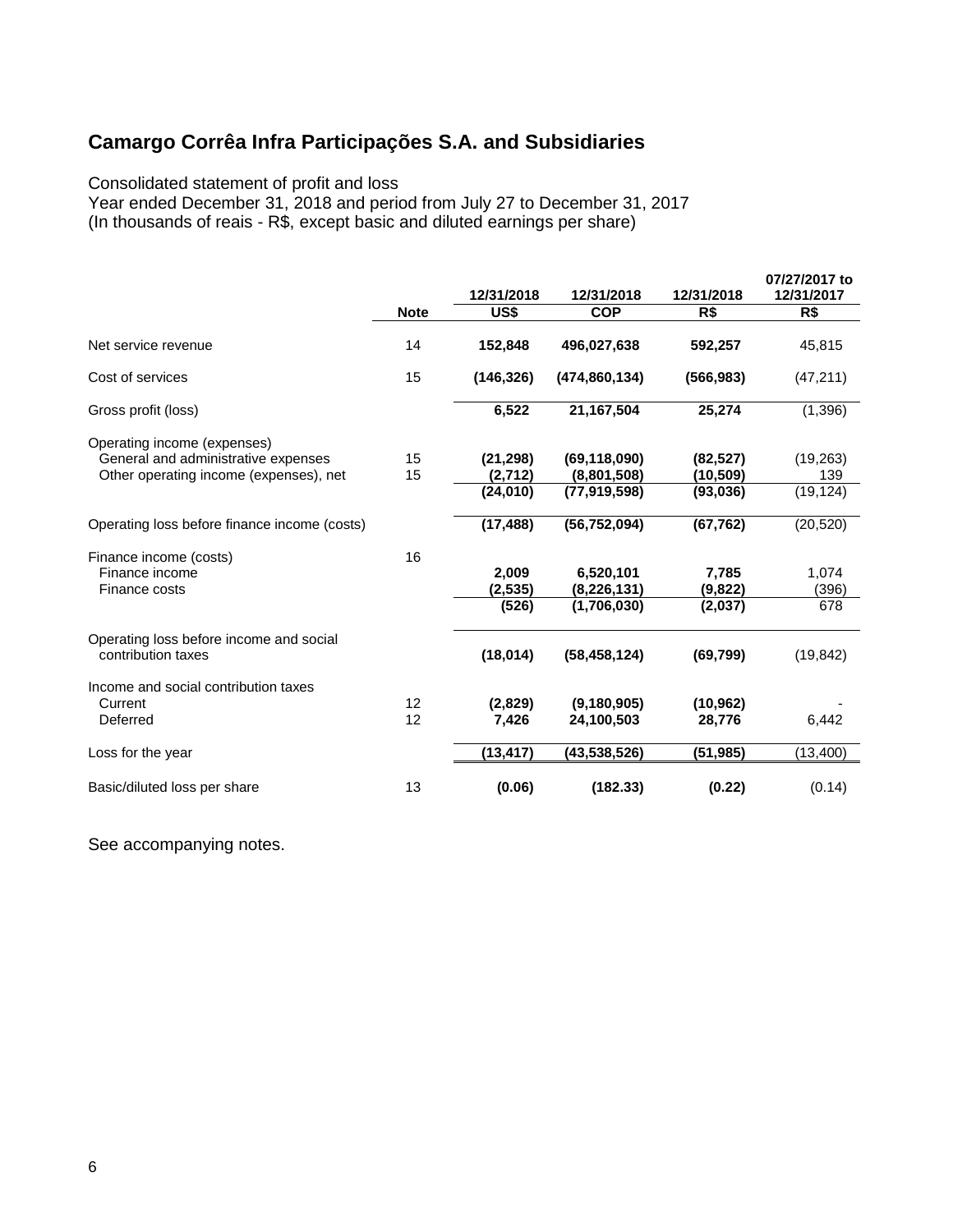Consolidated statement of comprehensive income

Year ended December 31, 2018 and period from July 27 to December 31, 2017 (In thousands of reais -  $R\hat{s}$ )

|                                                | 12/31/2018 | 12/31/2018   | 12/31/2018 | 07/27/2017 to<br>12/31/2017 |
|------------------------------------------------|------------|--------------|------------|-----------------------------|
|                                                | US\$       | <b>COP</b>   | R\$        | R\$                         |
| Loss for the year                              | (13, 417)  | (43,538,526) | (51, 985)  | (13,400)                    |
| Other comprehensive income (loss)              | 761        | 2,470,687    | 2,950      |                             |
| Total comprehensive income (loss) for the year | (12,656)   | (41,067,839) | (49,035)   | (13,400)                    |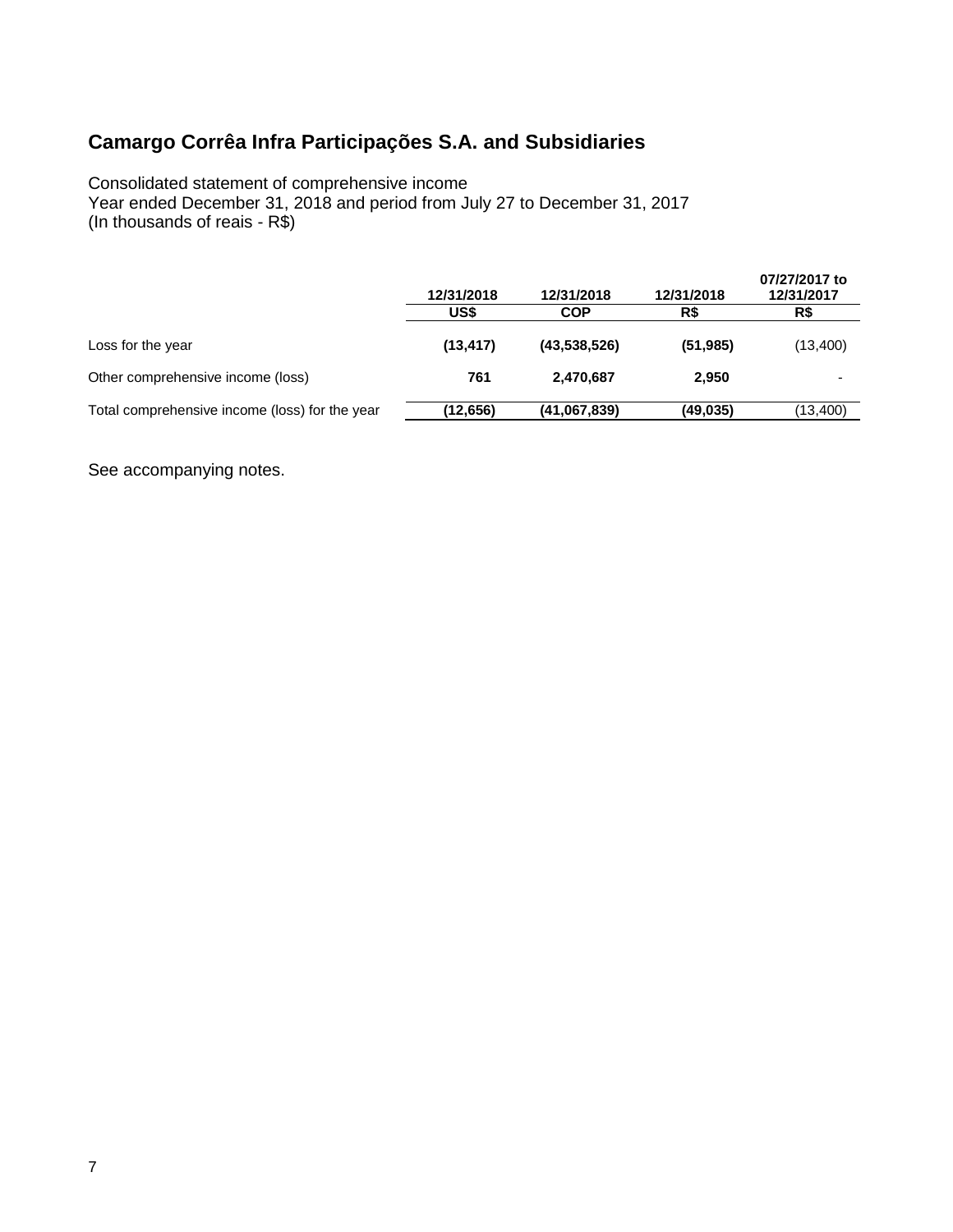Consolidated statement of changes in equity

Year ended December 31, 2018 and period from July 27 to December 31, 2017

(In thousands of reais - R\$)

|                                                                                                                    |             |                        | <b>Other</b><br>comprehensive | <b>Accumulated</b>          |                               |
|--------------------------------------------------------------------------------------------------------------------|-------------|------------------------|-------------------------------|-----------------------------|-------------------------------|
|                                                                                                                    | <b>Note</b> | Capital                | income                        | <b>losses</b>               | <b>Total equity</b>           |
| Balance upon Company's incorporation (August 27, 2017)                                                             |             |                        |                               |                             |                               |
| Capital contribution - in investments<br>Capital increase with funds<br>Loss for the year                          |             | 238.785<br>85,000      |                               | (13,400)                    | 238,785<br>85,000<br>(13,400) |
| Balances at December 31, 2017                                                                                      |             | 323,786                |                               | (13,400)                    | 310,386                       |
| Capital contribution - in investments<br>Transaction between the partners (reserve allocated)<br>Loss for the year | 13          | 149,880                | 2,704<br>2,950                | (51, 985)                   | 149,880<br>2,704<br>(49, 035) |
| Balances at December 31, 2018 - R\$<br>Balances at December 31, 2018 - COP                                         |             | 473,666<br>396,705,194 | 5,654<br>4,735,344            | (65, 385)<br>(54, 761, 307) | 413,935<br>346,679,231        |
| Balances at December 31, 2018 - US\$                                                                               |             | 122,243                | 1.459                         | (16, 874)                   | 106,828                       |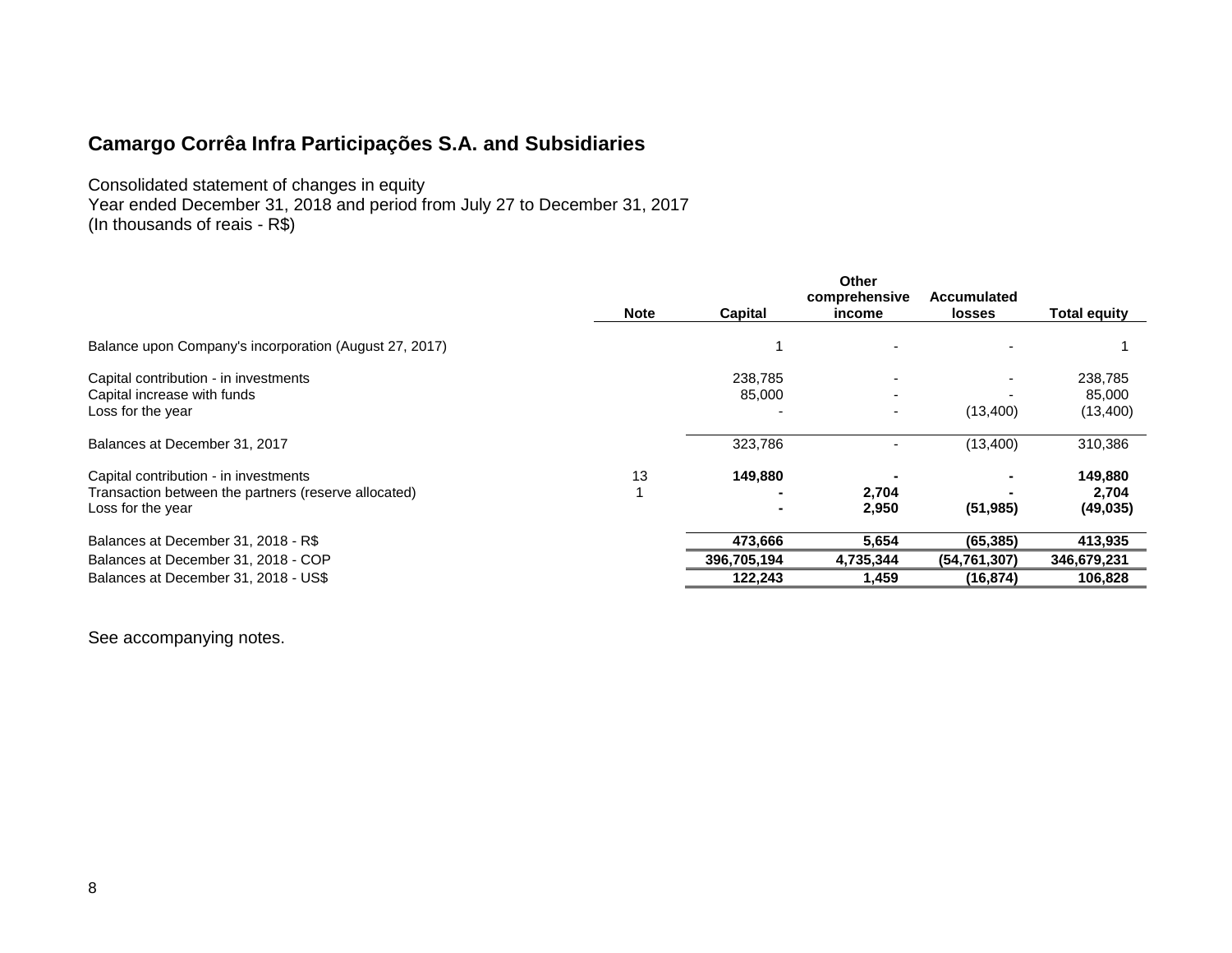Consolidated statement of cash flows

Year ended December 31, 2018 and period from July 27 to December 31, 2017

(In thousands of reais -  $R\hat{s}$ )

|                                                                                                                | 12/31/2018        | 12/31/2018                | 12/31/2018        | 07/27/2017 to<br>12/31/2017 |
|----------------------------------------------------------------------------------------------------------------|-------------------|---------------------------|-------------------|-----------------------------|
|                                                                                                                | US\$              | <b>COP</b>                | R\$               | R\$                         |
| Cash flow from operating activities                                                                            |                   |                           |                   |                             |
| Loss before income and social contribution taxes                                                               | (18,014)          | (58, 458, 124)            | (69, 799)         | (19, 842)                   |
| Adjustments to reconcile loss before income and social contribution taxes                                      |                   |                           |                   |                             |
| with net cash from (used in) operating activities                                                              | 5,301             |                           |                   | 282                         |
| Depreciation and amortization (Note 15)<br>Reversal (set up) of provision for impairment - property, plant and |                   | 17,203,518                | 20,541            |                             |
| equipment (Note 15)                                                                                            | (230)             | (745, 394)                | (890)             | 7.615                       |
| Interest on marketable securities                                                                              | (754)             | (2, 445, 561)             | (2,920)           | (392)                       |
| Interest, monetary adjustments and exchange differences                                                        | 2,624             | 8,516,750                 | 10,169            | (672)                       |
| Recognition of provision for losses, if any, net (Note 15)                                                     | 1,084             | 3,516,750                 | 4,199             |                             |
| Recognition of provision for labor contingencies                                                               | 24                | 77,052                    | 92                |                             |
| Loss on disposal of property, plant and equipment (Note 15)                                                    | 3,356             | 10,891,122                | 13,004            | 19                          |
| Increase (decrease) in operating assets                                                                        |                   |                           |                   |                             |
| Trade accounts receivable                                                                                      | 7,055             | 22,895,310                | 27,337            | (1,278)                     |
| Inventories                                                                                                    | 74                | 238,693                   | 285               | (215)                       |
| Taxes recoverable                                                                                              | (999)             | (3,241,206)               | (3,870)           | (2, 216)                    |
| Transactions with related parties                                                                              | 2,889             | 9,376,047                 | 11,195            | (13)                        |
| Judicial deposits                                                                                              | 35                | 113,903                   | 136               | (136)                       |
| Other receivables                                                                                              | (1, 440)          | (4,671,692)               | (5,578)           | (16,018)                    |
| Increase (decrease) in operating liabilities                                                                   |                   |                           |                   |                             |
| Trade and other accounts payable                                                                               | 1,291             | 4,190,117                 | 5,003             | (5, 384)                    |
| Payroll and vacation payable                                                                                   | (259)             | (840, 034)                | (1,003)           | 3,791                       |
| Taxes and contributions payable                                                                                | (647)             | (2, 100, 503)             | (2,508)           | 2,588                       |
| Transactions with related parties<br>Advances from customers                                                   | (1,057)<br>13,859 | (3,430,486)<br>44,974,037 | (4,096)<br>53,699 | 1,479                       |
| Other obligations                                                                                              | (3,706)           | (12,027,638)              | (14, 361)         | 17,083                      |
| Cash from (used in) operating activities                                                                       | 10,486            | 34,032,661                | 40,635            | (13,309)                    |
| Income and social contribution taxes paid                                                                      | (3, 266)          | (10,598,827)              | (12, 655)         | ÷,                          |
| Interest paid on loans and financing                                                                           | (2,030)           | (6,588,777)               | (7, 867)          |                             |
| Net cash from (used in) operating activities                                                                   | 5,190             | 16,845,057                | 20,113            | (13, 309)                   |
| Cash flow from investing activities                                                                            |                   |                           |                   |                             |
| Cash from net assets received (Note 1)                                                                         | 3,704             | 12,019,263                | 14,351            | 9,262                       |
| Intercompany loans                                                                                             | 1,498             | 4,860,972                 | 5.804             |                             |
| Redemption of (investment in) marketable securities                                                            | 20,173            | 65,465,662                | 78,166            | (74, 923)                   |
| Acquisition of property, plant and equipment and intangible assets                                             | (1,769)           | (5,740,369)               | (6, 854)          | (683)                       |
| Cash from disposal of property, plant and equipment                                                            | 3,353             | 10,881,072                | 12,992            | 582                         |
| Net cash from (used in) investing activities                                                                   | 26,959            | 87,486,600                | 104,459           | (65, 762)                   |
| Cash flow from financing activities                                                                            |                   |                           |                   |                             |
| Future capital contributions                                                                                   |                   |                           |                   | 85,000                      |
| Intercompany loans                                                                                             |                   |                           |                   | (345)                       |
| Loans and financing obtained                                                                                   | 5,272             | 17,108,878                | 20,428            | 21                          |
| Repayment of loans and financing                                                                               | (16, 170)         | (52, 476, 548)            | (62, 657)         | (18)                        |
| Net cash used in (generated from) financing activities                                                         | (10,898)          | (35,367,670)              | (42,229)          | 84,658                      |
| Effects of changes in currency rates on cash and cash equivalents                                              | 421               | 1,365,159                 | 1,630             | ÷,                          |
| Increase in cash and cash equivalents for the year                                                             | 21,672            | 70,329,146                | 83,973            | 5,587                       |
| Cash and cash equivalents at beginning of year                                                                 | 1,442             | 4,680,067                 | 5,588             | 1                           |
| Cash and cash equivalents at end of year                                                                       | 23,114            | 75,009,213                | 89,561            | 5,588                       |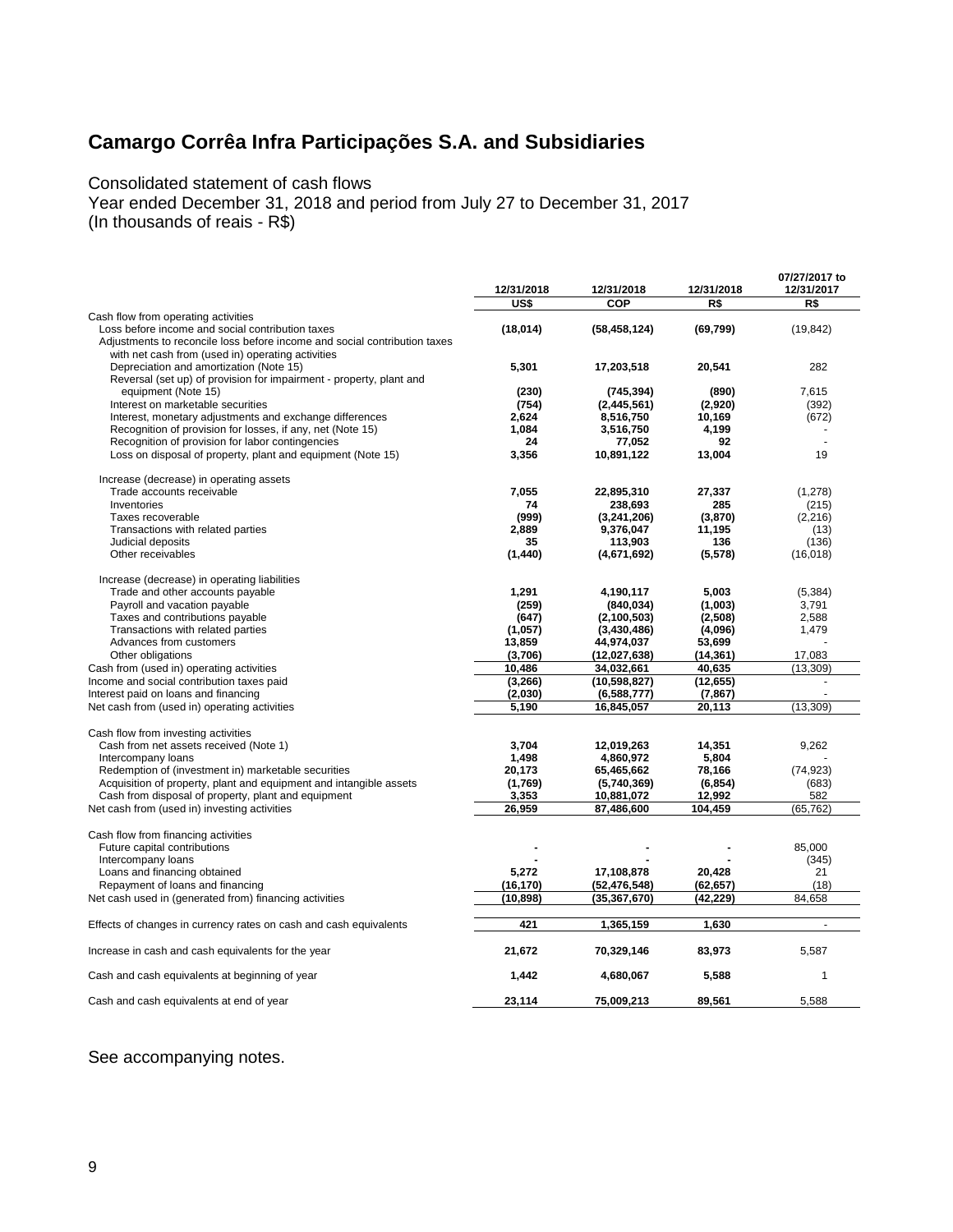Notes to consolidated financial statements December 31, 2018 (In thousands of Brazilian reais, unless otherwise stated)

### **1. Operations**

Camargo Corrêa Infra Participações S.A. (the "Company"), formerly named E&C Engenharia, Construções e Participações S.A., was incorporated on July 27, 2017, with initial capital of R\$1, comprising 1,000 (one thousand) registered common shares with no par value. The Company is engaged in holding interests in other companies as a partner, shareholder or member, being able to incorporate, organize and acquire these entities; and managing own assets or providing services relating to advisory and management of third-party assets and businesses, and other related activities.

The corporate structure of CCInfra Group's businesses comprises the following wholly-owned subsidiaries:

(a) Camargo Corrêa Infra Construções S.A. ("CCIC"), previously Camargo Corrêa Infraestrutura S.A., is mainly engaged in exploration of services in planning and performing civil construction and civil engineering projects, including earthworks, in the capacity as a contractor, carrying out management and other allowed services; construction, operation, maintenance and assembly of Power Lines, hydroelectric, thermal and wind power plants and photovoltaic solar panels; construction, operation, maintenance and assembly of gas and oil pipelines; provision of public utility services by concession; provision of public cleaning, environmental and urbanization services; provision of real estate management services; mining in general, by the company itself and/or through third parties, including the exploration and use of mines and trading of ore, including hydrocarbons; provision of services in waterway transportation and support and port operation services; provision of services in the industrial assembly of modules and maritime rigs for prospecting, producing and storing oil and gas and similar equipment; execution of technical civil engineering installations, industrial assembly; provision of services in consulting, planning, support and technical surveys and studies; representation, import, export, lease, sale and purchase of transportation equipment; exploration of activities in the naval industry, seeking to prepare projects, construction and execution of repairs, maintenance and modernization of vessels, including maritime rigs for prospection, production and storage of oil and gas; planning and execution of any related and/or derived activities in connection with those described above; and direct or indirect interest in the capital of other entities whose business purpose is similar to that of the Company, as well as the organization of consortiums.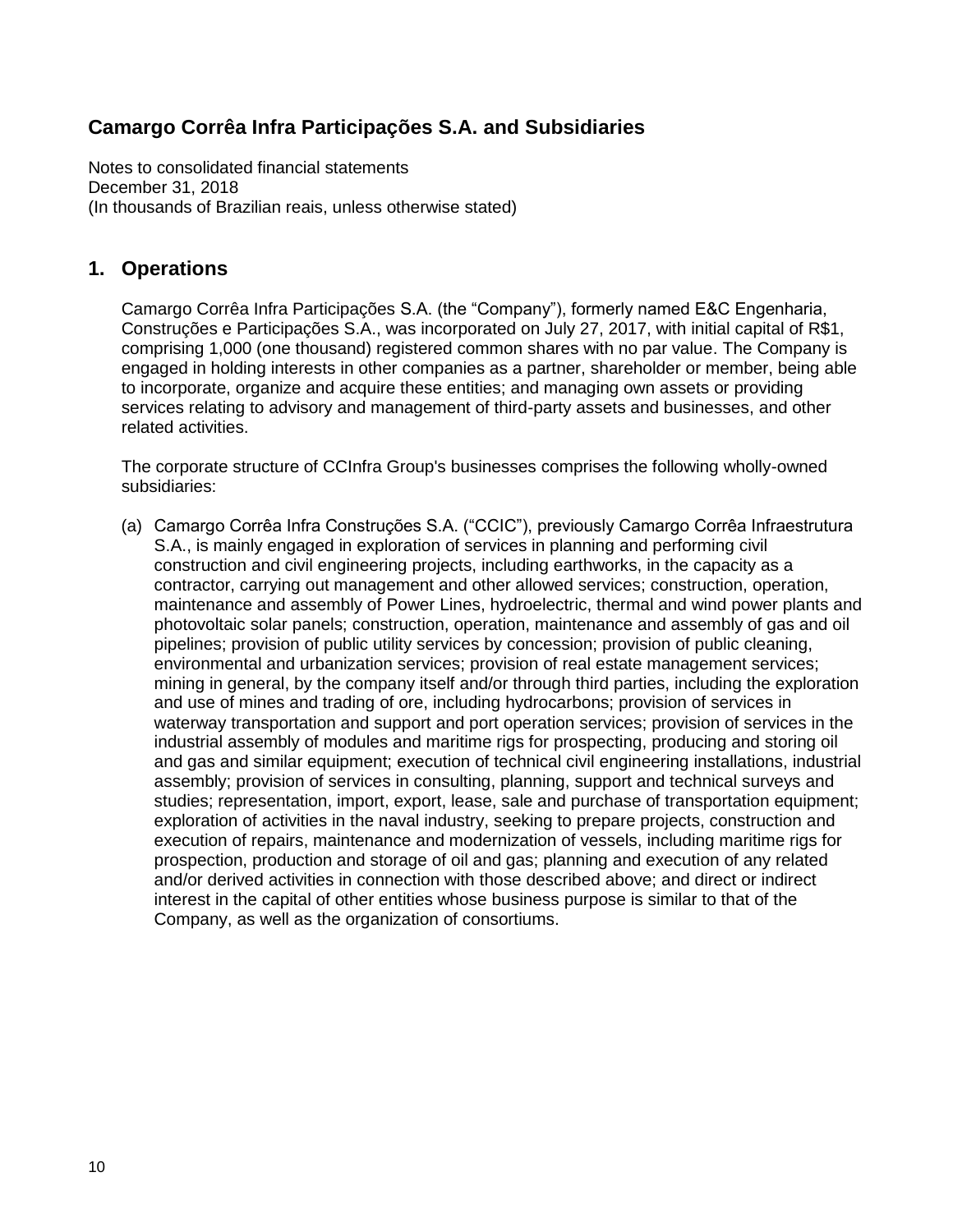Notes to consolidated financial statements (Continued) December 31, 2018 (In thousands of Brazilian reais, unless otherwise stated)

# **1. Operations** (Continued)

(b) Camargo Corrêa Infra Projetos S.A. ("CCIP") is mainly engaged in exploration of services in planning and performing civil construction and civil engineering projects, including earthworks, as a contractor, carrying out management and other allowed services; operation, maintenance and assembly of hydroelectric, thermal and wind power plants; operation, maintenance and assembly of gas and oil pipelines; provision of public utility services by concession; provision of public cleaning, environmental and urbanization services; provision of real estate management services; mining in general, by the company itself and/or through third parties, including the exploration and use of mines and trading of ore, including hydrocarbons; provision of services in waterway transportation and support; provision of port operation services; provision of services in the industrial assembly of modules and maritime rigs for prospecting, producing and storing oil and gas and similar equipment; execution of technical civil engineering installations, industrial assembly, consulting, planning and technical surveys and studies; representation; import; export; lease; sale and purchase of transportation equipment. The Company is also engaged in the exploration of activities in the naval industry, seeking to prepare projects, construction and execution of repairs, maintenance and modernization of vessels, including maritime rigs for prospection, production and storage of oil and gas; and any related and derived activities in connection with those described in this Article. CCIP may also hold interests in other companies, incorporate, organize and acquire them, subject to legal provisions.

### **Reorganization**

On March 30, 2018, holding company Camargo Corrêa Construções e Participações S.A. spun off the assets, rights and obligations of subsidiary Construções e Comércio Camargo Corrêa S.A. at book value based on the statement of financial position as at February 28, 2018, with the transfer of spun off assets totaling R\$149,880 - US\$38,681 - COP125,527,638 to indirect subsidiaries Camargo Corrêa Infra Construções S.A. and Camargo Corrêa Infra Projetos S.A. Immediately thereafter, holding company Camargo Corrêa Construções e Participações S.A. increased the capital of Construções e Comércio Camargo Corrêa S.A. with interests acquired by the subsidiaries after the spin-off, thus increasing the Company's capital by R\$149,880 - US\$38,681 - COP125,527,638 without issuing new shares. The net spun-off assets substantially refer to:

|                                               | 02/28/2018 | 02/28/2018     | 02/28/2018 |
|-----------------------------------------------|------------|----------------|------------|
|                                               | US\$       | <b>COP</b>     | R\$        |
| Assets                                        |            |                |            |
| Equipment (Note 8)                            | 38,996     | 126,552,764    | 151,104    |
| Investment                                    | 23,652     | 76.757.119     | 91.648     |
| Liabilities                                   |            |                |            |
| Loans and financing                           | (16, 249)  | (52, 737, 019) | (62,968)   |
| Deferred income and social contribution taxes | (7,718)    | (25,045,226)   | (29,904)   |
| Net spun-off assets                           | 38,681     | 125,527,638    | 149,880    |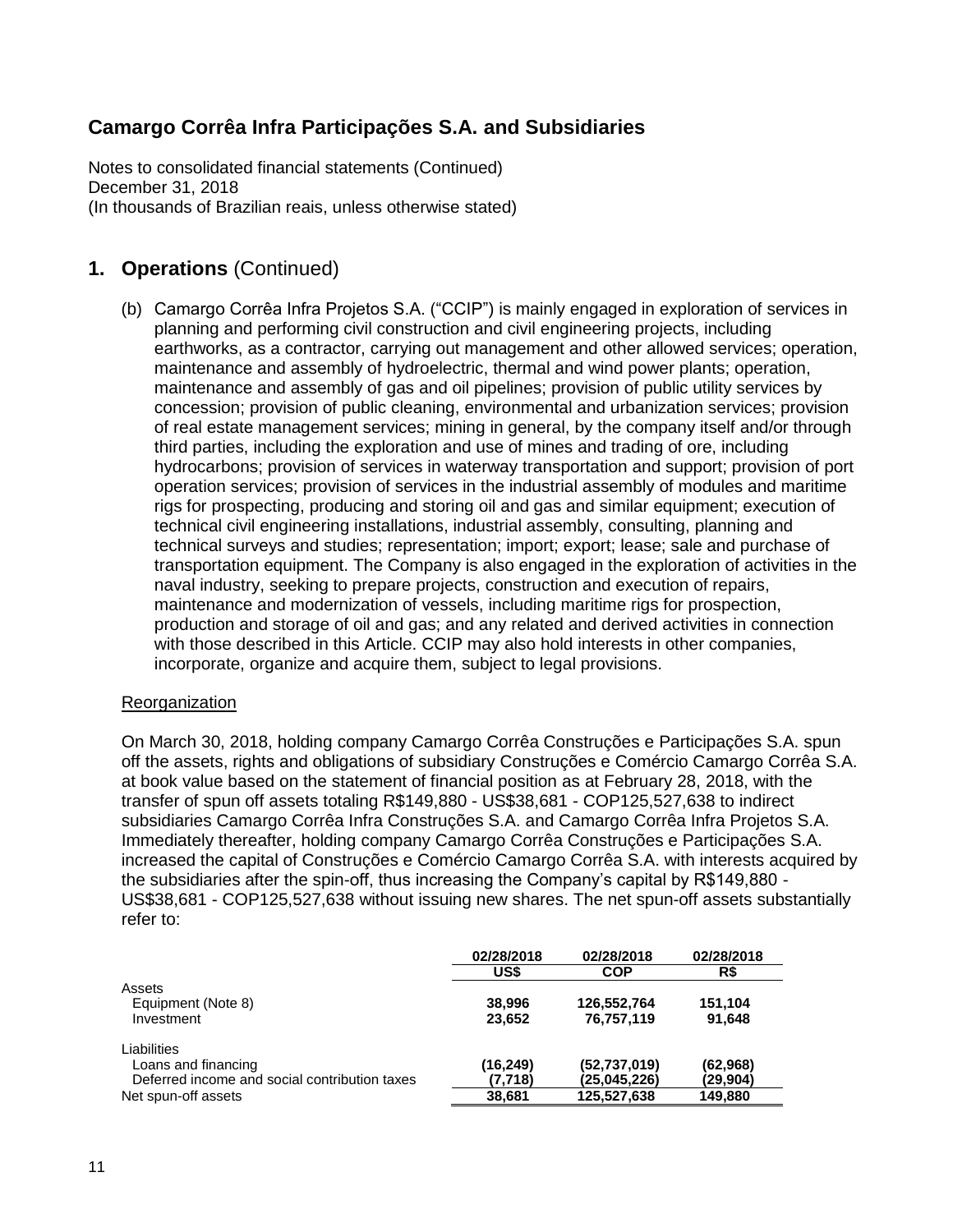Notes to consolidated financial statements (Continued) December 31, 2018 (In thousands of Brazilian reais, unless otherwise stated)

### **1. Operations** (Continued)

#### Reorganization (Continued)

Subsidiary Camargo Corrêa Infra Projetos S.A. acquired a 100% interest in Colombian subsidiary Camargo Corrêa Infra Projetos S.A., by means of the spin-off of Construções e Comércio Camargo Corrêa S.A., as follows:

|                                               | 02/28/2018 | 02/28/2018  | 02/28/2018 |
|-----------------------------------------------|------------|-------------|------------|
|                                               | US\$       | <b>COP</b>  | R\$        |
| Current assets                                |            |             |            |
| Cash and cash equivalents                     | 3,704      | 12,019,263  | 14,351     |
| Accounts receivable                           | 33,804     | 109,703,519 | 130,986    |
| Inventories                                   | 3,999      | 12,978,224  | 15,496     |
| Other receivables                             | 1,346      | 4,366,834   | 5,214      |
| Noncurrent assets                             |            |             |            |
| Deferred income and social contribution taxes | 478        | 1,552,764   | 1,854      |
| Other receivables                             | 260        | 842,546     | 1,006      |
| Property, plant and equipment (Note 8)        | 13,092     | 42,486,600  | 50,729     |
| Intangible assets                             | 2          | 5,025       | 6          |
| <b>Current liabilities</b>                    |            |             |            |
| Trade accounts payable                        | 8,183      | 26,554,439  | 31,706     |
| Loans and financing                           | 10,100     | 32,776,382  | 39,135     |
| Payroll, vacation and charges payable         | 4,099      | 13,301,508  | 15,882     |
| Taxes and contributions payable               | 1,247      | 4,046,064   | 4,831      |
| Other obligations                             | 779        | 2,529,313   | 3,020      |
| Noncurrent liabilities                        |            |             |            |
| Loans and financing                           | 7,927      | 25,725,293  | 30,716     |
| Net assets - Colombia                         | 24,350     | 79,021,776  | 94,352     |
| Other comprehensive income                    | 698        | 2,264,657   | 2,704      |
| Net spun-off assets                           | 23,652     | 76,757,119  | 91,648     |

Colombian subsidiary Camargo Corrêa Infra Projetos S.A. has an indirect interest of 55% in CCC Ituango Consortium (the "Consortium") located in Colombia, which is engaged in the construction of the Ituango Hydroelectric Power Plant. The deadline for work completion was December 28, 2018. Between April and May 2018, there were serious incidents, which resulted in obstruction of the Cauca river diversion tunnel and water impoundment, suspending the work originally contracted.

The contractual term of this project was terminated without completion of such work, but the Consortium has been carrying out contingency work to mitigate the effects of this incident, duly formalized through contractual amendments (AMBs) with the contracting party (currently AMB34 is in force with deadline for June 2019). In addition, the Consortium has been devoting every effort with the contracting party to evaluate the damage caused and any services to be rendered for work completion.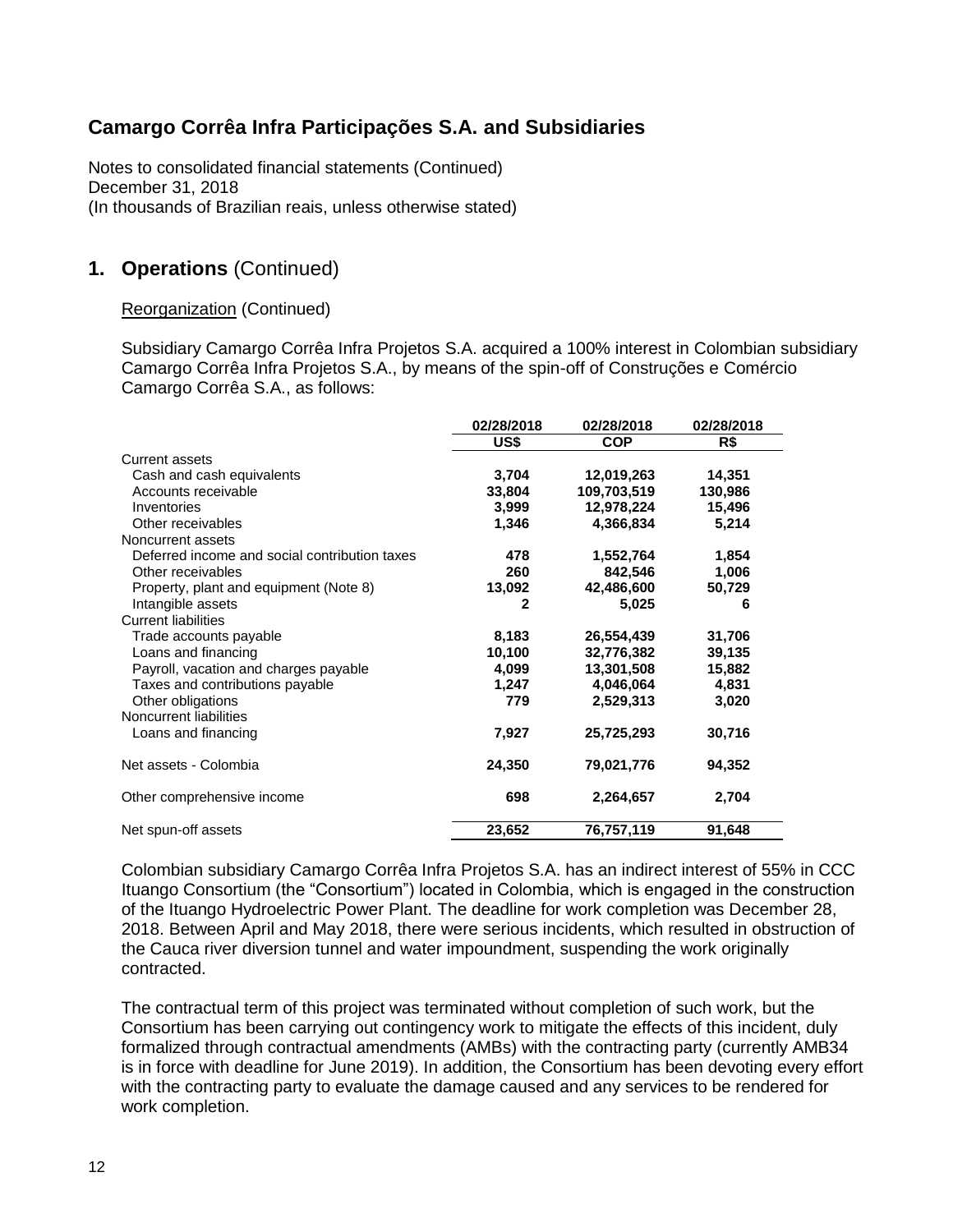Notes to consolidated financial statements (Continued) December 31, 2018 (In thousands of Brazilian reais, unless otherwise stated)

### **1. Operations** (Continued)

### Reorganization (Continued)

The Company reported losses for the years ended 2018 and 2017, mainly due to reorganization efforts to establish the CCInfra Group companies, comprising the Company and its subsidiaries. The operations for the year correspond to the legacy projects received through the aforementioned spin-off, which are in the closing phase. The new agreements of the Group set forth improvements in the profitability of its operations for the coming years.

### **2. Basis of preparation of the consolidated financial statements**

The consolidated financial statements were prepared in accordance with accounting policies adopted in Brazil, which encompass corporate legislation and the standards, guidance and interpretations issued by the Brazilian FASB (CPC) and approved by Brazil's National Association of State Boards of Accountancy (CFC), except for conversion of financial statements to Colombian pesos (COP) and US dollars (US\$), as described in Note 3.16. Company management presents all relevant information of the financial statements and this information corresponds to what is used by the Company in its management, in line with OCPC 07, issued by the CPC.

The Company and its subsidiaries adopted all standards, revised standards and interpretations issued by CPC effective at December 31, 2018.

The consolidated financial statements were prepared based on the historical cost, except for certain financial instruments, measured at fair value, as described below. The historical cost is generally based on the fair value of the consideration paid in exchange for assets.

The Company's individual financial statements for the year ended December 31, 2018, prepared in accordance with the accounting practices adopted in Brazil, were presented separately and approved by management on March 29, 2019.

### **Estimates**

The consolidated financial statements were prepared under various measurement bases used in accounting estimates. The accounting estimates involved in the preparation of the financial statements were based on both objective and subjective factors and on management's judgment to determine the appropriate amount to be recorded in the financial statements.The settlement of transactions involving these estimates may result in amounts significantly different from those recorded in the financial statements due to uncertainties inherent in the estimation process. The Company and its subsidiaries review their estimates and assumptions at least once a year.

Management approved these consolidated financial statements for disclosure on August 14, 2019.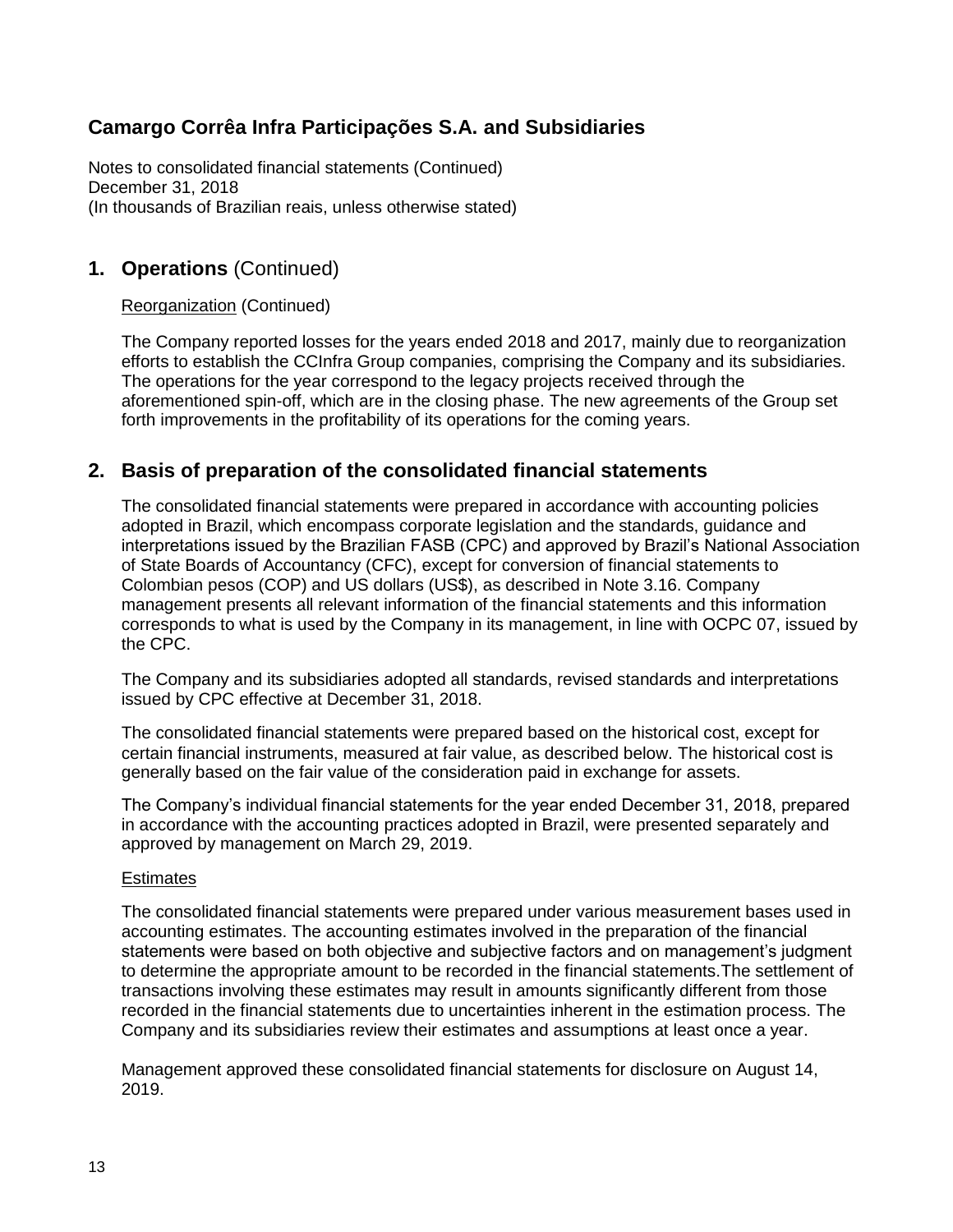Notes to consolidated financial statements (Continued) December 31, 2018 (In thousands of Brazilian reais, unless otherwise stated)

### **2. Basis of preparation of the consolidated financial statements** (Continued)

### **2.1. Basis of consolidation**

The consolidated financial statements comprise the financial statements of the Company and its subsidiaries.

The results of operations of the subsidiaries acquired during the year are included in the consolidated statements of profit or loss and of comprehensive income from the date of actual acquisition until the date of disposal, as applicable.

Whenever necessary, the subsidiaries' financial statements are adjusted to conform their accounting policies to those of the Company. All intra-group transactions, balances, revenue and expenses are fully eliminated in consolidated financial statements.

Subsidiaries included in the consolidated financial statements:

|                                           | 12/31/2018<br>Ownership interest % |        | 12/31/2017<br>Ownership interest % |   |                 |  |
|-------------------------------------------|------------------------------------|--------|------------------------------------|---|-----------------|--|
|                                           |                                    |        |                                    |   |                 |  |
|                                           | <b>Direct</b><br><b>Indirect</b>   |        | <b>Direct</b>                      |   | <b>Indirect</b> |  |
|                                           | %                                  | %      | %                                  | % |                 |  |
|                                           |                                    |        |                                    |   |                 |  |
| Camargo Corrêa Infra Construções S.A.     | 100.00                             | ۰      | 100.00                             | ۰ |                 |  |
| Camargo Corrêa Infra Projetos S.A.        | 100.00                             |        | 100.00                             | ۰ |                 |  |
| Camargo Corrêa Infra Projetos - Colombian |                                    |        |                                    |   |                 |  |
| subsidiary                                |                                    | 100.00 | $\overline{\phantom{0}}$           | - |                 |  |

### **3. Summary of significant accounting policies**

#### **3.1. Cash and cash equivalents and marketable securities**

Cash equivalents consist of short-term investments maturing within 90 days, or with repurchase commitments, promptly convertible into cash and with insignificant risks of change in value.

Marketable securities are represented by fixed income funds, exclusive funds and debentures, classified at: (a) fair value through profit or loss or (b) amortized cost. Securities classified at fair value have their effects recognized in profit or loss.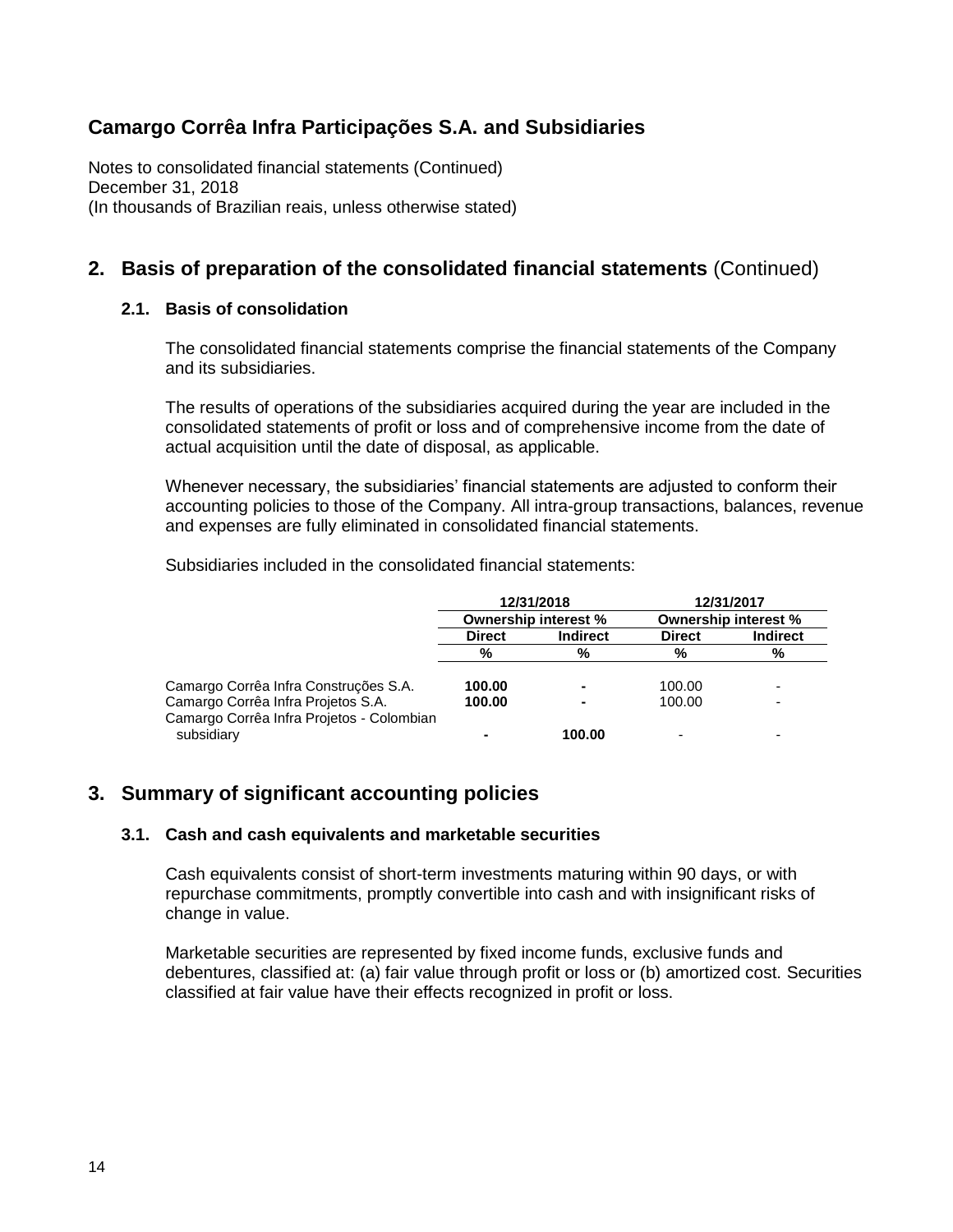Notes to consolidated financial statements (Continued) December 31, 2018 (In thousands of Brazilian reais, unless otherwise stated)

# **3. Summary of significant accounting policies** (Continued)

#### **3.2. Trade accounts receivable and allowance for doubtful accounts**

These are stated at realizable values. These also include amounts not billed through the statement of financial position date based on construction contracts, whose amounts are determined by the percentage-of-completion method.

They are recorded and held in the statement of financial position at the nominal value of securities, adjusted to present value, when applicable. The allowance for doubtful accounts is recorded based on the evaluation of the impact on estimated future credit losses. The Company deemed the effects of the first-time adoption of CPC 48 - Financial Instruments as immaterial.

#### **3.3. Inventories**

These comprise construction materials measured at average acquisition costs, which are lower than realizable values.

### **3.4. Property, plant and equipment**

Property, plant and equipment are stated at cost, less depreciation and impairment, if applicable. Depreciation is recognized based on the useful life of each asset using the straight-line method or other systematic basis representing the time when economic benefits are used. Assets based on straight-line useful life have the following annual rates: real estate - 4%; machinery and equipment, vehicles, IT equipment and other - 10% to 30%; furniture and fixtures - 10%; and leasehold improvements, according to contractual terms. The useful lives of property, plant and equipment are annually valued. The Company depreciates machinery and equipment based on the number of hours the assets are actually used. This procedure reflects the pattern of use of expected economic benefits. At December 31, 2018, the Company, through a specialized company, reviewed the recoverable amount of assets and concluded that the effects were not material. No evidence was identified for changes in the useful lives of PP&E.

### **3.5. Employee benefits**

Benefits granted to Company's employees and managing officers include, in addition to fixed compensation (salaries, social security contributions (INSS), vacation pay and 13th monthly salary), variable compensation, such as profit sharing and bonus payments. These benefits are posted to profit or loss for the year when the Company has a liability accounted for on an accrual basis, as incurred.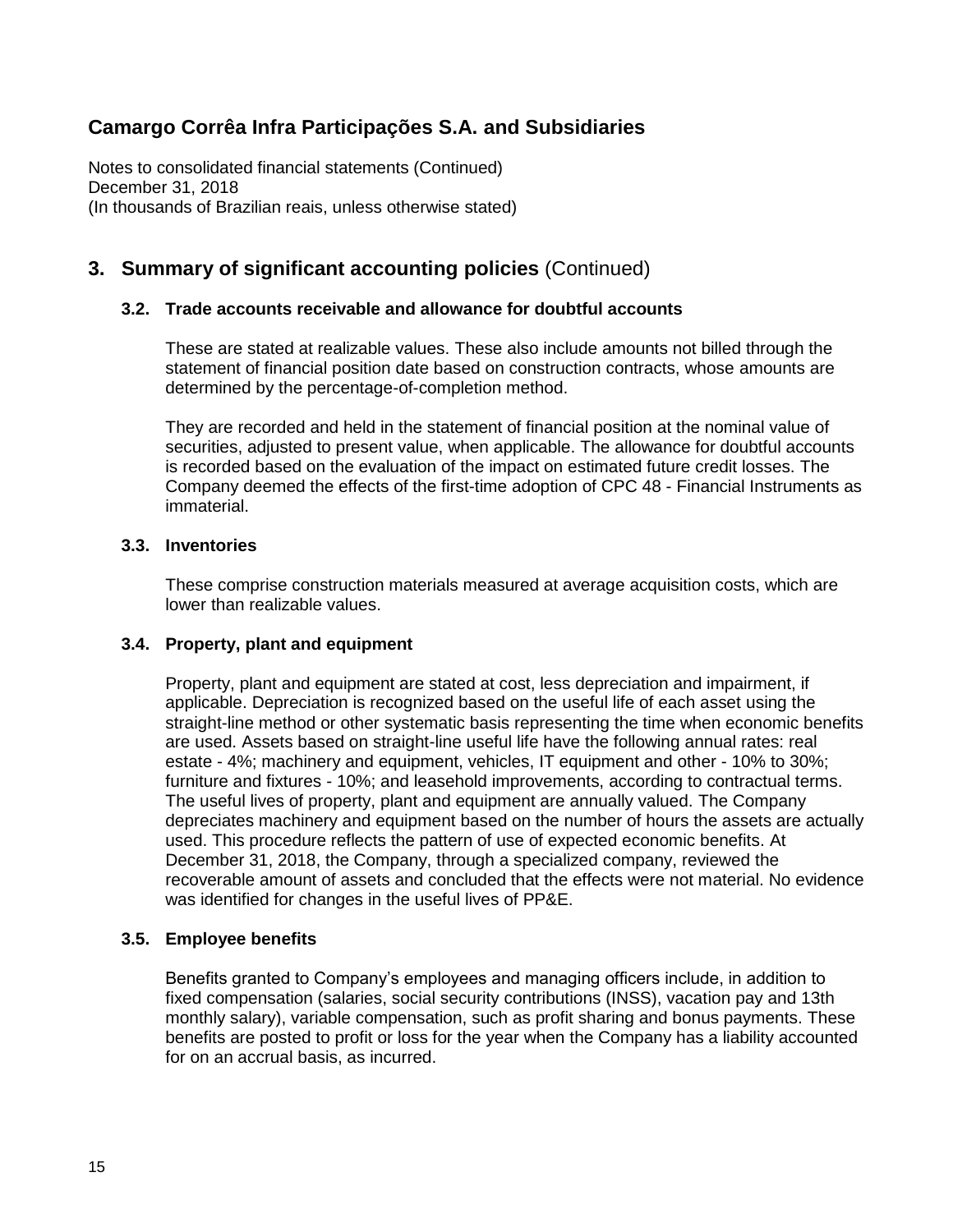Notes to consolidated financial statements (Continued) December 31, 2018 (In thousands of Brazilian reais, unless otherwise stated)

# **3. Summary of significant accounting policies** (Continued)

#### **3.6. Lease agreements**

The determination of whether an arrangement is (or contains) a lease is based on the substance of the arrangement at the inception of the lease. The arrangement is, or contains, a lease if fulfilment of the arrangement is dependent on the use of a specific asset (or assets) and the arrangement conveys a right to use the asset (or assets), even if that asset is (or those assets are) not explicitly specified in an arrangement.

Finance leases that transfer substantially all the risks and benefits incidental to ownership of the leased item to the Company and its subsidiaries are capitalized at the commencement of the lease at the lower of the fair value of the leased property or the present value of the minimum lease payments.

When applicable, initial direct costs incurred in the transaction are added to the cost. Finance lease payments are apportioned between finance charges and a reduction of the finance lease liability so as to achieve a constant rate of interest on the remaining balance of the liability.

Finance charges are recognized in finance costs in the statement of profit or loss. A leased asset is depreciated over the useful life of the asset. However, if there is no reasonable certainty that the Company and its subsidiaries will obtain ownership by the end of the lease term, the asset is depreciated over the shorter of the estimated useful life of the asset and the lease term. An operating lease is a lease other than a finance lease. Operating lease payments are recognized as an expense in the statement of profit or loss on a straight-line basis over the lease term.

#### **3.7. Financial instruments**

Financial assets and liabilities are recognized when the Company and its subsidiaries become parties to their contractual provisions and are initially measured at fair value.

Fair value is the amount for which an asset could be exchanged, or a liability settled, between knowledgeable and willing parties on an arm's length basis. Transaction costs directly attributable to the acquisition or issue of financial assets and liabilities are accrued or deducted from the fair value of financial assets or liabilities, if applicable, after initial recognition, except for financial assets and liabilities recognized at fair value in the statement of profit or loss for the year.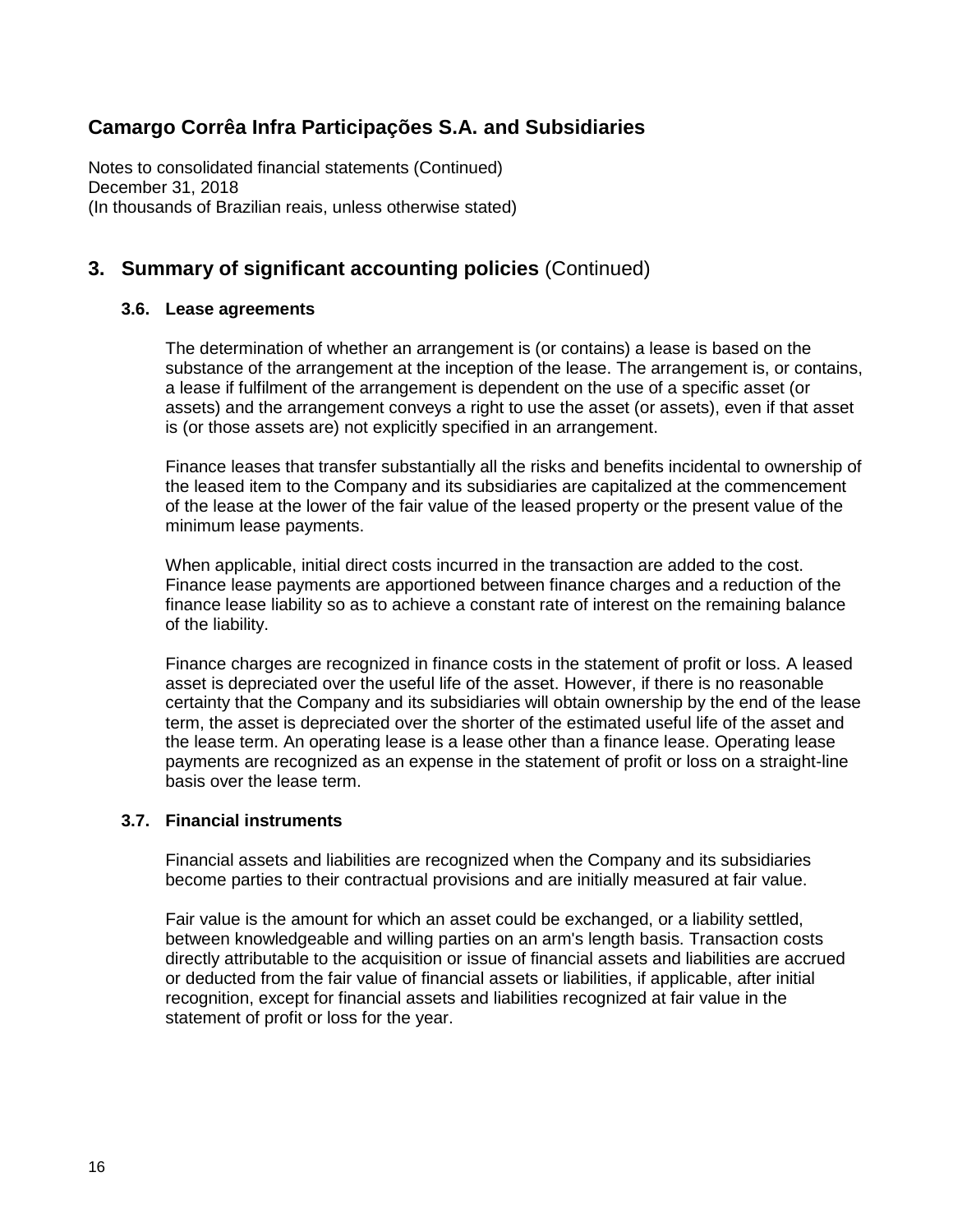Notes to consolidated financial statements (Continued) December 31, 2018 (In thousands of Brazilian reais, unless otherwise stated)

# **3. Summary of significant accounting policies** (Continued)

### **3.7. Financial instruments** (Continued)

### Financial assets

The classification of assets is determined upon initial recognition in the following categories:

- (i) Financial assets at fair value through profit or loss correspond to assets held for trading. A financial asset is classified as held for trading if:
	- (a) Acquired primarily to be sold in the short term; or
	- (b) Upon initial recognition, it is part of a portfolio of identified financial instruments that the Company and its subsidiaries jointly manage and has a recent actual pattern of short-term profits; or
	- (c) It is a derivative that is not designated as an effective hedging instrument.

Financial assets at fair value through profit or loss are stated at fair value, and any resulting gains or losses are recognized in profit or loss. They are mainly represented by cash and marketable securities.

(ii) Amortized cost is mainly represented by the financial asset receivable with fixed or determinable payments not quoted in an active market classified as "Amortized cost". Amortized cost is initially measured at fair value plus any directly attributable transaction costs. After its initial recognition, it is measured at amortized cost using the effective interest rate method. They are mainly represented by trade accounts receivable and transactions with related parties.

#### Derecognition of financial assets

A financial asset (or, where applicable, a part of a financial asset or part of a group of similar financial assets) is primarily derecognized when: a) the rights to receive cash flows from the asset have expired; b) the Company and its subsidiaries have transferred their rights to receive cash flows from the asset or have assumed an obligation to pay the received cash flows in full without material delay to a third party under a 'pass-through' arrangement; and either (a) the Company and its subsidiaries have transferred substantially all the risks and rewards of the asset, or (b) the Company and its subsidiaries have neither transferred nor retained substantially all the risks and rewards of the asset, but have transferred control of the asset.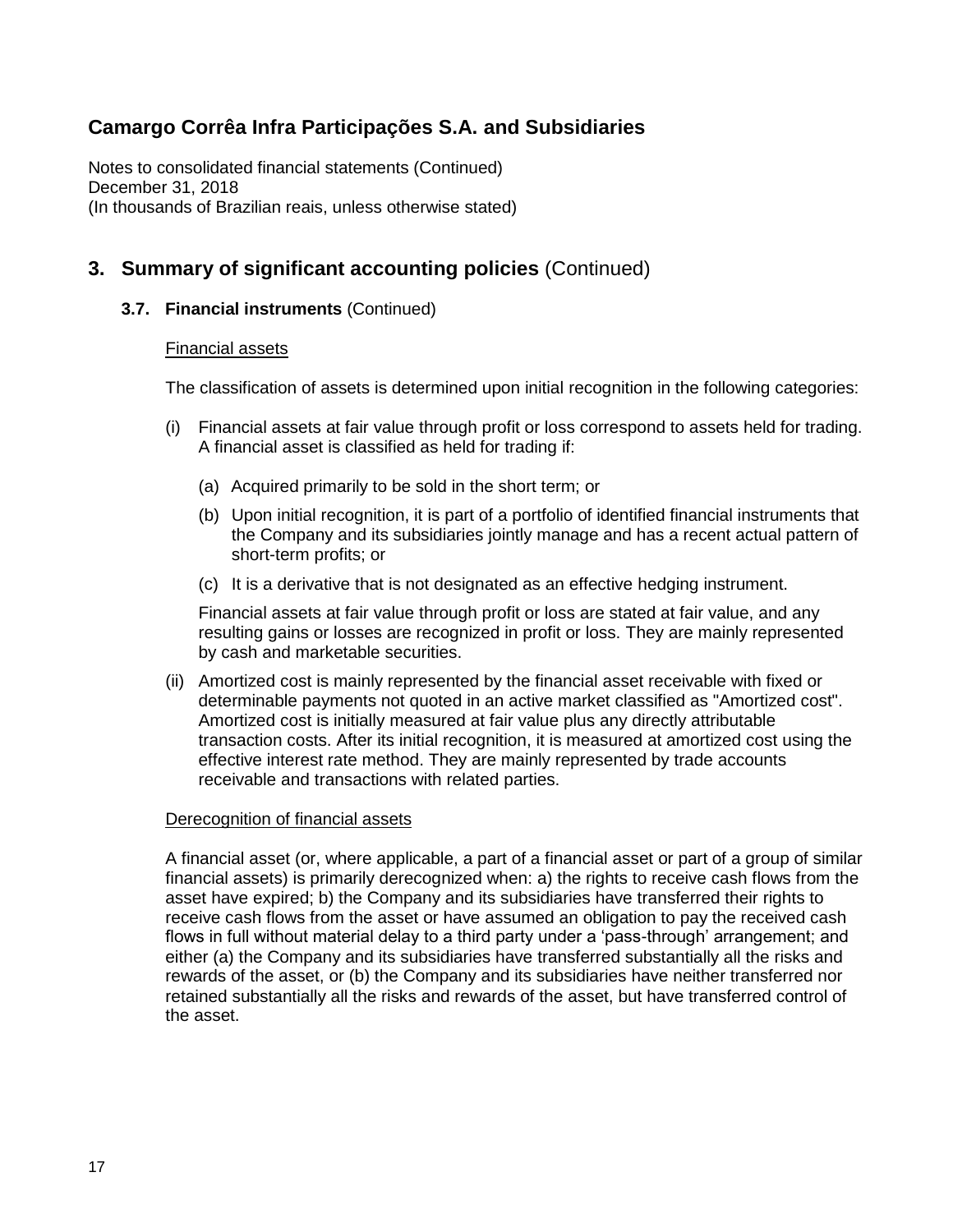Notes to consolidated financial statements (Continued) December 31, 2018 (In thousands of Brazilian reais, unless otherwise stated)

# **3. Summary of significant accounting policies** (Continued)

### **3.7. Financial instruments** (Continued)

#### Derecognition of financial assets (Continued)

When the Company and its subsidiaries have transferred their rights to receive cash flows from an asset or have entered into a pass-through arrangement, and they have neither transferred nor retained substantially all of the risks and rewards of the asset, the Company and its subsidiaries continue to recognize the transferred asset to the extent of their continuing involvement. In that case, the Company and its subsidiaries also recognize an associated liability. The transferred asset and the associated liability are measured on a basis that reflects the rights and obligations that the Company and its subsidiaries have retained.

Continuing involvement that takes the form of a guarantee over the transferred asset is measured at the lower of the original carrying amount of the asset and the maximum amount of consideration that the Company could be required to repay.

#### Impairment test of financial assets

CPC 48 replaces the "incurred loss" approach of CPC 38 with a forward-looking "expected credit loss" approach. This new model applies to financial assets measured at amortized cost, except for investments in equity instruments and contractual assets.

The Company and its subsidiaries had no material effects on credit losses, given the favorable conditions of its counterparties.

#### Financial liabilities

These are classified as "Financial liabilities at fair value through profit or loss" or "Amortized cost."

- (i) *Financial liabilities at fair value through profit or loss*: are those held for trading or designated at fair value through profit or loss. Changes in fair value are recognized in profit or loss for the year.
- (ii) *Amortized cost:* it includes loans and financing initially measured at fair value, net of transaction costs. Subsequently, they are measured at amortized cost using the effective interest rate method, and finance cost is recognized based on the actual yield.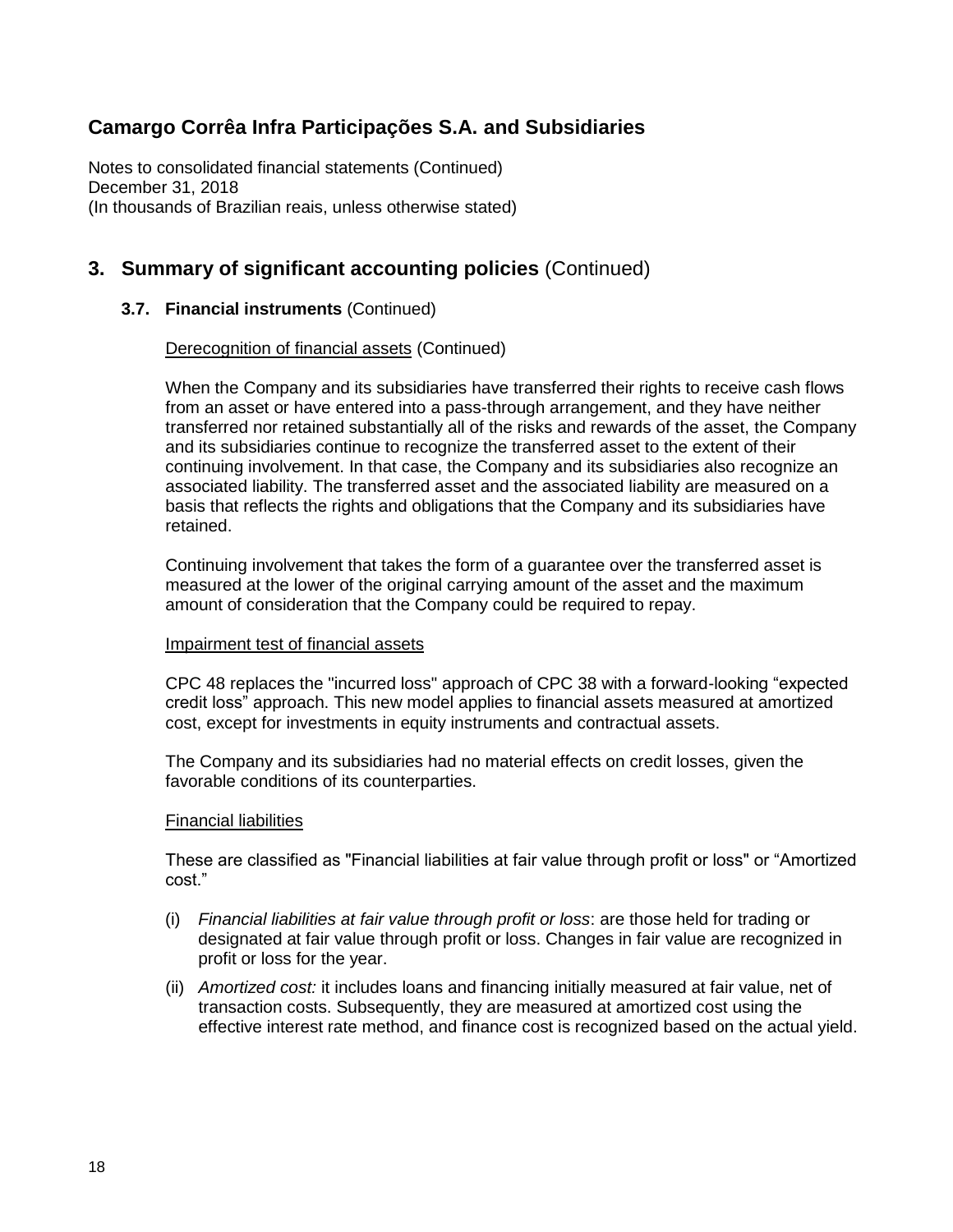Notes to consolidated financial statements (Continued) December 31, 2018 (In thousands of Brazilian reais, unless otherwise stated)

### **3. Summary of significant accounting policies** (Continued)

#### **3.7. Financial instruments** (Continued)

#### Financial liabilities (Continued)

The effective interest rate method is used to calculate the amortized cost of a financial liability and allocate its interest expense over the applicable period. The effective interest rate is the rate that exactly discounts the estimated future cash flows over the estimated life of the financial liability.

Revenue is recognized based on effective interest for debt instruments not characterized as financial assets at fair value through profit or loss.

#### Offsetting of financial assets and liabilities

Financial assets and financial liabilities are offset and the net amount is reported in the statement of financial position if there is a currently enforceable legal right to offset the recognized amounts and there is an intention to settle on a net basis, or to realize the assets and settle the liabilities simultaneously.

#### Derivative financial instruments

Derivatives are initially recognized at fair value on the date on which a derivative contract is entered into and are subsequently remeasured at fair value at the end of each year. Any gains or losses are recognized in profit or loss immediately, unless the derivative is designated and effective as a "cash flow hedge"; in this case, recognition in profit or loss depends on the nature of the hedge relationship. The Company and its subsidiaries had no derivative financial instruments at December 31, 2018 and 2017.

#### **3.8. Transactions in foreign currencies and functional currency**

Transactions in foreign currencies, i.e., in any currency other than the functional currency of each entity, are recorded at their respective currency spot rates at the date of each transaction. Monetary items denominated in foreign currencies are retranslated at the functional currency spot rates of exchange at each reporting date.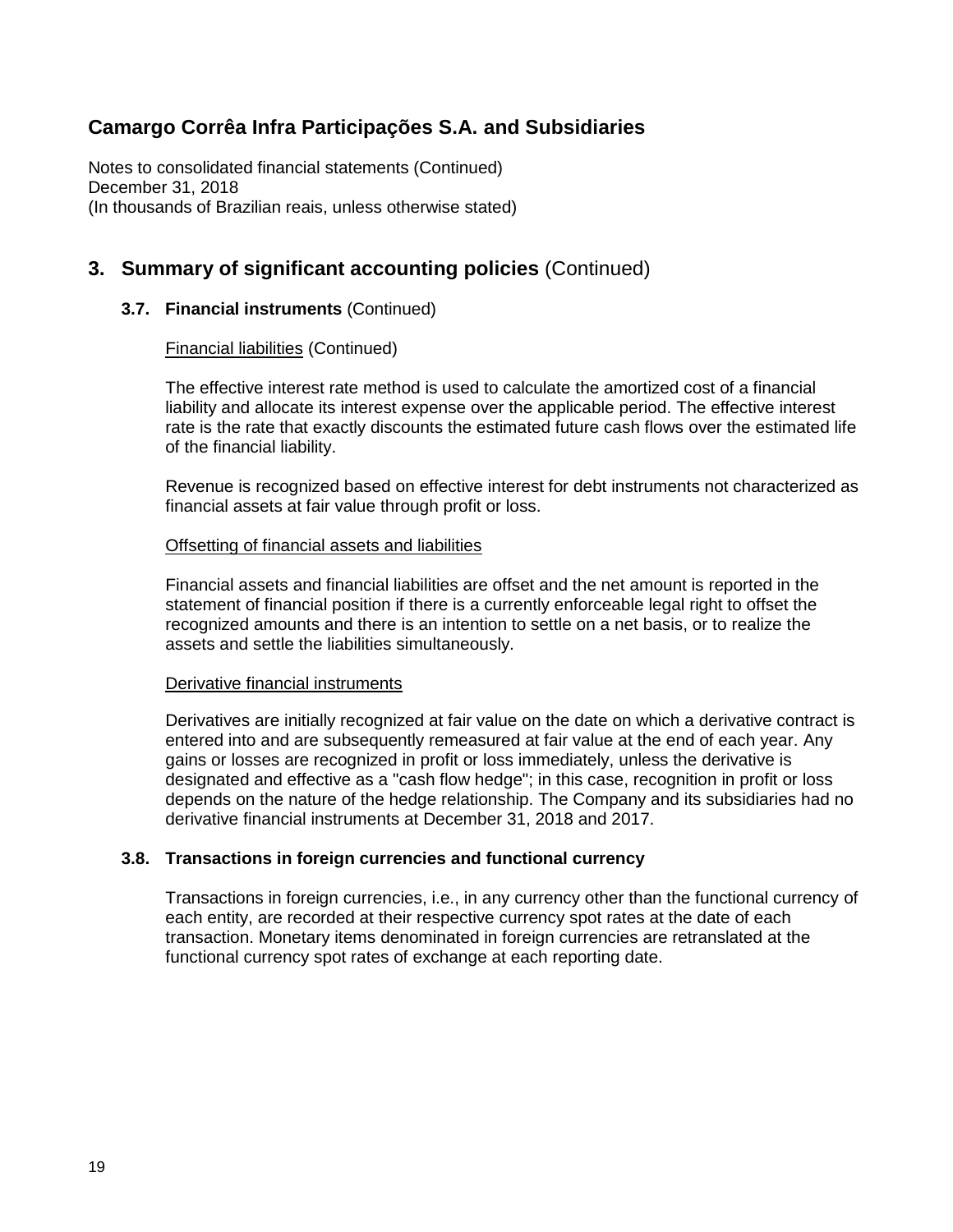Notes to consolidated financial statements (Continued) December 31, 2018 (In thousands of Brazilian reais, unless otherwise stated)

### **3. Summary of significant accounting policies** (Continued)

#### **3.8. Transactions in foreign currencies and functional currency** (Continued)

Foreign exchange differences on monetary items are recognized in profit or loss for the year in which they arise, except for:

- Exchange differences on foreign currency loans and financing relating to assets under construction for future productive use, which are included in the cost of those assets when they are regarded as an adjustment to interest costs on those foreign currencydenominated loans and financing.
- Exchange differences on monetary items receivable from or payable to a foreign operation for which settlement is neither planned nor likely to occur (therefore forming part of the net investment in the foreign operation), which are recognized in "Other comprehensive income."

For the purpose of presenting consolidated financial statements, the assets and liabilities of the group's foreign operations are translated into Brazilian reais using exchange rates prevailing at the end of the reporting period.

Income and expenses and other transactions affecting the equity of these operations abroad are translated at the average exchange rates for the period. Exchange differences arising from these translations, if any, are recognized in other comprehensive income and accumulated in equity.

#### **3.9. Construction contracts and onerous contracts**

Service revenue is recognized in accordance with the stage of completion method. Revenue comprises the initial amount agreed in the contract plus variations resulting from additional requests, complaints and contractual incentive payments, provided that it is virtually certain that they will result in revenue and can be reliably measured.

Contract revenue is recognized in the statement of profit or loss by reference to the stage of completion of the contract and the percentage of completion of each project ("POC") in accordance with CPC 47. The costs of each contract are recognized in the statement of profit or loss for the period in which they are incurred, unless they determine an asset related to a future contract activity.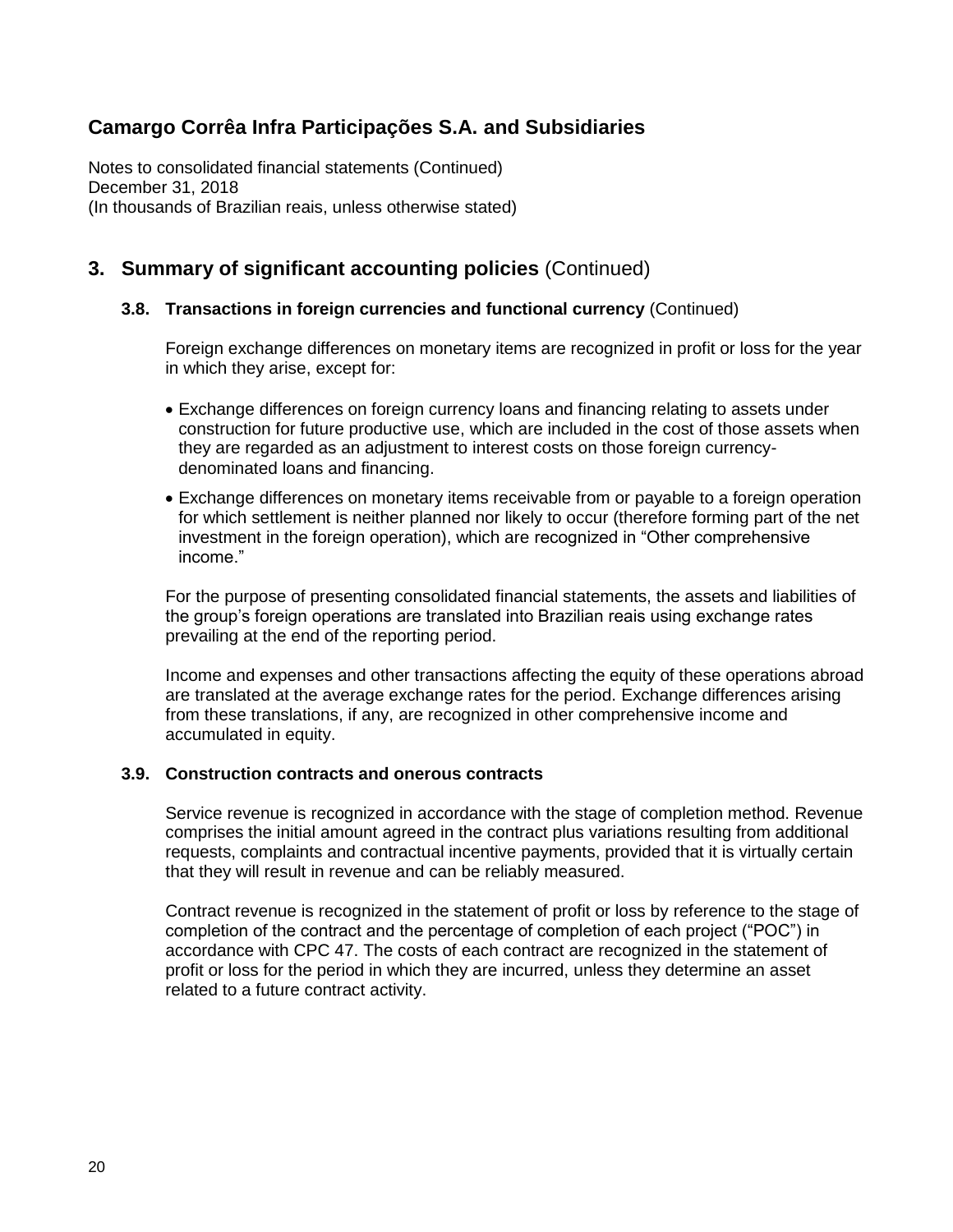Notes to consolidated financial statements (Continued) December 31, 2018 (In thousands of Brazilian reais, unless otherwise stated)

### **3. Summary of significant accounting policies** (Continued)

#### **3.9. Construction contracts and onerous contracts** (Continued)

When the outcome of a construction contract may not be reliably estimated, the related revenue is recognized to the extent of the amount of costs incurred and expected to be recovered. When it is likely that total costs will exceed total contract revenue (characterizing an onerous contract), the loss relating to the excess between contracted revenue and estimated total cost is recognized immediately in profit or loss for the year in "Cost of services", matched against "Other obligations".

The amounts received prior to the completion of the related services are recorded in the statement of financial position in liabilities as "Advances from customers." The amounts billed or unbilled recorded based on the service performed per construction, but not yet paid by the customer, are recorded in the statement of financial position as "Trade accounts receivable" under assets.

In assessing the impacts of adopting CPC 47 on January 1, 2018, management concluded that the Company and its subsidiaries already keep their accounts in accordance with this technical standard, since the performance obligations are recognized according to each contract and related amendments. Management believes that there were no significant changes in determining the impacts of contractual amendments when they are considered a separate contract, a part of the original contract or a termination of the original contract and the creation of a new one.

According to management, the Company and its subsidiaries continue to meet at least one of the criteria necessary for the continued recognition of revenue over time.

For CCC Ituango Consortium located in Colombia, mainly engaged in the performance of civil works at the Ituango Hydroelectric Power Plant, revenue was recognized until April 2018 using the physical progress of the works, as approved by the client. With the incident mentioned in Note 1, the conditions for contract performance have changed and revenue has now been recognized according to the materials used.

#### **3.10. Impairment of tangible assets**

At the end of each year, the Company and its subsidiaries review their tangible assets with a finite useful life to determine if there is any indication that such assets have been impaired. If there is any indication, the asset's recoverable amount is estimated for the purpose of identifying the need to record a provision for loss. When it is not possible to estimate the recoverable amount of an asset individually, the Company and its subsidiaries calculate the recoverable amount of the cash-generating unit to which the asset belongs.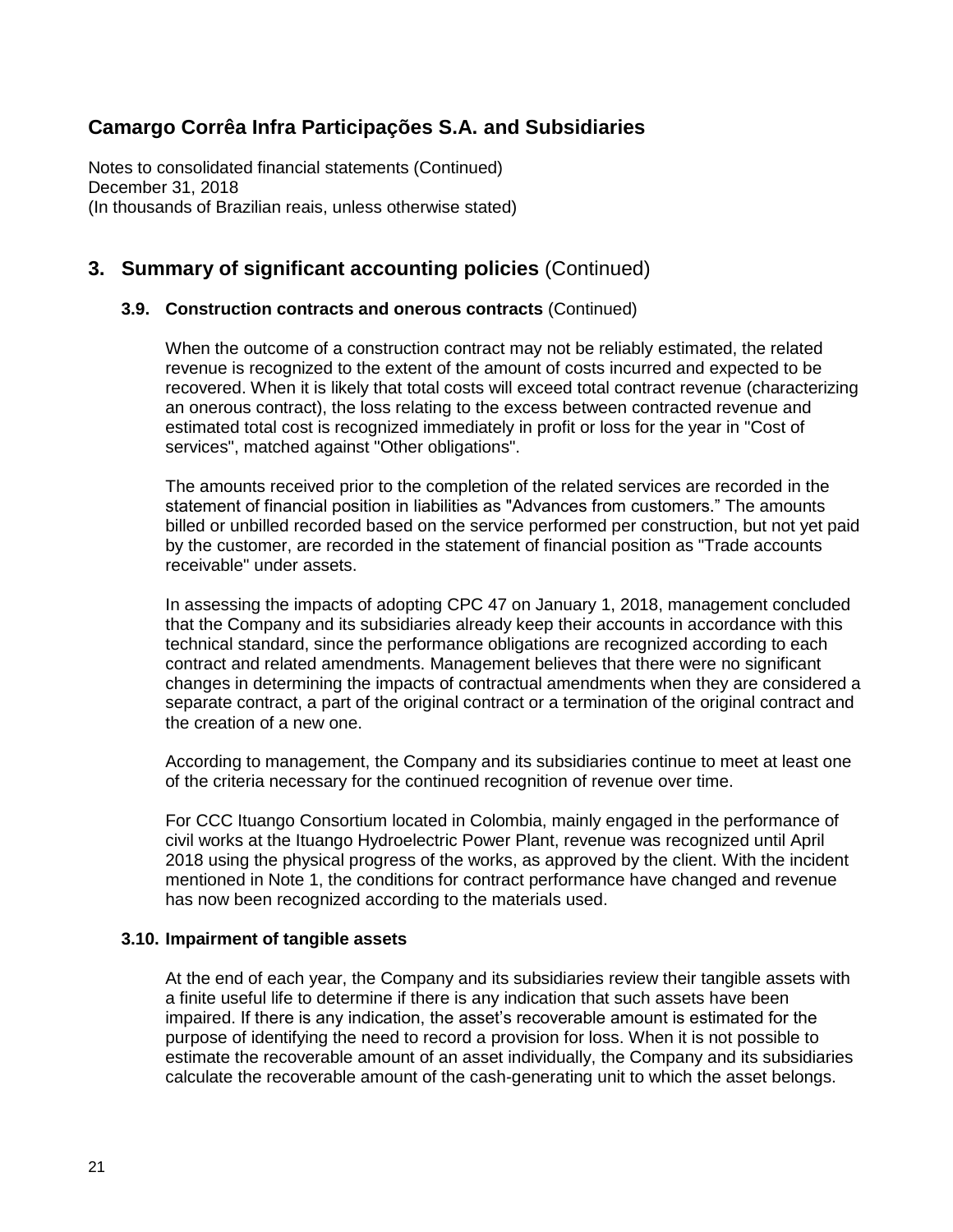Notes to consolidated financial statements (Continued) December 31, 2018 (In thousands of Brazilian reais, unless otherwise stated)

### **3. Summary of significant accounting policies** (Continued)

#### **3.10. Impairment of tangible assets** (Continued)

If the recoverable amount of a calculated asset is lower than its book value, the book value of the asset is reduced to its recoverable amount. Impairment loss is recognized immediately in the statement of profit or loss.

#### **3.11. Income and social contribution taxes**

#### 3.11.1. Current taxes

Income taxes comprise both income and social contribution taxes. Income tax is calculated at a rate of 15%, plus a surtax of 10% on taxable profit exceeding R\$240 over 12 months, whereas social contribution tax is computed at a rate of 9% on taxable profit, both recognized on an accrual basis; thus, for purposes of deriving taxable profit, temporarily nondeductible expenses added to accounting profit or temporarily nontaxable revenues excluded therefrom generate deferred tax assets or liabilities.

### 3.11.2. Deferred taxes

Deferred taxes arise from temporary differences at the statement of financial position date between the tax bases of assets and liabilities and their book values. Deferred tax liabilities are recognized for all taxable temporary differences, except:

- When the deferred tax liability arises from the initial recognition of goodwill or an asset or liability in a transaction that is not a business combination and, at the time of the transaction, affects neither the accounting profit nor taxable profit or loss.
- In respect of taxable temporary differences associated with investments in subsidiaries, when the timing of the reversal of the temporary differences can be controlled and it is probable that the temporary differences will not reverse in the foreseeable future.

The carrying amount of deferred tax assets is reviewed at each reporting date and reduced to the extent that it is no longer probable that sufficient taxable profit will be available to allow all or part of the deferred tax asset to be utilized. Unrecognized deferred tax assets are re-assessed at each reporting date and are recognized to the extent that it has become probable that future taxable profits will allow the deferred tax asset to be recovered.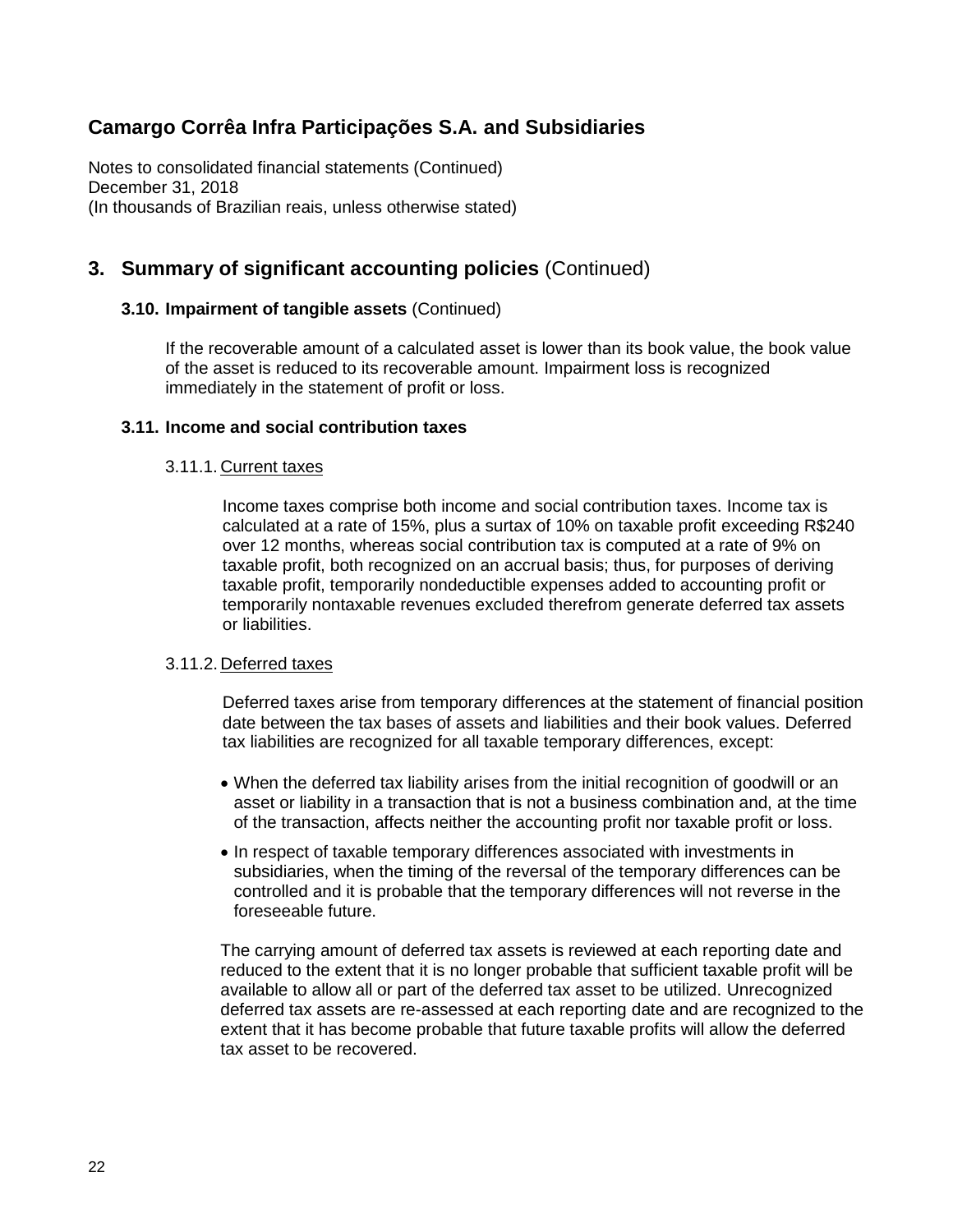Notes to consolidated financial statements (Continued) December 31, 2018 (In thousands of Brazilian reais, unless otherwise stated)

### **3. Summary of significant accounting policies** (Continued)

### **3.11. Income and social contribution taxes** (Continued)

#### 3.11.2. Deferred taxes (Continued)

Deferred tax assets and liabilities are measured at the tax rates that are expected to apply in the year when the asset is realized or the liability is settled, based on tax rates (and tax laws) that have been enacted or substantively enacted at the reporting date.

#### **3.12. Basic/diluted loss per share**

This is calculated by dividing the profit (loss) for the year by the weighted average number of shares outstanding during the year, in accordance with CPC 41 - Earnings per Share.

#### **3.13. Significant accounting judgments, estimates and assumptions**

#### **Judgments**

The preparation of the financial statements of the Company and its subsidiaries requires management to make judgements, estimates and assumptions that affect the reported amounts of revenues, expenses, assets and liabilities, and the disclosure of contingent liabilities at the reporting date.

However, uncertainty about these assumptions and estimates could result in outcomes that require a material adjustment to the carrying amount of assets or liabilities affected in future periods.

#### Estimates and assumptions

The key assumptions concerning the future and other key sources of estimation uncertainty at the reporting date, that have a significant risk of causing a material adjustment to the carrying amounts of assets and liabilities within the next financial year, are described below.

#### *Impairment of nonfinancial assets*

An impairment exists when the carrying value of an asset or cash generating unit exceeds its recoverable amount, which is the higher of its fair value less costs of disposal and its value in use. The calculation of fair value less costs to sell is based on information available on sales transactions of similar assets or market prices less additional costs for the disposal of the asset.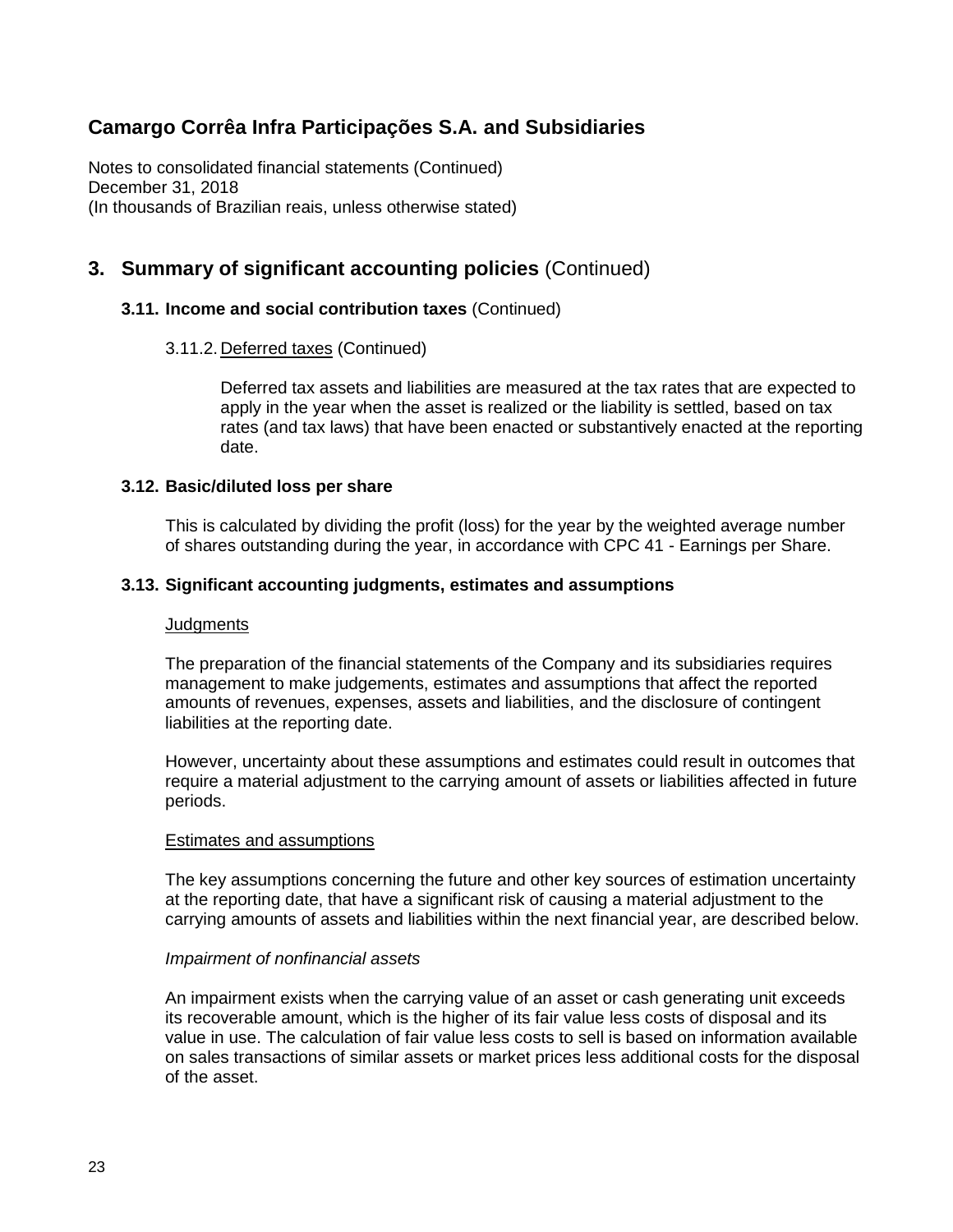Notes to consolidated financial statements (Continued) December 31, 2018 (In thousands of Brazilian reais, unless otherwise stated)

### **3. Summary of significant accounting policies** (Continued)

#### **3.13. Significant accounting judgments, estimates and assumptions** (Continued)

Estimates and assumptions (Continued)

#### *Impairment of nonfinancial assets* (Continued)

The Company and its subsidiaries engaged a specialized company for the purpose of measuring the recoverable amount of significant PP&E at the end of the year ended December 31, 2018. The study considered a fair value analysis based on asset replacement costs and market value less costs to sell the asset.

#### *Revenue recognition, margin of construction contracts and provisions for contracts*

Construction contracts correspond to construction carried out, and gross revenue is recognized in profit or loss based on the percentage of work performed through to the reporting date and calculated using the proportion of costs incurred, as opposed to total estimated costs of the contract (POC), as set forth in CPC 47 - Revenue from Contracts with Customers.

When a review of the estimated outcome of the contracts indicates that total contract costs exceed total contract revenue, the estimated loss is immediately recognized as an expense in profit or loss for the year.

The estimated outcome of contracts is reviewed monthly over the contract period and represents the best estimate of future economic contract benefits, in addition to associated risks and obligations.

#### *Taxes*

Uncertainties exist with respect to the interpretation of complex tax regulations and the amount and timing of future taxable income. Given the long-term nature and complexity of existing contractual agreements, differences between the actual results and the assumptions made, or future changes in such assumptions, could require future adjustments to tax income and expenses already recorded.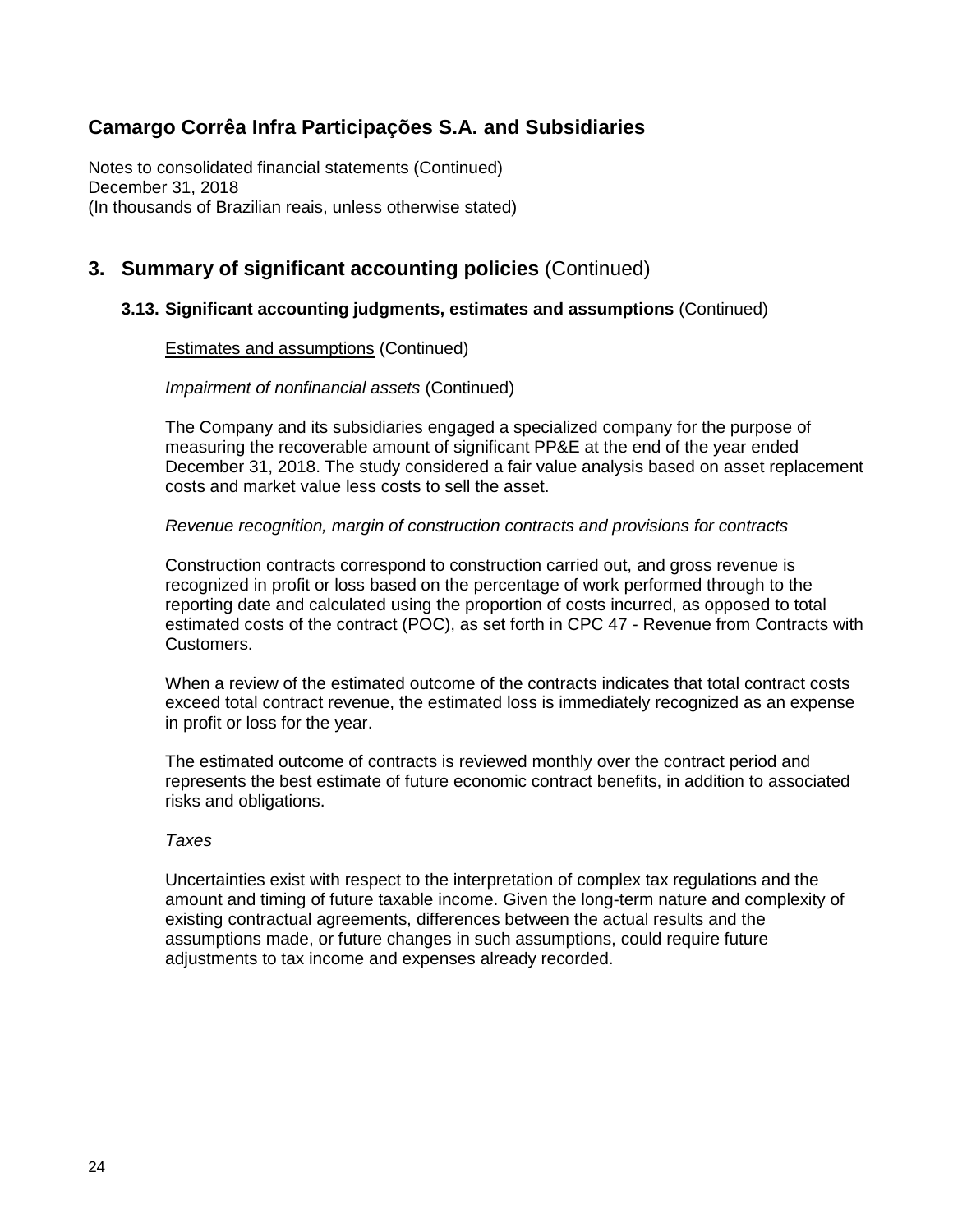Notes to consolidated financial statements (Continued) December 31, 2018 (In thousands of Brazilian reais, unless otherwise stated)

# **3. Summary of significant accounting policies** (Continued)

### **3.13. Significant accounting judgments, estimates and assumptions** (Continued)

Estimates and assumptions (Continued)

#### *Provisions for tax, civil and labor contingencies*

The Company and its subsidiaries recognize a provision for civil and labor proceedings. The likelihood of loss is assessed based on available evidence, the hierarchy of laws, available case law, recent court rulings and their relevance in the legal system, as well as the evaluation of outside legal advisors. Provisions are reviewed and adjusted considering changes in existing circumstances, such as the applicable statutes of limitation, tax audit conclusions, or additional exposures identified based on new matters or court decisions.

Settlement of transactions involving these estimates may result in amounts significantly different from those recorded in the financial statements due to uncertainties inherent in the estimation process. The Company and its subsidiaries review their estimates and assumptions once a month.

### **3.14. Consortia**

According to CPC 19 (R2) - Joint Arrangements, interests in consortia are classified as joint arrangements with their assets, liabilities, revenues and expenses recognized line by line in asset and liability and profit or loss accounts, proportionally to the percentage of interest in each consortium.

### **3.15. New, revised standards and interpretations issued**

The Company and its subsidiaries decided not to early adopt any other standard, interpretation or amendment issued but not yet in force. The nature and effectiveness of each of the new standards and amendments are described below:

| <b>Pronouncement</b>                                   | <b>Description</b>                                                                                                                                                                                                                                                                                                                                                                                                         | <b>Effectiveness</b>                                        |
|--------------------------------------------------------|----------------------------------------------------------------------------------------------------------------------------------------------------------------------------------------------------------------------------------------------------------------------------------------------------------------------------------------------------------------------------------------------------------------------------|-------------------------------------------------------------|
| CPC 06 (R2) - Leases                                   | Correlation to international financial reporting standards -<br>IFRS 16. It refers to the definition and guidance<br>regarding lease contracts under IAS 17.                                                                                                                                                                                                                                                               | Annual periods<br>beginning on or after<br>January 1, 2019. |
| ICPC 22 - Uncertainty<br>Over Income Tax<br>Treatments | Correlation to international financial reporting standards -<br>IFRIC 16. It addresses the recognition of income taxes<br>in cases where tax treatment involves uncertainty that<br>affects the application of IAS 12 (CPC 32) and does not<br>apply to taxes outside the scope of IAS 12, nor does it<br>specifically include the requirements relating to interest<br>and fines associated with uncertain tax treatment. | Annual periods<br>beginning on or after<br>January 1, 2019. |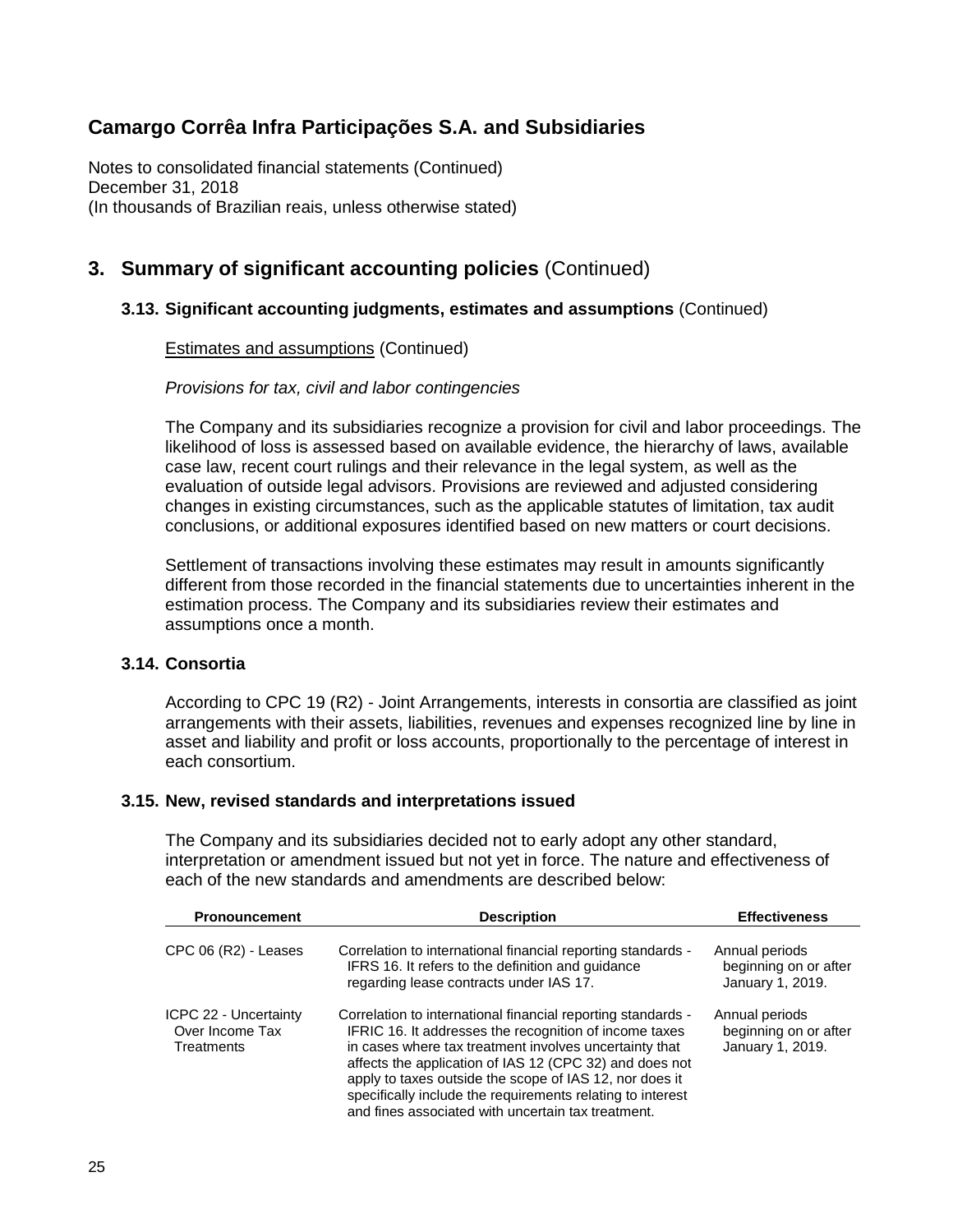Notes to consolidated financial statements (Continued) December 31, 2018 (In thousands of Brazilian reais, unless otherwise stated)

### **3. Summary of significant accounting policies** (Continued)

#### **3.15. New, revised standards and interpretations issued** (Continued)

The Company and its subsidiaries intend to adopt the new standards and/or amendments on the required effective date based on the method applicable to each pronouncement, which may be presented retrospectively or prospectively. The Company and its subsidiaries do not initially expect these amendments to have a significant impact on their financial statements.

### **3.16. Convenience Conversion to US Dollars (US\$) and Colombian Pesos (COP)**

The consolidated financial statements were prepared originally in Brazilian Reais. For convenience of the users, the consolidated financial statements of December 31, 2018 were translated to US dollars (US\$) and Colombian pesos (COP), at the exchange rate of R\$3,8748 for US\$1.00 and R\$0.001194 for COP1.00, as of December 31, 2018. The purpose of translation is only for convenience of the users and should not be read as a declaration that the values in Brazilian Reais could be translated to US dollars and Colombian pesos or in any other currency.

### **4. Cash and cash equivalents**

|                     | <b>Cash and cash equivalents</b> |            |            |            |                          |            | <b>Marketable securities</b> |            |
|---------------------|----------------------------------|------------|------------|------------|--------------------------|------------|------------------------------|------------|
|                     | 12/31/2018                       | 12/31/2018 | 12/31/2018 | 12/31/2017 | 12/31/2018               | 12/31/2018 | 12/31/2018                   | 12/31/2017 |
|                     | US\$                             | <b>COP</b> | R\$        | R\$        | US\$                     | <b>COP</b> | R\$                          | R\$        |
| Cash and banks      | 845                              | 2,742,881  | 3,275      | 50         |                          |            |                              |            |
| Repurchase          |                                  |            |            |            |                          |            |                              |            |
| agreements          | 4,636                            | 15,043,551 | 17.962     |            | $\blacksquare$           |            |                              | 71,809     |
| Exclusive funds     | 119                              | 385.260    | 460        | 2.496      | $\overline{\phantom{a}}$ |            |                              | 3,506      |
| <b>Bank Deposit</b> |                                  |            |            |            |                          |            |                              |            |
| Certificate (CDB)   | 1.067                            | 3,461,474  | 4,133      | 3.042      | 18                       | 57,789     | 69                           |            |
| Investments abroad: |                                  |            |            |            |                          |            |                              |            |
| Fiduciary rights    | 16.447                           | 53,376,047 | 63.731     |            | $\blacksquare$           |            |                              |            |
| Total               | 23.114                           | 75,009,213 | 89.561     | 5.588      | 18                       | 57.789     | 69                           | 75,315     |

Short-term investments correspond to transactions held with first-tier national financial institutions in CDBs. These transactions mostly yield based on the CDI variation, under normal market conditions and rates.

At December 31, 2018, the repurchase agreements and exclusive funds yield interest between 50% and 99.65% (50% and 115% at December 31, 2017) of the Interbank Deposit Certificate (CDI), mainly comprising fixed income investments, National Treasury Bills and Financial Treasury Bills.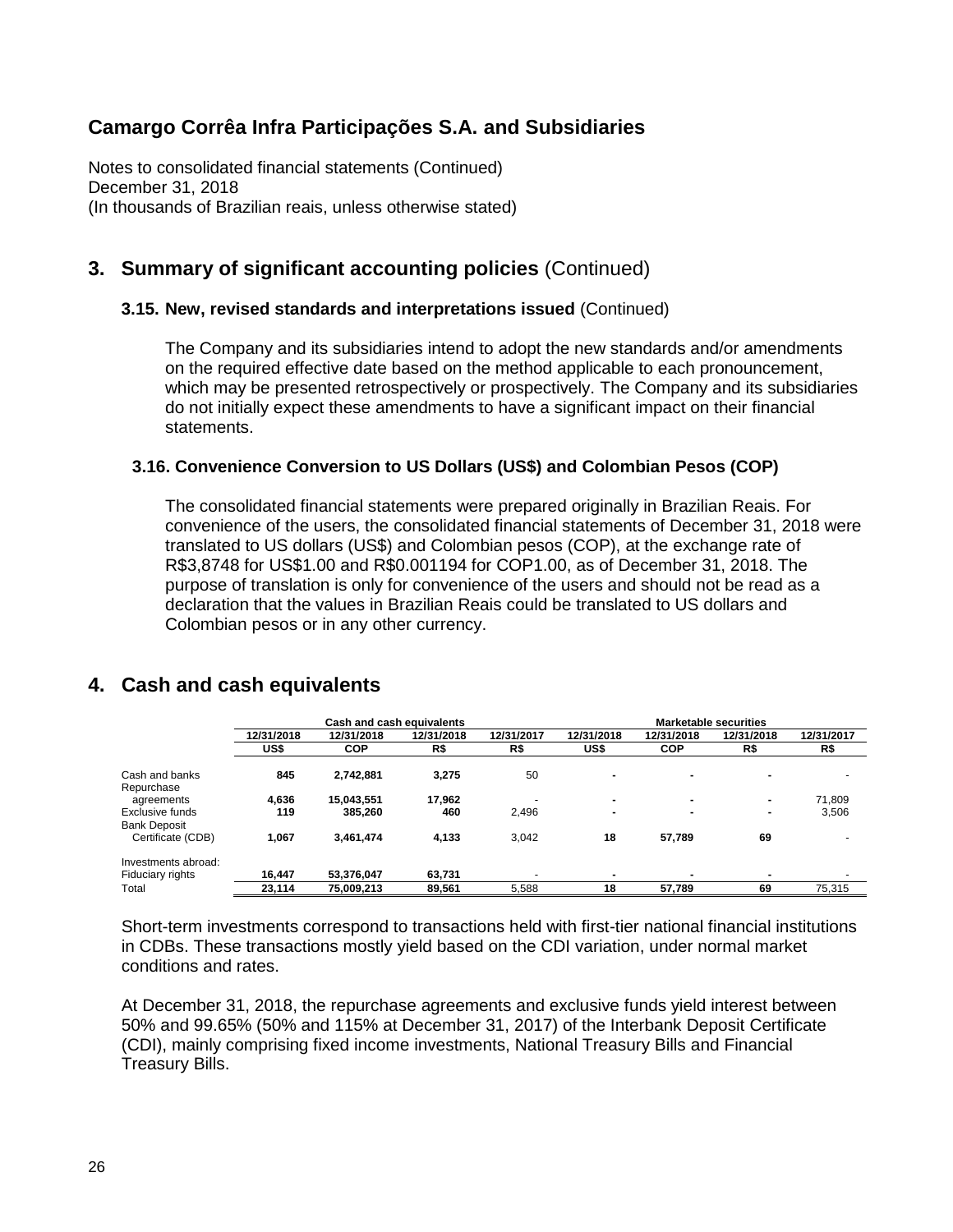Notes to consolidated financial statements (Continued) December 31, 2018 (In thousands of Brazilian reais, unless otherwise stated)

### **4. Cash and cash equivalents** (Continued)

Investments in foreign currency are made by Colombian subsidiary Camargo Corrêa Infra Projetos S.A. These are denominated in Colombian pesos (COP) and yield interest at an average 0.28% per month (1.21% per month at December 31, 2017).

The exclusive fund is administered by Banco Itaú, which invests in fixed income, government bonds (SELIC Treasury (LFT) and Fixed Treasury (LTN)), debentures and financial bills of firsttier banks.

### **5. Trade accounts receivable**

#### Breakdown of accounts receivable

|                                              | 12/31/2018 | 12/31/2018  | 12/31/2018 | 12/31/2017 |
|----------------------------------------------|------------|-------------|------------|------------|
|                                              | US\$       | <b>COP</b>  | R\$        | R\$        |
| National service provision - unbilled        | 7.807      | 25,335,846  | 30.251     | 15,525     |
| National service provision - billed balances | 2.191      | 7.111.390   | 8.491      | 11.985     |
| Service provision abroad - billed balances   | 23.851     | 77,401,173  | 92,417     |            |
| Subtotal                                     | 33,849     | 109,848,409 | 131,159    | 27,510     |
|                                              | 12/31/2018 | 12/31/2018  | 12/31/2018 | 12/31/2017 |
|                                              | US\$       | <b>COP</b>  | R\$        | R\$        |
| Allowance for doubtful accounts              | (292)      | (947.236)   | (1.131)    |            |
| Total                                        | 33,557     | 108,901,173 | 130,028    | 27,510     |
|                                              |            |             |            |            |

#### Aging list of accounts receivable

|                          | 12/31/2018 | 12/31/2018  | 12/31/2018 | 12/31/2017 |
|--------------------------|------------|-------------|------------|------------|
|                          | US\$       | <b>COP</b>  | R\$        | R\$        |
|                          |            |             |            |            |
| Unbilled                 | 7.807      | 25,335,846  | 30.251     | 15,525     |
| Falling due              | 25.471     | 82,659,966  | 98,696     | 10,189     |
| Overdue - 0 to 30 days   | 21         | 67.002      | 80         |            |
| Overdue - 31 to 60 days  | 14         | 46.064      | 55         | 595        |
| Overdue - 61 to 90 days  | 161        | 523.451     | 625        | 1,069      |
| Overdue - 91 to 180 days | 232        | 752.931     | 899        | 132        |
| Overdue - Above 181 days | 143        | 463.149     | 553        |            |
| Total                    | 33,849     | 109,848,409 | 131.159    | 27,510     |

#### Changes in allowance for doubtful accounts

|                               | 2018  | 2018       | 2018     | 2017                     |
|-------------------------------|-------|------------|----------|--------------------------|
|                               | US\$  | <b>COP</b> | R\$      | R\$                      |
| Balances at beginning of year | -     |            |          |                          |
| Set up (Note 15)              | (292) | (947.236)  | (1, 131) | $\overline{\phantom{a}}$ |
| Balances at end of year       | (292) | (947, 236) | (1, 131) | $\sim$                   |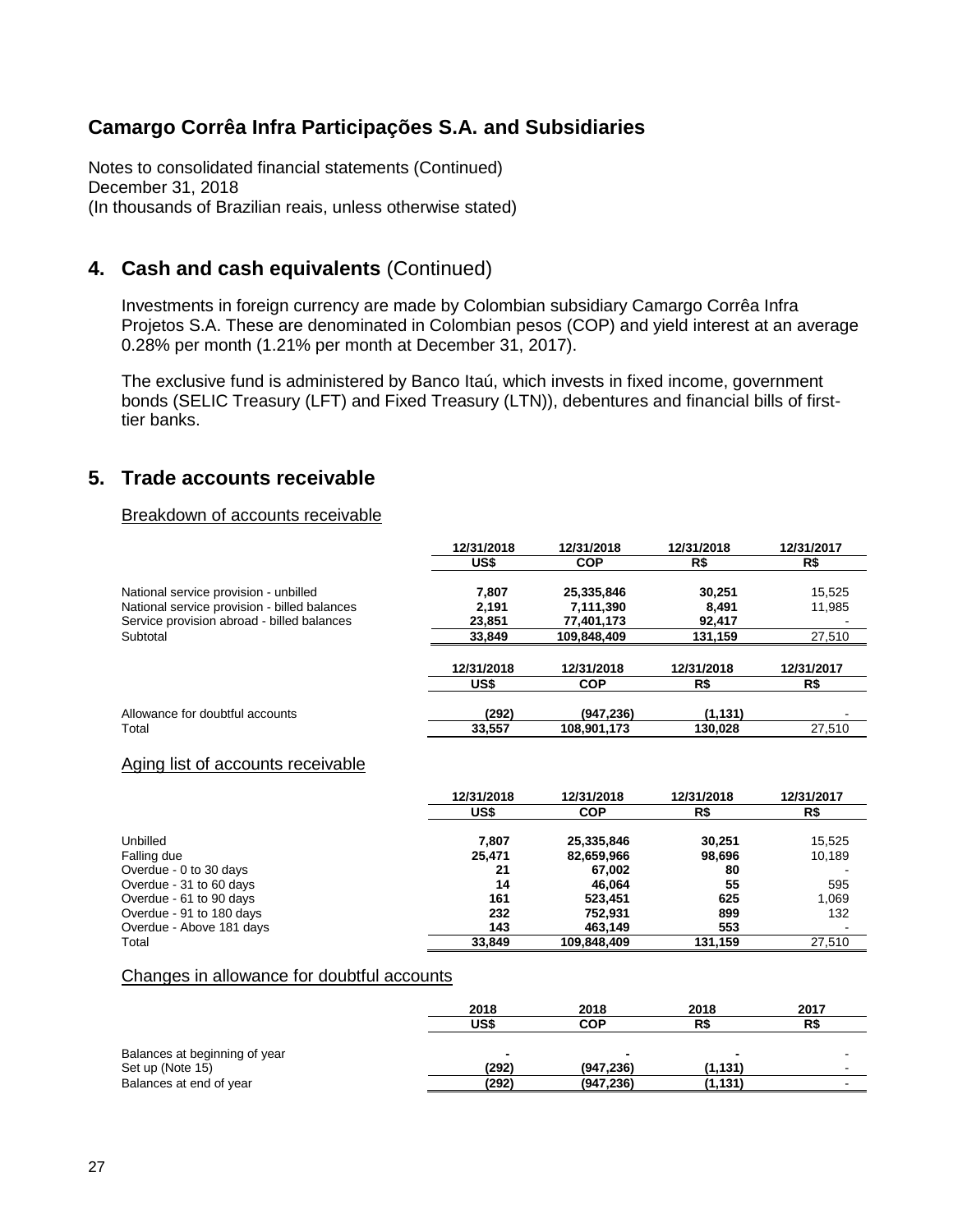Notes to consolidated financial statements (Continued) December 31, 2018 (In thousands of Brazilian reais, unless otherwise stated)

## **6. Related parties**

|                                                                                                                              | <b>Current assets</b> |            |            | <b>Noncurrent assets</b> |            | <b>Current liabilities</b> |
|------------------------------------------------------------------------------------------------------------------------------|-----------------------|------------|------------|--------------------------|------------|----------------------------|
|                                                                                                                              | 12/31/2018            | 12/31/2017 | 12/31/2018 | 12/31/2017               | 12/31/2018 | 12/31/2017                 |
| Services provided abroad<br><b>CCC Ituango Consortium</b><br>Reimbursement of costs<br>Construções e Comércio Camargo Corrêa | 110                   |            |            |                          |            |                            |
| S.A.                                                                                                                         | 6,677                 |            |            |                          |            | 1,028                      |
| Camargo Corrêa Naval Participações S.A.<br>Intercompany loan                                                                 | 12                    | 13         |            |                          |            |                            |
| Construções e Comércio Camargo Corrêa<br>S.A. (a)                                                                            |                       |            | 65,617     | 92,360                   |            |                            |
| Camargo Corrêa Construções e<br>Participações S.A.                                                                           |                       |            |            |                          |            |                            |
| Accounts payable<br>Camargo Corrêa Construções e                                                                             |                       |            |            |                          |            |                            |
| Participações S.A.                                                                                                           |                       |            |            |                          | 234        | 4,752                      |
| São Lourenço Construction Consortium                                                                                         |                       |            |            |                          | 186        | 25                         |
| Vexia Administradora Ltda                                                                                                    |                       |            |            |                          | 757        |                            |
| Mover Participações S.A.                                                                                                     |                       |            |            |                          | 233        |                            |
| Intercement Brasil S.A.                                                                                                      |                       |            |            |                          | 32         | 9                          |
| Camargo Corrêa Energia e Indústria S.A.                                                                                      |                       |            |            |                          |            | 72                         |
| Total - R\$                                                                                                                  | 6,799                 | 13         | 65,617     | 92,360                   | 1,442      | 5,887                      |
| Total - COP                                                                                                                  | 5,694,305             |            | 54,955,611 |                          | 1,207,705  |                            |
| Total - US\$                                                                                                                 | 1,755                 |            | 16,934     |                          | 372        |                            |

(a) These represent intercompany loan agreements with no fixed maturity, with interest of 3% per annum (p.a.).

|                                                 | Revenue    |               | <b>Expense</b> |               |
|-------------------------------------------------|------------|---------------|----------------|---------------|
|                                                 |            | 07/27/2017 to |                | 07/27/2017 to |
|                                                 | 12/31/2018 | 12/31/2017    | 12/31/2018     | 12/31/2017    |
| Administrative services                         |            |               |                |               |
| <b>CCC Ituango Consortium</b>                   | 253        |               |                |               |
| <b>Construction services</b>                    |            |               |                |               |
| São Lourenço Construction Consortium            | 16,325     | 41,001        |                |               |
| Intercement Brasil S.A.                         |            |               | (36)           | (282)         |
| CCR - Conces. Sist. Anhanguera-Bandeirantes     | 15,967     |               |                |               |
| Administrative services                         |            |               |                |               |
| Construções e Comércio Camargo Corrêa S.A.      | 5,047      | 374           | (111)          | (5,753)       |
| Camargo Corrêa Construções e Participações S.A. |            |               | (155)          |               |
| Camargo Corrêa Naval Participações S.A.         | 76         |               |                |               |
| Camargo Corrêa Energia e Industria S.A.         |            |               | (20)           |               |
| Mover Participações S.A.                        |            |               | (312)          |               |
| Vexia Administradora Ltda.                      |            |               | (1, 513)       |               |
| Instituto Camargo Corrêa                        |            |               |                |               |
| Sistema Produtor São Lourenço S.A.              | 22         |               |                |               |
| São Lourenço Construction Consortium            |            |               | (6)            |               |
| Interest on intercompany loan                   |            |               |                |               |
| Camargo Corrêa Construções e Participações S.A. | 2,433      | 672           |                |               |
| Construções e Comércio Camargo Corrêa S.A.      | 189        |               |                |               |
| Total - R\$                                     | 40,316     | 42,047        | (2, 153)       | (6,035)       |
| Total - COP                                     | 33,765,494 |               | (1,803,183)    |               |
| Total - US\$                                    | 10,405     |               | (556)          |               |

Management compensation is disclosed in Note 15.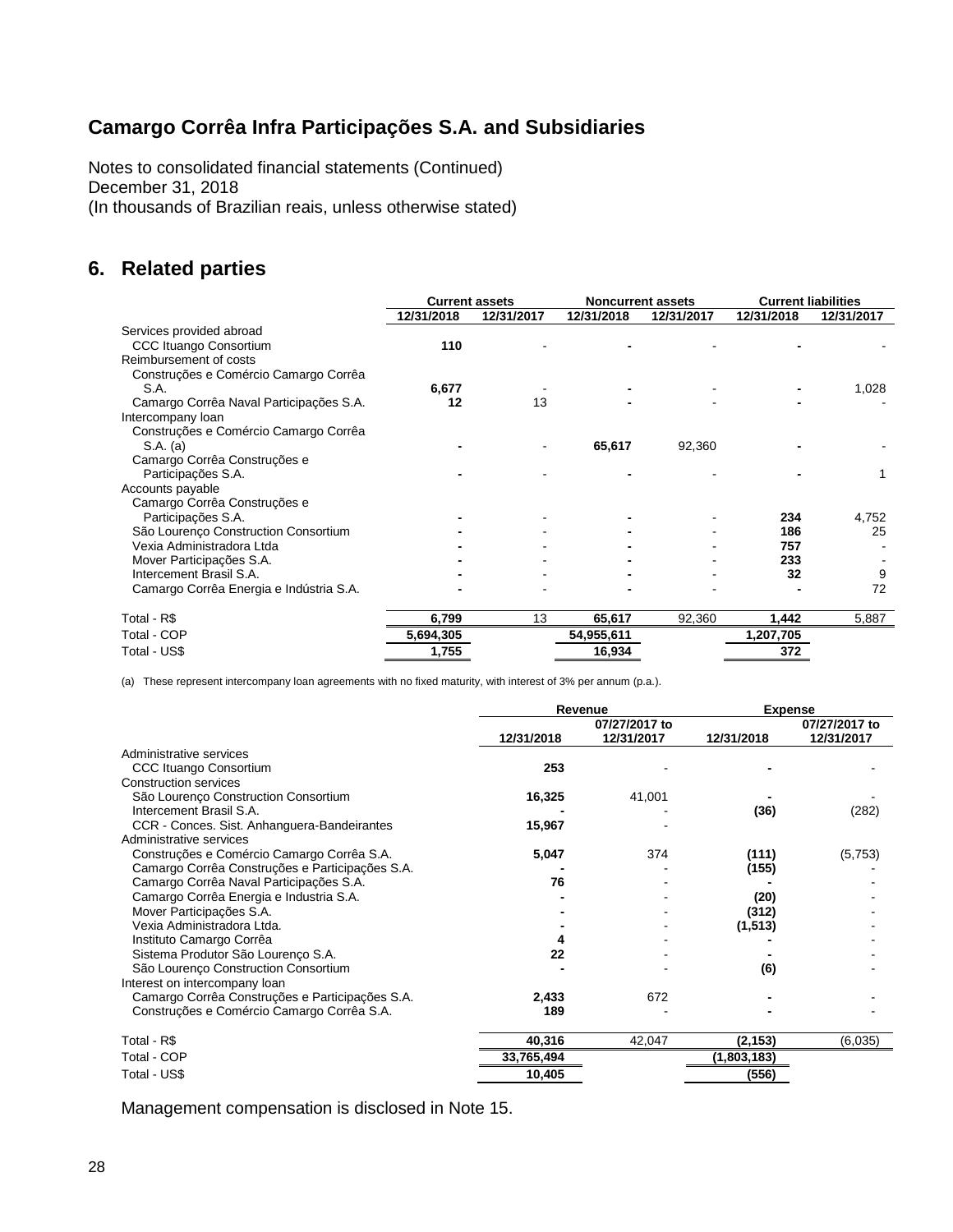Notes to consolidated financial statements (Continued) December 31, 2018 (In thousands of Brazilian reais, unless otherwise stated)

# **7. Other receivables**

|                                               | 12/31/2018 | 12/31/2018  | 12/31/2018 | 12/31/2017 |
|-----------------------------------------------|------------|-------------|------------|------------|
|                                               | US\$       | <b>COP</b>  | R\$        | R\$        |
| Advances to suppliers                         | 1,843      | 5,979,899   | 7,140      | 2,074      |
| Accounts receivable from consortia (a)        | 1,691      | 5,489,112   | 6,554      | 1,482      |
| Accounts receivable from third parties        | 878        | 2,848,409   | 3.401      | 368        |
| Prepaid expenses (b)                          | 3,409      | 11,060,302  | 13,206     | 15,789     |
| Contractual withholdings with customers       | 336        | 1,090,452   | 1,302      | 1,072      |
| Other                                         | 301        | 978.224     | 1,168      |            |
| Subtotal                                      | 8,458      | 27,446,398  | 32,771     | 20,785     |
| Allowance for doubtful accounts (a) (Note 15) | (792)      | (2,569,514) | (3,068)    |            |
| Total                                         | 7,666      | 24,876,884  | 29.703     | 20.785     |
| Classified in current assets                  | 5,830      | 18,919,598  | 22,590     | 10,434     |
| Classified in noncurrent assets               | 1,836      | 5,957,286   | 7,113      | 10,351     |
|                                               | 7,666      | 24.876.884  | 29,703     | 20.785     |

(a) At December 31, 2018, it refers to prepayments to consortia above the percentage interest held by the parent company Camargo Corrêa Infra Construções S.A., particularly to consortia Ituango Hydroelectric Power Plant R\$1,704 - US\$440 - COP1,427,136, Corredor Bileo Soares R\$918 - US\$237 - COP768,844 (R\$486 in 2017), BRT Salvador R\$541 - US\$140 - COP453,099 and Terminal de Itaquera R\$3,067 - US\$792 - COP2,568,677 (R\$993 in 2017), and for this an allowance for doubtful accounts was set up.

(b) This refers to the premium paid for the surety bond insurance obtained by subsidiary Camargo Corrêa Infra Projetos S.A. for the period from August 11, 2017 to June 4, 2022, for the Transmission Line projects.

# **8. Property, plant and equipment**

|                          |             | 12/31/2018      |                 | 12/31/2017      |
|--------------------------|-------------|-----------------|-----------------|-----------------|
|                          |             | Accumulated     |                 |                 |
|                          | Cost        | depreciation    | <b>Residual</b> | <b>Residual</b> |
| <b>Properties</b>        | 592         |                 | 592             |                 |
| Machinery and equipment  | 504,743     | (273,609)       | 231,134         | 145,475         |
| Vehicles                 | 193,559     | (97, 588)       | 95,971          | 19,972          |
| IT equipment and other   | 937         | (54)            | 883             | 67              |
| Tooling                  |             |                 |                 | 9               |
| Furniture and fixtures   | 6,937       | (5, 535)        | 1,402           | 121             |
| Construction in progress | 1.024       |                 | 1.024           | 1,227           |
| Total - R\$              | 707.791     | (376.785)       | 331,006         | 166.871         |
| Total - COP              | 592,790,620 | (315, 566, 164) | 277,224,456     |                 |
| Total - US\$             | 182,665     | (97,240)        | 85,425          |                 |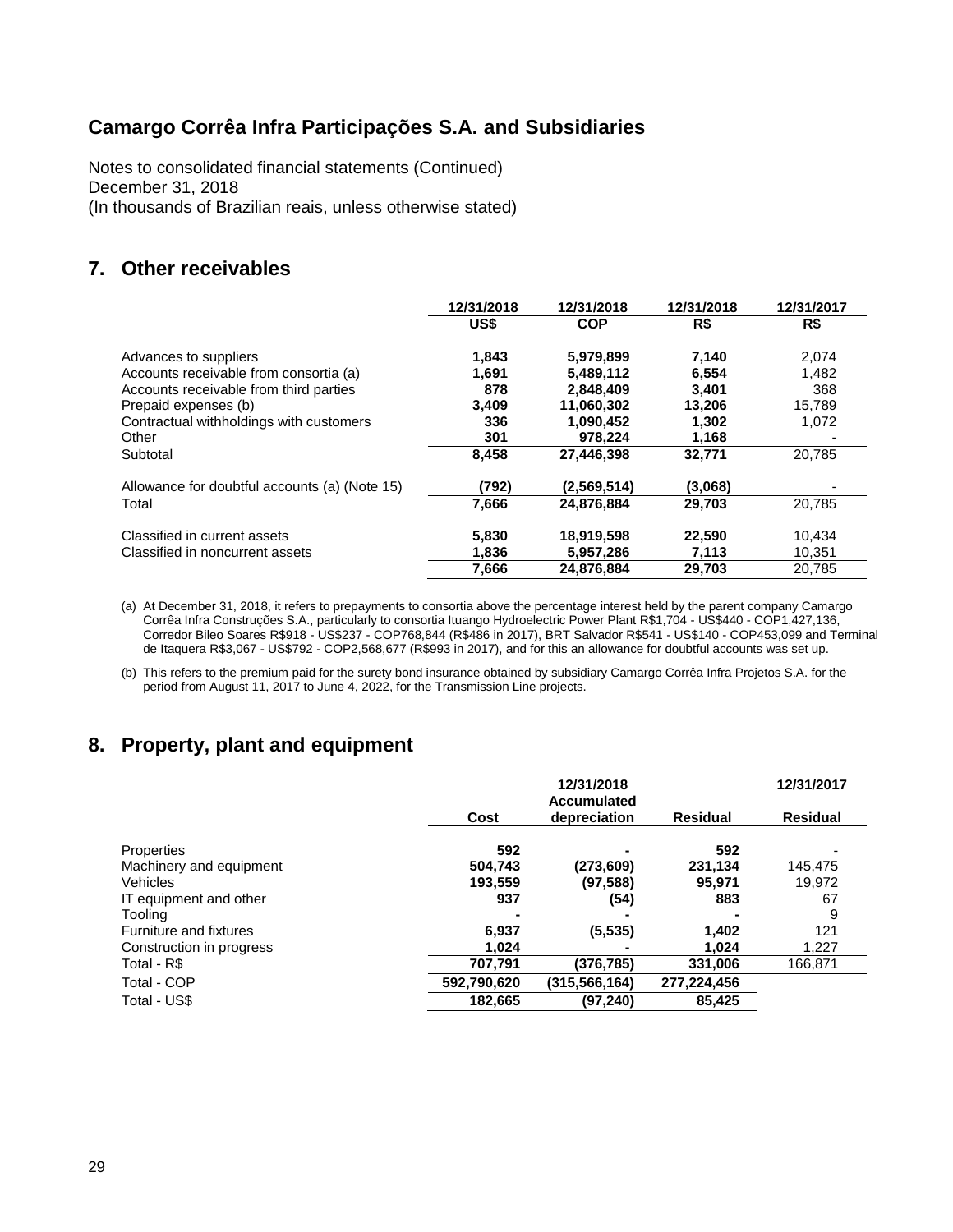Notes to consolidated financial statements (Continued) December 31, 2018 (In thousands of Brazilian reais, unless otherwise stated)

# **8. Property, plant and equipment** (Continued)

Changes in PP&E are as follows:

|                                                        | US\$    | <b>COP</b>     | R\$       |
|--------------------------------------------------------|---------|----------------|-----------|
| Balance at July 27, 2017                               |         |                |           |
| Additions                                              | 176     | 572,027        | 683       |
| Write-offs                                             | (155)   | (503,350)      | (601)     |
| Depreciation                                           | (73)    | (236,181)      | (282)     |
| Increase through capital contribution                  | 45,276  | 146,929,648    | 175,434   |
| Provision for impairment (Note 15)                     | (1,965) | (6,377,722)    | (7,615)   |
| Transfer to "assets held for sale"                     | (193)   | (626, 466)     | (748)     |
| Balance at December 31, 2017                           | 43,066  | 139,757,956    | 166,871   |
| Additions                                              | 1,768   | 5,737,856      | 6,851     |
| Write-offs                                             | (6,709) | (21, 771, 357) | (25, 995) |
| Depreciation                                           | (5,294) | (17, 180, 067) | (20, 513) |
| Foreign exchange differences                           | 1,280   | 4,154,104      | 4,960     |
| Increase through capital contribution (Notes 1 and 20) | 38,996  | 126,552,764    | 151,104   |
| Increase through investment (Notes 1 and 20)           | 13,092  | 42,486,600     | 50,729    |
| Provision for impairment (Note 15)                     | 230     | 745,394        | 890       |
| Transfer to "assets held for sale"                     | (1,004) | (3,258,794)    | (3,891)   |
| Balance at December 31, 2018                           | 85,425  | 277,224,456    | 331,006   |

### **9. Payroll, vacation and charges payable**

|                                       | 12/31/2018 | 12/31/2018 | 12/31/2018 | 12/31/2017 |
|---------------------------------------|------------|------------|------------|------------|
|                                       | US\$       | <b>COP</b> | R\$        | R\$        |
| Accrued vacation pay and charges      | 3,184      | 10,330,820 | 12,335     | 6,638      |
| Provision for profit sharing          | 795        | 2,581,240  | 3,082      |            |
| Salaries payable                      | 1,388      | 4,505,025  | 5,379      |            |
| Social Security Tax (INSS)            | 293        | 950,586    | 1,135      | 1.411      |
| Withholding Tax on salaries           | 602        | 1,954,774  | 2,334      | 1,175      |
| Unemployment Compensation Fund (FGTS) | 151        | 489.112    | 584        | 469        |
| Other                                 | 162        | 525,126    | 627        | 904        |
| Total                                 | 6,575      | 21,336,683 | 25,476     | 10,597     |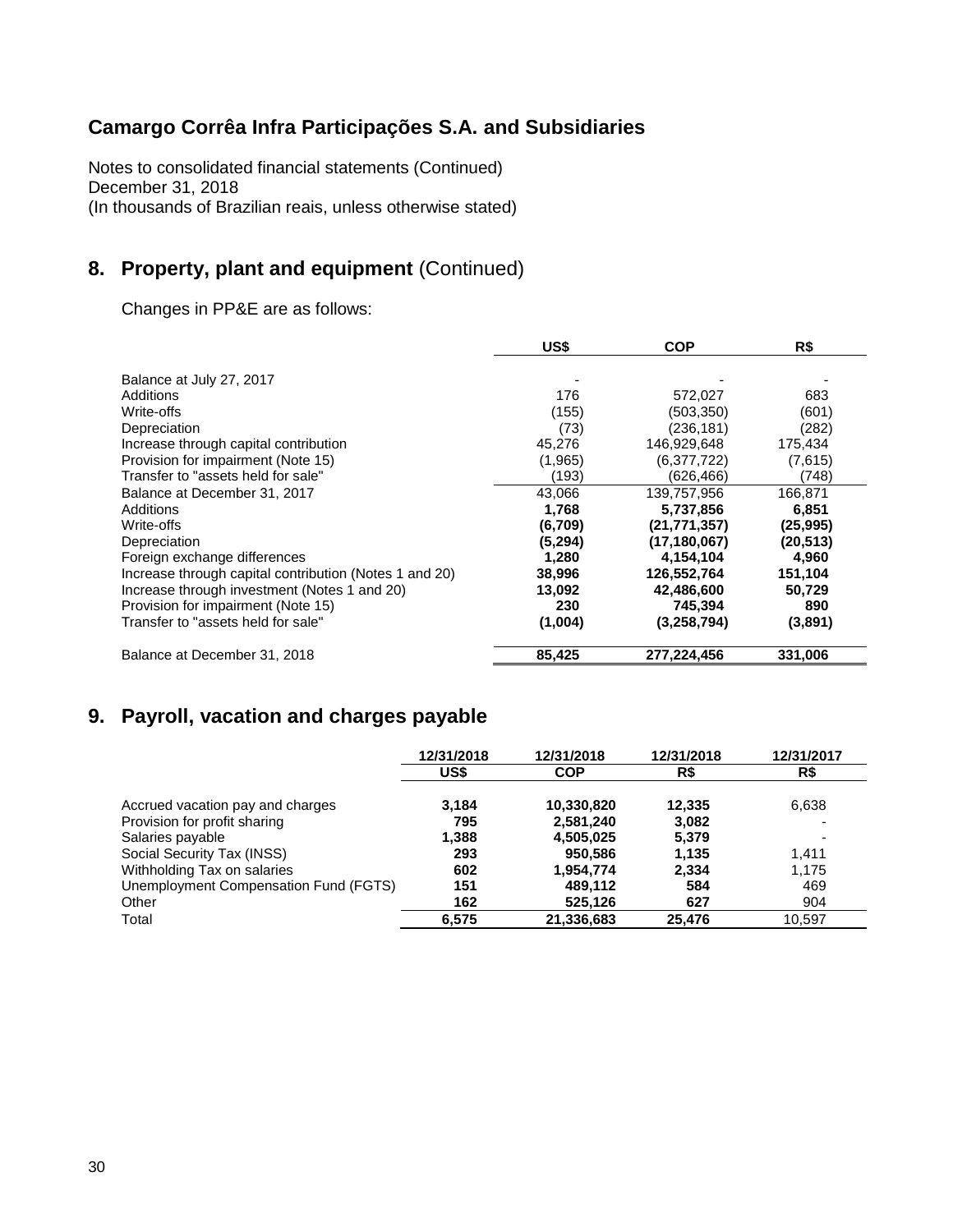Notes to consolidated financial statements (Continued) December 31, 2018 (In thousands of Brazilian reais, unless otherwise stated)

# **10. Loans and financing**

|                         |                 |                     | 12/31/2018 | 12/31/2018 | 12/31/2018 | 12/31/2017 |
|-------------------------|-----------------|---------------------|------------|------------|------------|------------|
| <b>Type</b>             | <b>Maturity</b> | Interest rate       | US\$       | <b>COP</b> | R\$        | R\$        |
|                         |                 |                     |            |            |            |            |
| Local currency          |                 |                     |            |            |            |            |
| <b>FINAME</b>           | 2024            | 3% to 10% p.a./TJLP | 12,101     | 39,271,358 | 46,890     | 3          |
|                         |                 |                     | 12.101     | 39,271,358 | 46,890     | 3          |
| <b>Foreign currency</b> |                 |                     |            |            |            |            |
| Working capital         | 2019            | 3% p.a./IBR/DTF     | 7,202      | 23,371,022 | 27.905     |            |
| Lease                   | 2021            | 5% to 6% p.a./IPC   | 6,353      | 20.618.090 | 24,618     |            |
| Other                   | 2021            | <b>Fixed rates</b>  | 286        | 927,973    | 1,108      |            |
|                         |                 |                     | 13.841     | 44.917.085 | 53,631     |            |
| <b>Total</b>            |                 |                     | 25.942     | 84.188.443 | 100,521    | 3          |
|                         |                 |                     |            |            |            |            |
| Current                 |                 |                     | 16,936     | 54,962,312 | 65,625     | 3          |
| Noncurrent              |                 |                     | 9,006      | 29,226,131 | 34,896     |            |

At December 31, 2018, the aging list of noncurrent portions is as follows:

|             | US\$  | <b>COP</b> | R\$    |
|-------------|-------|------------|--------|
|             |       |            |        |
| 2020        | 3,063 | 9,937,186  | 11,865 |
| 2021        | 2,387 | 7,747,069  | 9,250  |
| 2022        | 2,215 | 7,189,280  | 8,584  |
| 2023 - 2024 | 1,341 | 4,352,596  | 5,197  |
| Total       | 9.006 | 29,226,131 | 34,896 |

FINAME - Machinery and Equipment Financing.

TJLP - Long-term Interest Rate. Rate applicable for 2018 is 6.98% (7% in 2017).

IPC - Consumer Price Index - Colombia.

IBR - Benchmark Bank Index - Colombia.

DTF - Fixed Term Deposit Rate - Colombia.

#### **Guarantees**

In guarantee of FINAME BNDES financing arrangements, assignments in trust of the acquired equipment were granted.

For loans in foreign currency, the Consortium has a credit agreement that includes the following covenants during the term of the contract:

• Keep a financial indebtedness for working capital equal to or less than 200 billion Colombian pesos (\$201,000,000), including short-term financial debt. Financial indebtedness refers to credit transactions carried out with financial entities, obligations to shareholders or related parties, and obligations to third parties that have a financial cost.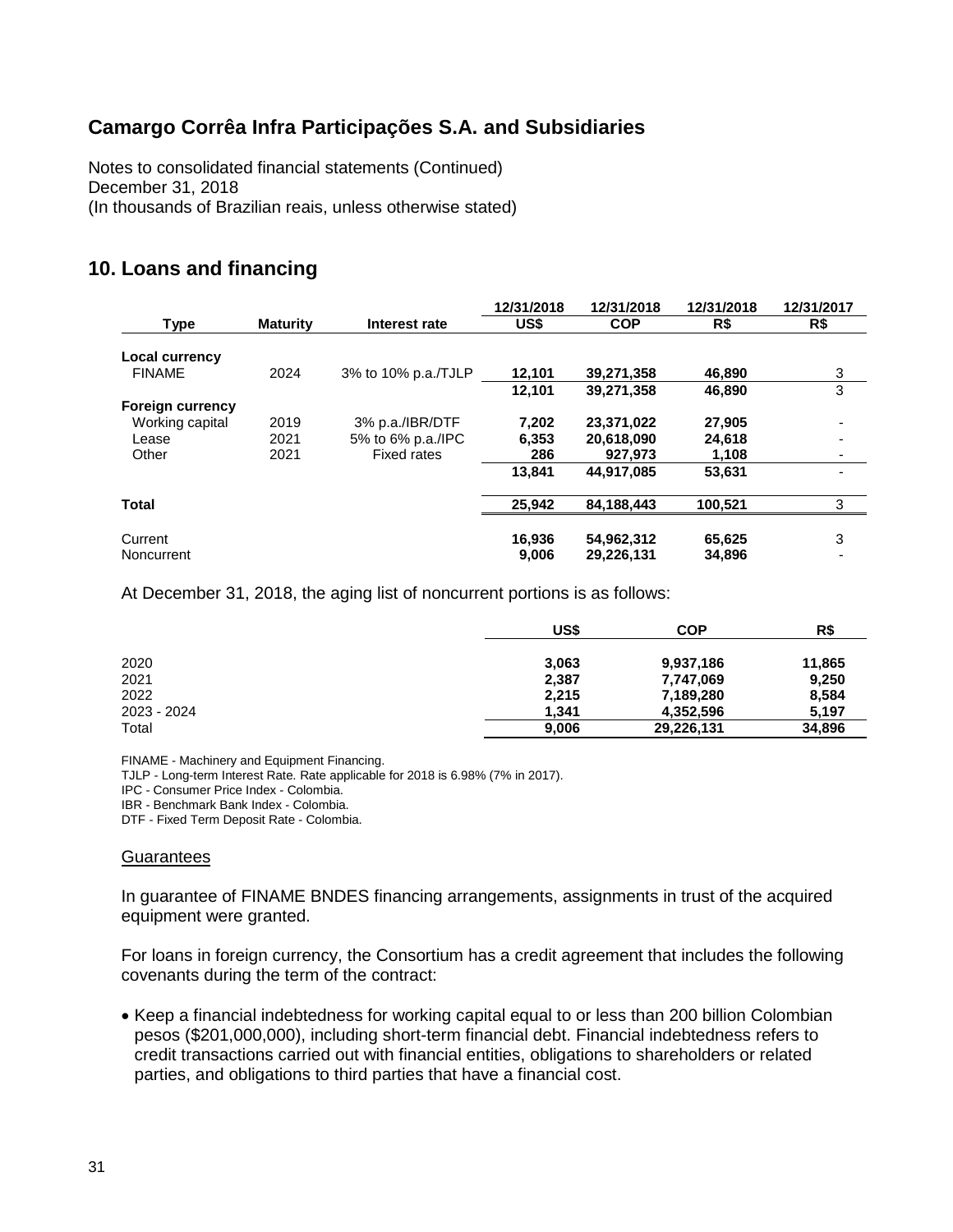Notes to consolidated financial statements (Continued) December 31, 2018 (In thousands of Brazilian reais, unless otherwise stated)

### **10. Loans and financing** (Continued)

Guarantees (Continued)

• Keep a financial indebtedness on property, plant and equipment equal to or less than 221 billion Colombian pesos (\$221,000,000).

The covenants were fulfilled as at December 31, 2018.

### **11. Advances from customers**

The Company, through its subsidiary Camargo Corrêa Infra Projetos S.A., had advances from customers related to the construction of Transmission Lines of Lots 13, 18, 21 and Piratininga Bandeirantes amounting to R\$53,699 - US\$13,859 - COP44,974,037 at December 31, 2018.

### **12. Deferred income and social contribution taxes**

#### a) Reconciliation of income and social contribution taxes as shown in the statement of profit or loss for the year:

|                                                                                                                                     | 12/31/2018<br>US\$ | 12/31/2018<br><b>COP</b>    | 12/31/2018<br>R\$   | 07/27/2017 to<br>12/31/2017<br>R\$ |
|-------------------------------------------------------------------------------------------------------------------------------------|--------------------|-----------------------------|---------------------|------------------------------------|
| Loss before income and social contribution taxes<br>Rates (15% for income tax, plus 10% surtax, and 9% for social                   | (18,014)           | (58, 458, 124)              | (69, 799)           | (19, 842)                          |
| contribution tax)                                                                                                                   | 34%                | 34%                         | 34%                 | 34%                                |
| Income and social contribution taxes at statutory rates<br>Adjustments to derive effective income and social contributions<br>taxes | 6,125              | 19,876,047                  | 23,732              | 6.746                              |
| Nondeductible donations                                                                                                             | (56)               | (182, 580)                  | (218)               |                                    |
| Rate difference for foreign profit (loss)                                                                                           | (485)              | (1,572,864)                 | (1, 878)            |                                    |
| Bonuses to managing officers                                                                                                        | (614)              | (1,990,787)                 | (2, 377)            |                                    |
| Other permanent additions and exclusions, net                                                                                       | (373)              | (1, 210, 218)               | (1, 445)            | (304)                              |
| P&L from deferred income and social contribution taxes                                                                              | 4,597              | 14,919,598                  | 17,814              | 6,442                              |
| Income from current income and social contribution taxes<br>Income from deferred income and social contribution taxes               | (2,829)<br>7.426   | (9, 180, 905)<br>24,100,503 | (10, 962)<br>28.776 | 6.442                              |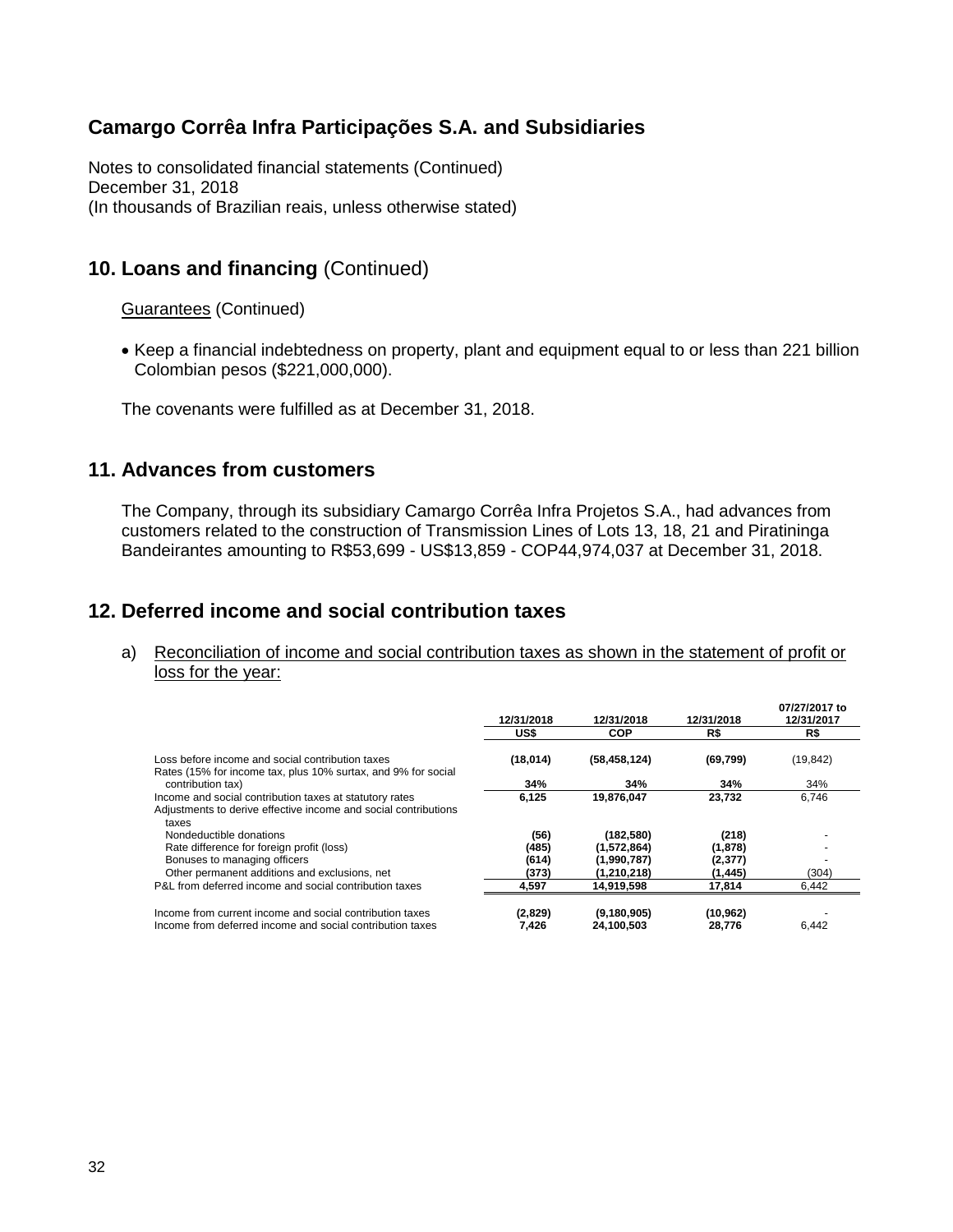Notes to consolidated financial statements (Continued) December 31, 2018 (In thousands of Brazilian reais, unless otherwise stated)

# **12. Deferred income and social contribution taxes** (Continued)

b) Breakdown of deferred income and social contribution taxes shown in the statement of financial position is as follows:

|                                               | 12/31/2018<br>US\$ | 12/31/2018<br><b>COP</b> | 12/31/2018<br>R\$ | 12/31/2017<br>R\$ |
|-----------------------------------------------|--------------------|--------------------------|-------------------|-------------------|
| Assets:                                       |                    |                          |                   |                   |
| Income and social contribution tax losses     | 6,886              | 22,343,384               | 26,678            | 5,830             |
| Provisions for third-party services           | 806                | 2,616,415                | 3,124             | 27                |
| Provision for profit sharing                  | 270                | 877,722                  | 1,048             | 457               |
| Allowance for doubtful accounts (Note 15)     | 369                | 1,195,980                | 1,428             |                   |
| Provision for impairment (property, plant and |                    |                          |                   |                   |
| equipment)                                    | 582                | 1,890,285                | 2,257             | 2,589             |
| Other                                         | 512                | 1,662,479                | 1,985             | 46                |
|                                               | 9,425              | 30,586,265               | 36,520            | 8,949             |
| Liabilities:                                  |                    |                          |                   |                   |
| Unrealized profits - government agencies      | 75                 | 242.881                  | 290               | 63                |
| PP&E useful life difference                   | 14,466             | 46.948.074               | 56,056            | 29,207            |
|                                               | 14.541             | 47.190.955               | 56,346            | 29.270            |
| Net balance in noncurrent assets              | 612                | 1,984,925                | 2.370             |                   |
| Net balance in noncurrent liabilities         | 5.728              | 18.589.615               | 22.196            | 20.321            |

The temporary differences are expected to be realized within than ten years, according to economic or financial realization.

# **13. Equity**

#### **Capital**

At December 31, 2018, capital amounts to R\$473,667 - US\$122,243 - COP396,705,194 (R\$323,786 at December 31, 2017), represented by 238,786,423 (238,786,423 at December 31, 2017) registered common shares with no par value.

On March 30, 2018, the shareholders approved a capital increase in the Company amounting to R\$149,880 - US\$38,681 - COP125,527,638, with no issue of new shares, by assigning interests, at the book value on February 28, 2018, held in wholly-owned subsidiaries Camargo Corrêa Infra Projetos S.A. and Camargo Corrêa Infra Construções S.A. (Note 1).

#### Income reserves

It represents 5% of net income for the year, complying with the limit established by law.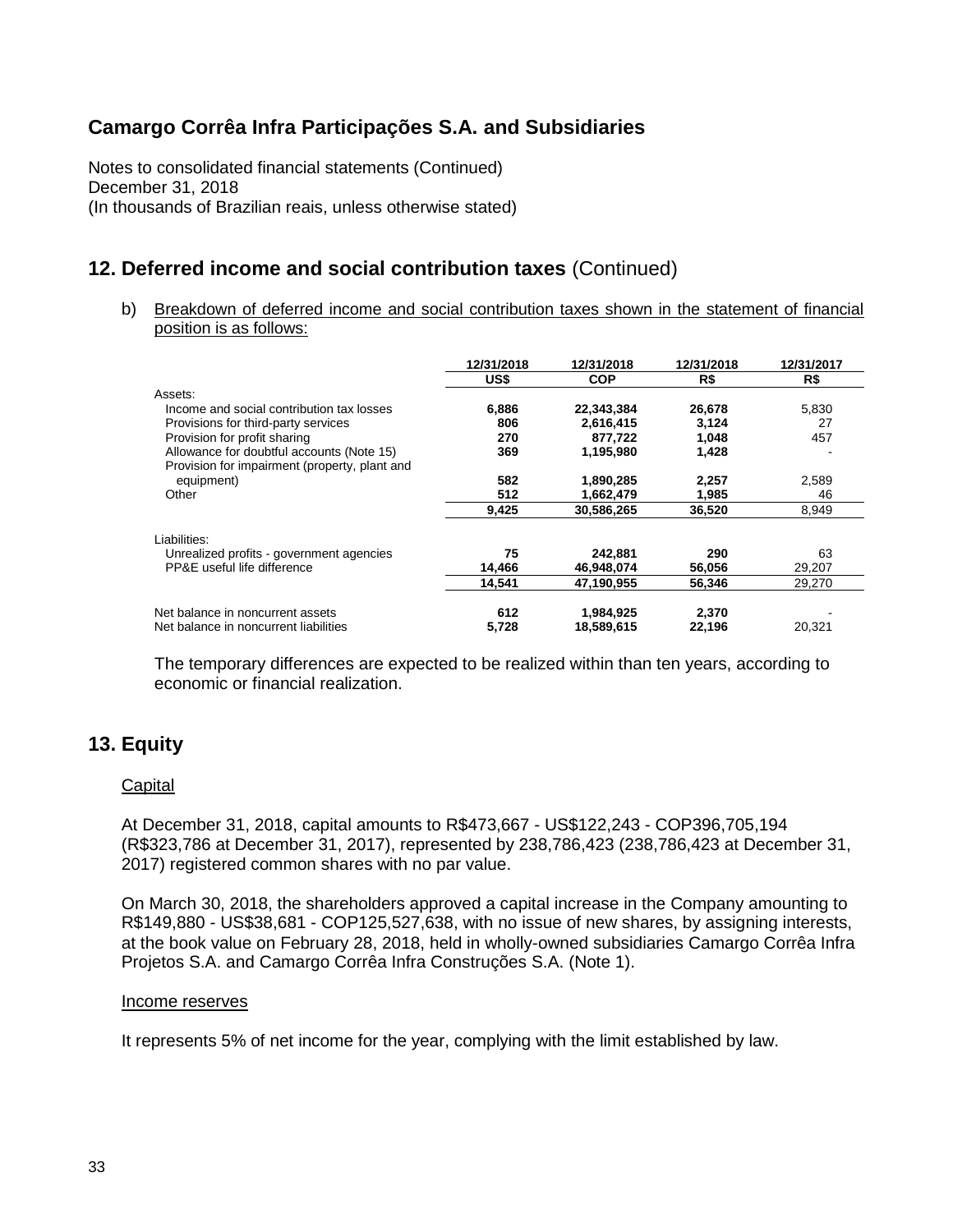Notes to consolidated financial statements (Continued) December 31, 2018 (In thousands of Brazilian reais, unless otherwise stated)

### **13. Equity** (Continued)

#### Equipment renewal reserve

A portion of 5% is allocated to the equipment renewal reserve, subject to a maximum limit of 30% of capital.

#### **Dividends**

Shareholders are entitled to minimum dividends of 25% of adjusted net income for each fiscal year, as defined in the Bylaws and the Brazilian Corporation Law.

#### Earnings per share

The reconciliation of net loss with amounts used to calculate basic and diluted earnings (loss) per share is as follows:

|                                                                         | 12/31/2018  | 12/31/2018   | 12/31/2018  | 07/27/2017 to<br>12/31/2017 |
|-------------------------------------------------------------------------|-------------|--------------|-------------|-----------------------------|
|                                                                         | US\$        | <b>COP</b>   | R\$         | R\$                         |
| Basic and diluted numerator<br>Allocation of net loss for the period to |             |              |             |                             |
| shareholders                                                            | (13, 417)   | (43,538,526) | (51, 985)   | (13,400)                    |
| Basic and diluted denominator                                           |             |              |             |                             |
| Weighted average number of shares                                       | 238,786,423 | 238,786,423  | 238,786,423 | 95,515,169                  |
| Basic/diluted loss per common registered share<br>(in reais)            | (0.06)      | (182.33)     | (0.22)      | (0.14)                      |

### **14. Revenue**

|                                  | 12/31/2018 | 12/31/2018   | 12/31/2018 | 07/27/2017 to<br>12/31/2017 |
|----------------------------------|------------|--------------|------------|-----------------------------|
|                                  | US\$       | <b>COP</b>   | R\$        | R\$                         |
| Gross service revenue - national | 44.780     | 145,322,446  | 173,515    | 49,038                      |
| Gross service revenue - abroad   | 111,680    | 362,427,135  | 432,738    |                             |
|                                  | 156.460    | 507.749.581  | 606,253    | 49.038                      |
| Revenue deductions               |            |              |            |                             |
| PIS and COFINS (*)               | (1,229)    | (3,987,437)  | (4,761)    | (1,517)                     |
| $ISS(*)$                         | (1,622)    | (5,263,819)  | (6,285)    | (1,420)                     |
| Social Security Contribution (*) | (761)      | (2,470,687)  | (2,950)    | (286)                       |
|                                  | (3,612)    | (11,721,943) | (13,996)   | (3,223)                     |
| Total                            | 152.848    | 496.027.638  | 592.257    | 45.815                      |

(\*) The Company recognizes taxes levied on revenues based on prevailing tax rates and on an accrual basis, including PIS/COFINS, CPRB and ISS.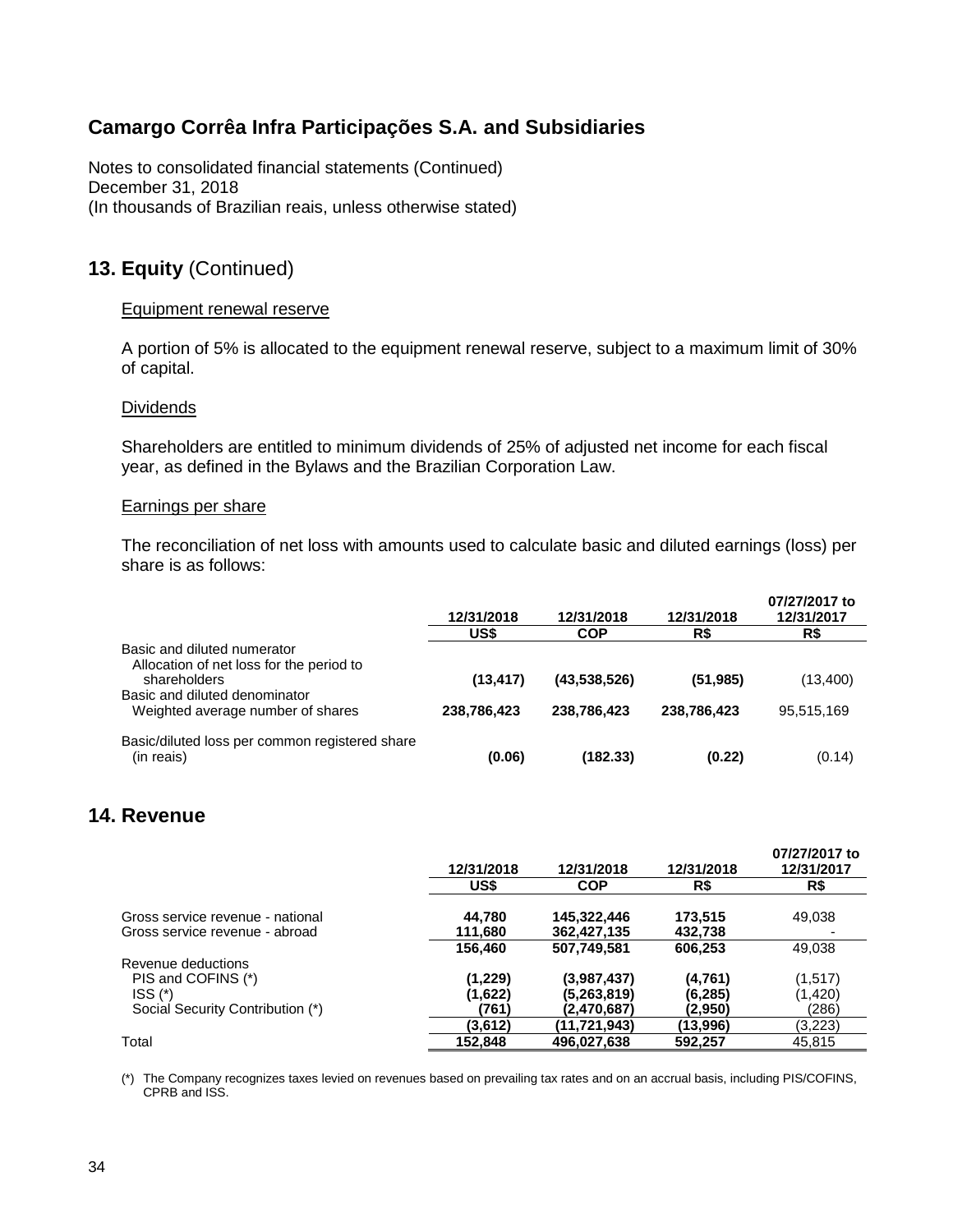Notes to consolidated financial statements (Continued) December 31, 2018 (In thousands of Brazilian reais, unless otherwise stated)

### **15. Information on the nature of costs and expenses recognized in the statement of profit or loss**

The Company presents its consolidated statement of profit or loss disclosing expenses by function. Information on the nature of expenses recognized in the statement of profit or loss is as follows:

|                                               |            |                 |            | 07/27/2017 to |
|-----------------------------------------------|------------|-----------------|------------|---------------|
|                                               | 12/31/2018 | 12/31/2018      | 12/31/2018 | 12/31/2017    |
|                                               | US\$       | <b>COP</b>      | R\$        | R\$           |
| Depreciation and amortization                 | (5, 301)   | (17, 203, 518)  | (20, 541)  | (282)         |
| Consumables                                   | (12, 458)  | (40,427,973)    | (48, 271)  | (2,532)       |
| Rental expenses and condominium fees          | (6,076)    | (19,717,755)    | (23, 543)  | (3, 553)      |
| Transportation, travel and meal expenses      | (1, 374)   | (4,458,961)     | (5, 324)   | (615)         |
| Insurance and guarantees                      | (864)      | (2,803,183)     | (3, 347)   |               |
| Tax expenses                                  | (6,695)    | (21, 725, 293)  | (25, 940)  |               |
| Raw material and store and supplies           | (38, 543)  | (125,083,752)   | (149, 350) | (17, 407)     |
| Other income (expenses), net                  | (458)      | (1,485,762)     | (1,774)    | 143           |
| Reversal (set up) of provision for impairment |            |                 |            |               |
| (Note 8)                                      | 230        | 745,394         | 890        | (7,615)       |
| Allowances for doubtful accounts on other     |            |                 |            |               |
| receivables (Note 7)                          | (792)      | (2,569,514)     | (3,068)    |               |
| Allowances for doubtful accounts on accounts  |            |                 |            |               |
| receivable (Note 5)                           | (292)      | (947, 236)      | (1, 131)   |               |
| Management compensation                       | (3, 342)   | (10, 846, 734)  | (12, 951)  | (787)         |
| Salaries and employee benefits                | (50, 689)  | (164, 497, 488) | (196, 410) | (20, 604)     |
| Third-party services                          | (40, 326)  | (130, 866, 835) | (156, 255) | (13,083)      |
| Sale of property, plant and equipment         | (3,356)    | (10,891,122)    | (13,004)   |               |
| Total                                         | (170,336)  | (552,779,732)   | (660,019)  | (66,335)      |
|                                               |            |                 |            |               |
| Cost of services                              | (146, 326) | (474, 860, 134) | (566, 983) | (47, 211)     |
| General and administrative expenses           | (21, 298)  | (69, 118, 090)  | (82, 527)  | (19,263)      |
| Other operating income (expenses), net        | (2, 712)   | (8,801,508)     | (10, 509)  | 139           |
| Total                                         | (170,336)  | (552,779,732)   | (660,019)  | (66, 335)     |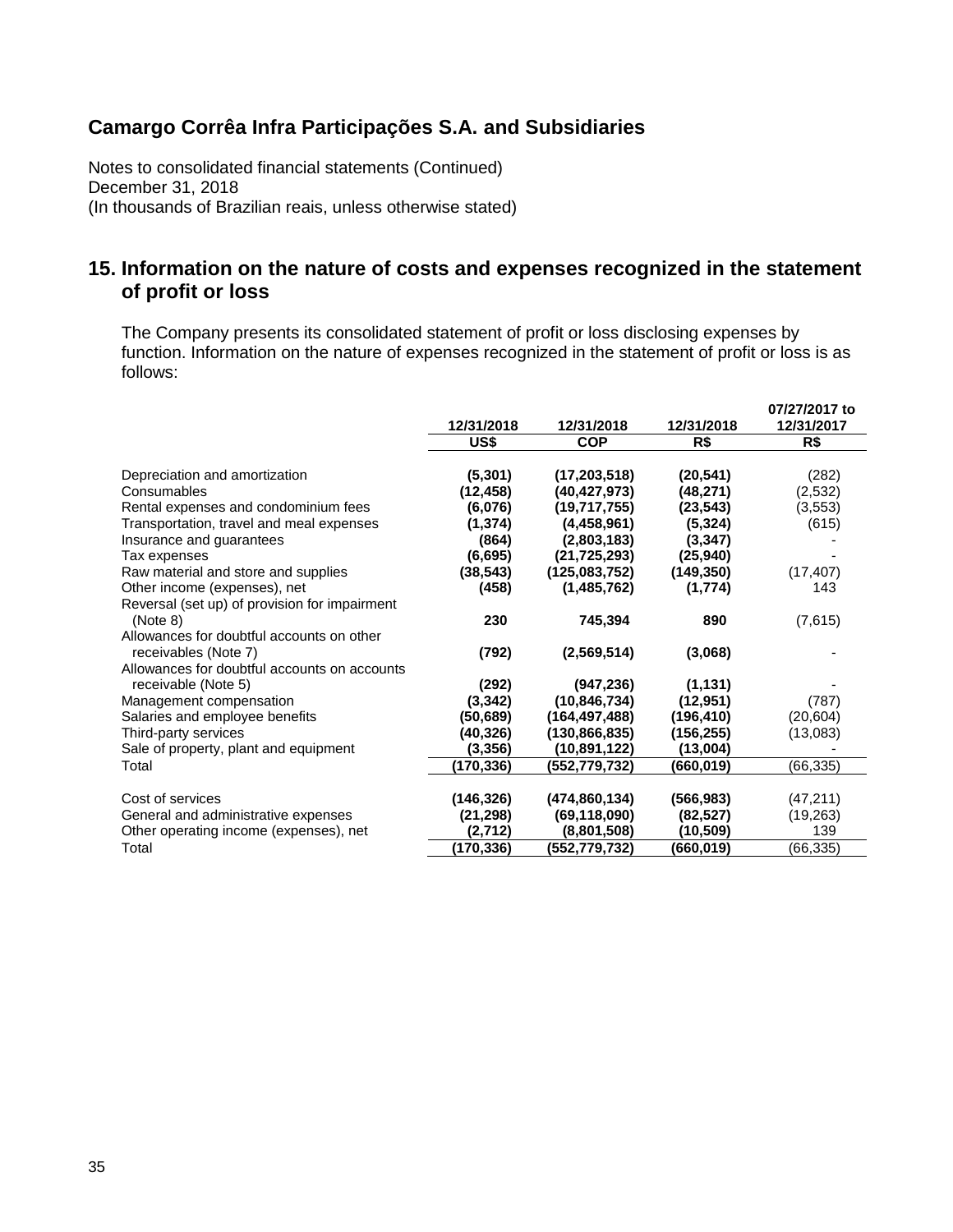Notes to consolidated financial statements (Continued) December 31, 2018 (In thousands of Brazilian reais, unless otherwise stated)

# **16. Finance income (costs)**

Finance income and costs are broken down as follows:

|                                        |            |               |            | 07/27/2017 to |
|----------------------------------------|------------|---------------|------------|---------------|
|                                        | 12/31/2018 | 12/31/2018    | 12/31/2018 | 12/31/2017    |
|                                        | US\$       | <b>COP</b>    | R\$        | R\$           |
| Finance income                         |            |               |            |               |
| Finance yield                          | 987        | 3,204,355     | 3,826      | 392           |
| Interest on intercompany loan (Note 6) | 677        | 2,195,980     | 2,622      | 672           |
| Foreign exchange gains                 | 315        | 1,023,451     | 1,222      |               |
| Other finance income                   | 30         | 96,315        | 115        | 10            |
| Total finance income                   | 2,009      | 6,520,101     | 7,785      | 1,074         |
| Finance costs                          |            |               |            |               |
| Interest on loans                      | (1,602)    | (5, 199, 330) | (6, 208)   |               |
| Bank fees                              | (541)      | (1,754,606)   | (2.095)    | (36)          |
| Tax on Financial Transactions (IOF)    | (56)       | (180, 905)    | (216)      | (357)         |
| Foreign exchange losses                | (323)      | (1,047,739)   | (1,251)    |               |
| Other finance costs                    | (13)       | (43,551)      | (52)       | (3)           |
| Total finance costs                    | (2, 535)   | (8, 226, 131) | (9,822)    | (396)         |
|                                        |            |               |            |               |
| Finance income (costs), net            | (526)      | (1,706,030)   | (2.037)    | 678           |

### **17. Insurance**

At December 31, 2018, the insurance policies cover several risks, such as engineering risks, construction, installation and assembly, civil liability and property damage, among others.

|                  | 2018    | 2018        | 2018      | 2017    |
|------------------|---------|-------------|-----------|---------|
|                  | US\$    | <b>COP</b>  | R\$       | R\$     |
|                  |         |             |           |         |
| Property damage  | 73.249  | 237,709,380 | 283.825   | 281.129 |
| Engineering risk | 299.772 | 972,829,146 | 1.161.558 | 652.247 |
| Civil liability  | 29,591  | 96,030,151  | 114.660   | 69.400  |

The scope of our auditor's work does not include expressing an opinion on the sufficiency of the insurance coverage, which was determined by Company management and considered sufficient to cover any losses.

### **18. Employee benefits**

The subsidiaries have a private pension plan in the form of defined contributions and, for the year ended December 31, 2018, the contribution was R\$901 - US\$233 - COP754,606 (R\$155 at December 31, 2017), recorded in "Payroll and vacation payable".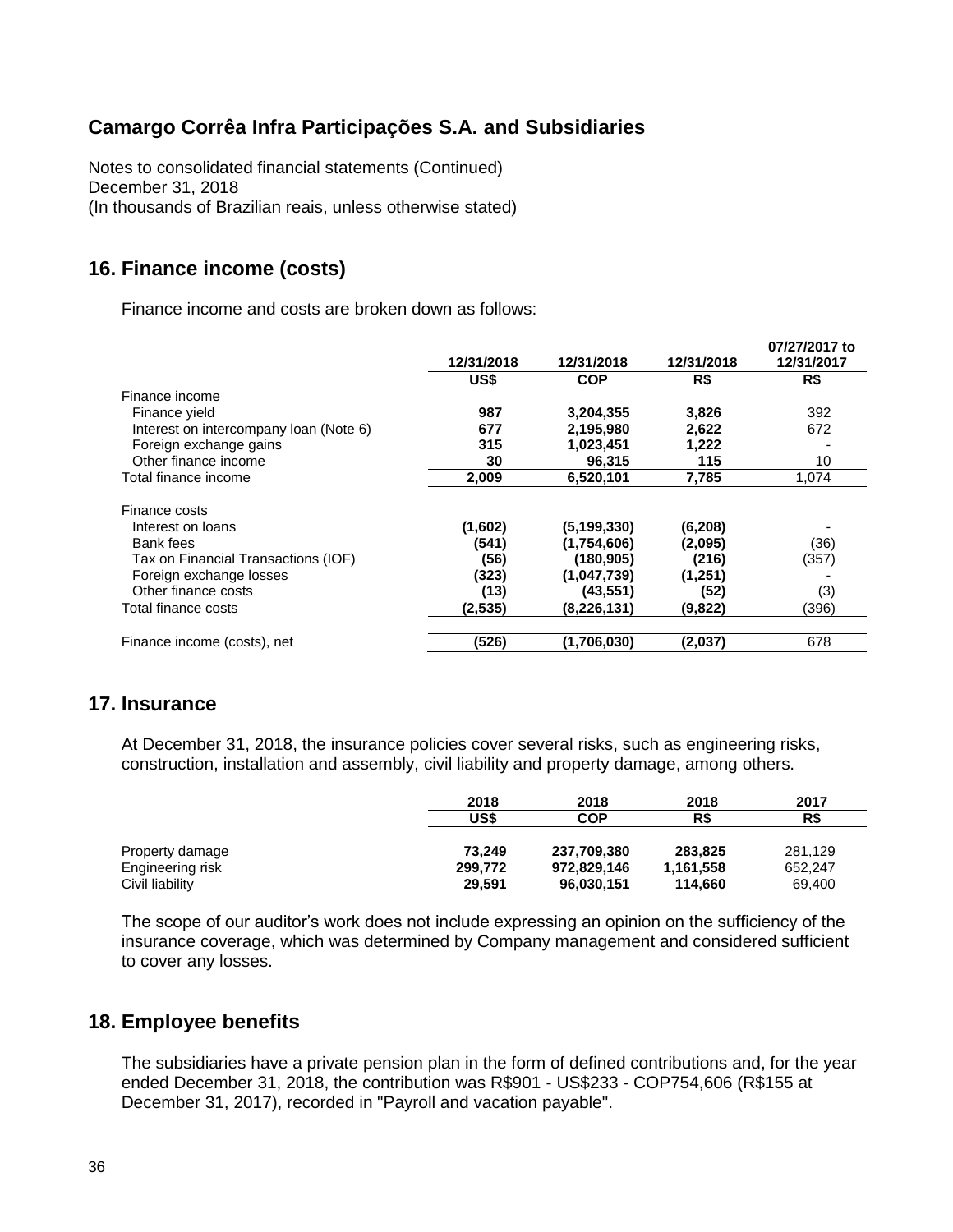Notes to consolidated financial statements (Continued) December 31, 2018 (In thousands of Brazilian reais, unless otherwise stated)

### **19. Financial instruments**

#### **19.1. Capital risk management**

Due to the financial obligations assumed by the Company and its subsidiaries, following guidelines established by the Board of Directors, derivative financial instruments may be taken out to minimize exchange and interest rate risks assumed from the operations, complying with exposure levels associated with those risks. As mentioned in Note 3.7, at December 31, 2018, the Company and its subsidiaries did not have derivative financial instruments.

### **19.2. Financial instruments by category**

Significant financial instruments and their amounts stated in the financial statements, by category, are as follows: The book values of these financial instruments are shown below:

|                                       |                | Category           |        |             |         |        |
|---------------------------------------|----------------|--------------------|--------|-------------|---------|--------|
|                                       | Fair value     | of financial       | 2018   | 2018        | 2018    | 2017   |
|                                       | hierarchy      | instruments        | US\$   | <b>COP</b>  | R\$     | R\$    |
| Financial assets                      |                |                    |        |             |         |        |
| Cash equivalents (Note 4)             | 2              | Fair value through |        |             |         |        |
|                                       |                | profit or loss     | 23.114 | 75,009,213  | 89.561  | 5,588  |
| Marketable securities (Note 4)        | 2              | Fair value through |        |             |         |        |
|                                       |                | profit or loss     | 18     | 57.789      | 69      | 75.315 |
| Accounts receivable - billed (Note 5) | 2              | Amortized cost     | 33,557 | 108,901,173 | 130.028 | 11,985 |
| Transactions with related parties     | 2              |                    |        |             |         |        |
| (Note 6)                              |                | Amortized cost     | 18.689 | 60,649,916  | 72.416  | 92,373 |
| <b>Financial liabilities</b>          |                |                    |        |             |         |        |
| Trade accounts payable                |                | Amortized cost     | 15.162 | 49,204,355  | 58.750  | 22.041 |
| Loans and financing                   | 2              | Amortized cost     | 25,898 | 84,046,064  | 100.351 | 3      |
| Transactions with related parties     | $\overline{2}$ |                    |        |             |         |        |
| (Note 6)                              |                | Amortized cost     | 372    | 1.207.705   | 1.442   | 5.887  |

For the determination of market values of financial instruments and investments measured at fair value through profit or loss, at the end of each period, the Company calculates these amounts based on information available in the futures market, in addition to consulting financial institutions with which the transactions were conducted.

#### Fair value hierarchy

The Company and its subsidiaries use the following hierarchy to determine and disclose the fair value of financial instruments through the measurement technique:

*Level 1:* quoted (unadjusted) market prices in active markets for identical assets or liabilities;

*Level 2:* other techniques for which all inputs that have a significant effect on the recorded fair value are directly or indirectly observable;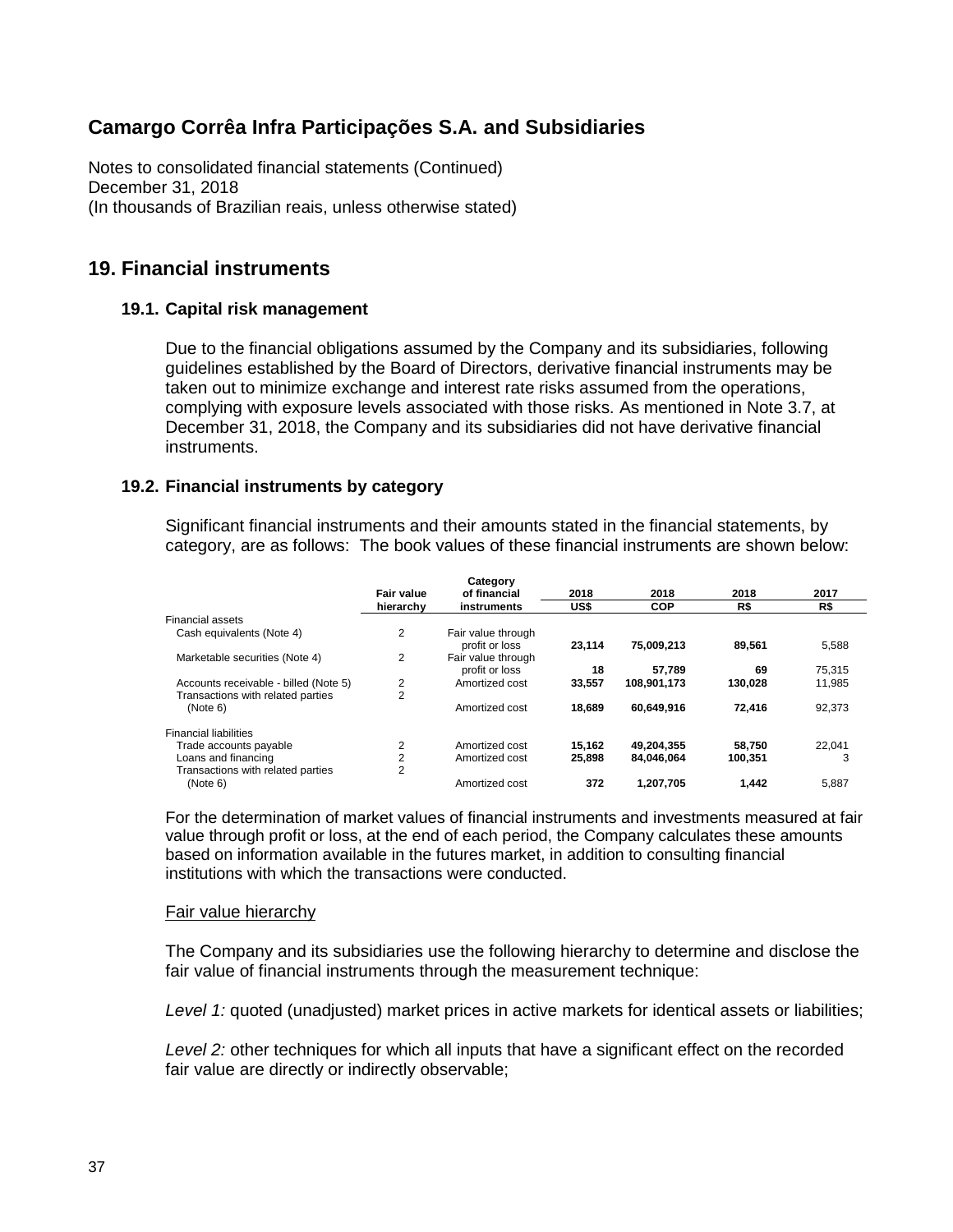Notes to consolidated financial statements (Continued) December 31, 2018 (In thousands of Brazilian reais, unless otherwise stated)

### **19. Financial instruments** (Continued)

#### **19.2. Financial instruments by category** (Continued)

Fair value hierarchy (Continued)

Level 3: techniques using inputs that is significant to the recorded fair value that are not based on observable market data.

For the year ended December 31, 2018, there were no transfers between Level 1 and Level 2 fair value measurements or transfers between Level 3 and Level 2 fair value measurements. The Company and its subsidiaries use Level 2 of the fair value hierarchy, as defined by CPC 39.

#### **19.3. Exposure to interest rate risks**

The Company and its subsidiaries are exposed to floating interest rates and inflation indexes. Interest rates on short-term investments are mostly related to CDI fluctuation. These positions are shown below:

|                                            | 12/31/2018 | 12/31/2018 | 12/31/2018 | 12/31/2017 |
|--------------------------------------------|------------|------------|------------|------------|
|                                            | US\$       | <b>COP</b> | R\$        | R\$        |
| Assets                                     |            |            |            |            |
| Cash equivalents and marketable securities |            |            |            |            |
| CDI                                        | 6.594      | 21,399,497 | 25.551     | 76,509     |
| <b>SELIC</b>                               |            | -          |            | 4,236      |
| Liabilities                                |            |            |            |            |
| Loans and financing                        |            |            |            |            |
| TJLP                                       | 133        | 432.161    | 516        |            |
| <b>IBR</b>                                 | 2.117      | 6,871,022  | 8.204      |            |
| <b>DTF</b>                                 | 5,084      | 16,500,000 | 19.701     |            |
| <b>IPC</b>                                 | 6,353      | 20,618,090 | 24,618     |            |

#### **19.4. Sensitivity analysis**

The sensitivity analysis of financial instruments, of changes in significant assets and liabilities of the Company and its subsidiaries and of those exposed to CDI fluctuations is as follows:

| <b>Transaction</b>                                                                                                                                                                     | Scenario 1                       | <b>Scenario 2</b>                    | Scenario 3                         |
|----------------------------------------------------------------------------------------------------------------------------------------------------------------------------------------|----------------------------------|--------------------------------------|------------------------------------|
| Exposure to variable rates<br>Cash equivalents and marketable securities - CDI<br>Finame - TJLP<br>Loans and financing - IBR<br>Loans and financing - DTF<br>Loans and financing - IPC | 1.658<br>36<br>349<br>926<br>812 | 1.244<br>45<br>436<br>1.157<br>1.015 | 829<br>54<br>523<br>1,389<br>1.218 |